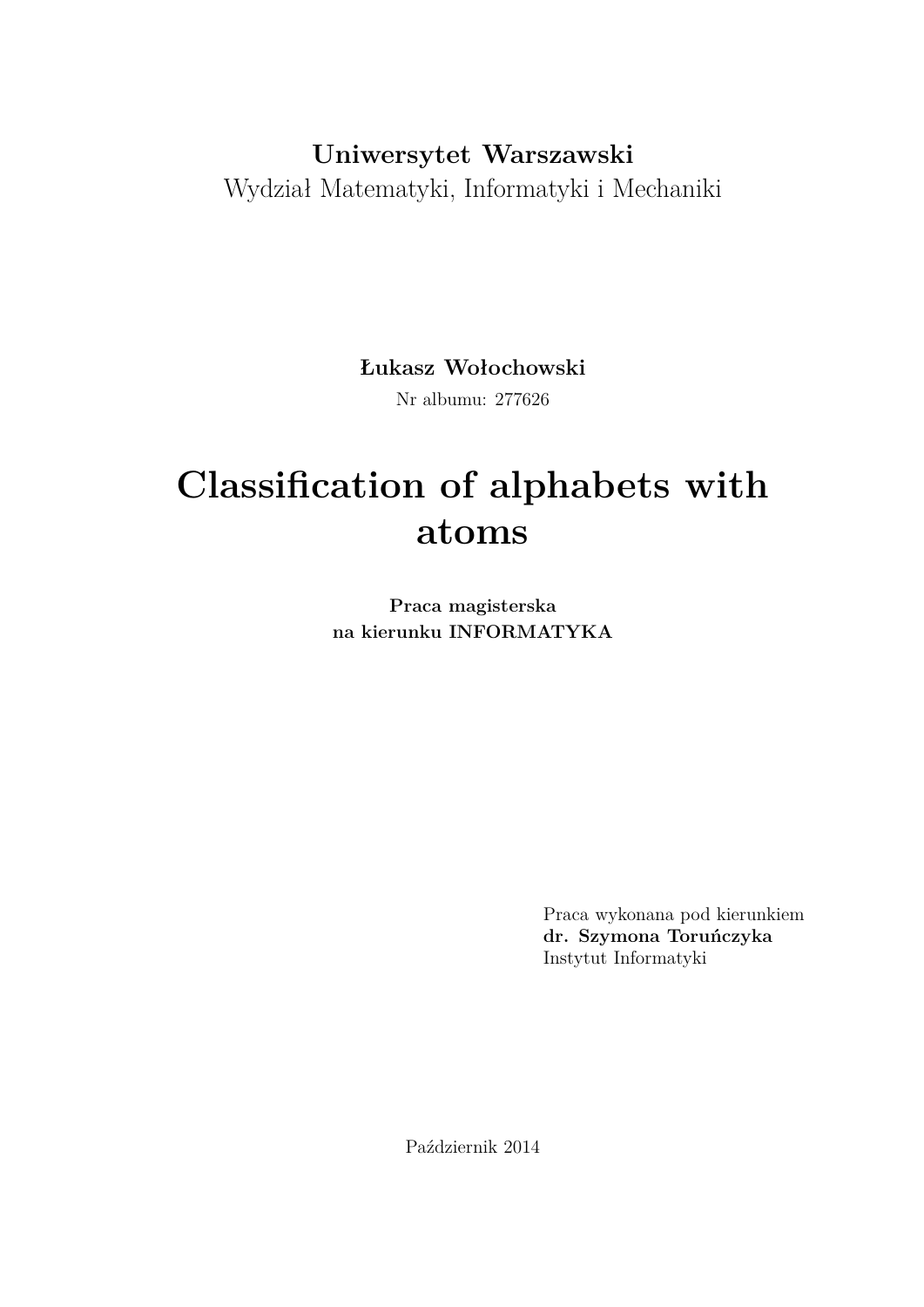#### **Oświadczenie kierującego pracą**

Potwierdzam, że niniejsza praca została przygotowana pod moim kierunkiem i kwalifikuje się do przedstawienia jej w postępowaniu o nadanie tytułu zawodowego.

Data Podpis kierującego pracą

#### **Oświadczenie autora (autorów) pracy**

Świadom odpowiedzialności prawnej oświadczam, że niniejsza praca dyplomowa została napisana przeze mnie samodzielnie i nie zawiera treści uzyskanych w sposób niezgodny z obowiązującymi przepisami.

Oświadczam również, że przedstawiona praca nie była wcześniej przedmiotem procedur związanych z uzyskaniem tytułu zawodowego w wyższej uczelni.

Oświadczam ponadto, że niniejsza wersja pracy jest identyczna z załączoną wersją elektroniczną.

Data Podpis autora (autorów) pracy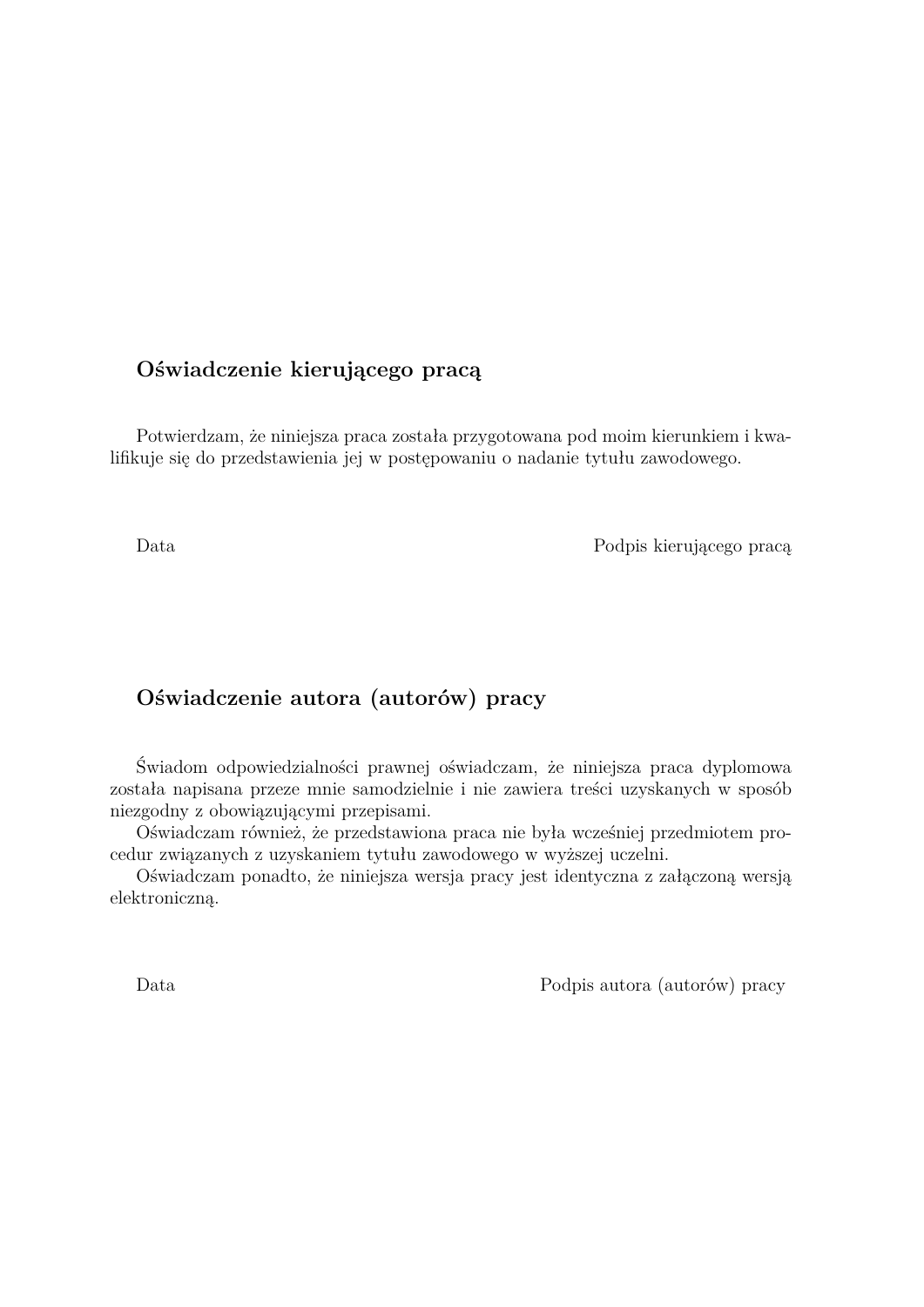#### **Streszczenie**

This thesis concerns Turing machines with atoms. There exist alphabets with atoms over which Turing machines do not determinize and a method of alphabet classification is known. In this thesis we show and implement an improved version of this algorithm. The improvement is made by using advanced algorithms from the theory of Constraint Satisfaction Problems, as well as algebraic methods to reduce the size of a problem. As a result, we obtain a classification of all alphabets of dimension 8.

#### **Słowa kluczowe**

Turing machines with atoms, sets with atoms, Constraint Satisfaction Problems, relational structures, majority polymorphism, Singleton Arc Consistency

#### **Dziedzina pracy (kody wg programu Socrates-Erasmus)**

11.3 Informatyka

#### **Klasyfikacja tematyczna**

F. Theory of Computation F.1. Computation by Abstract Devices F.1.1 Models of Computation

#### **Tytuł pracy w języku polskim**

Klasyfikacja alfabetów z atomami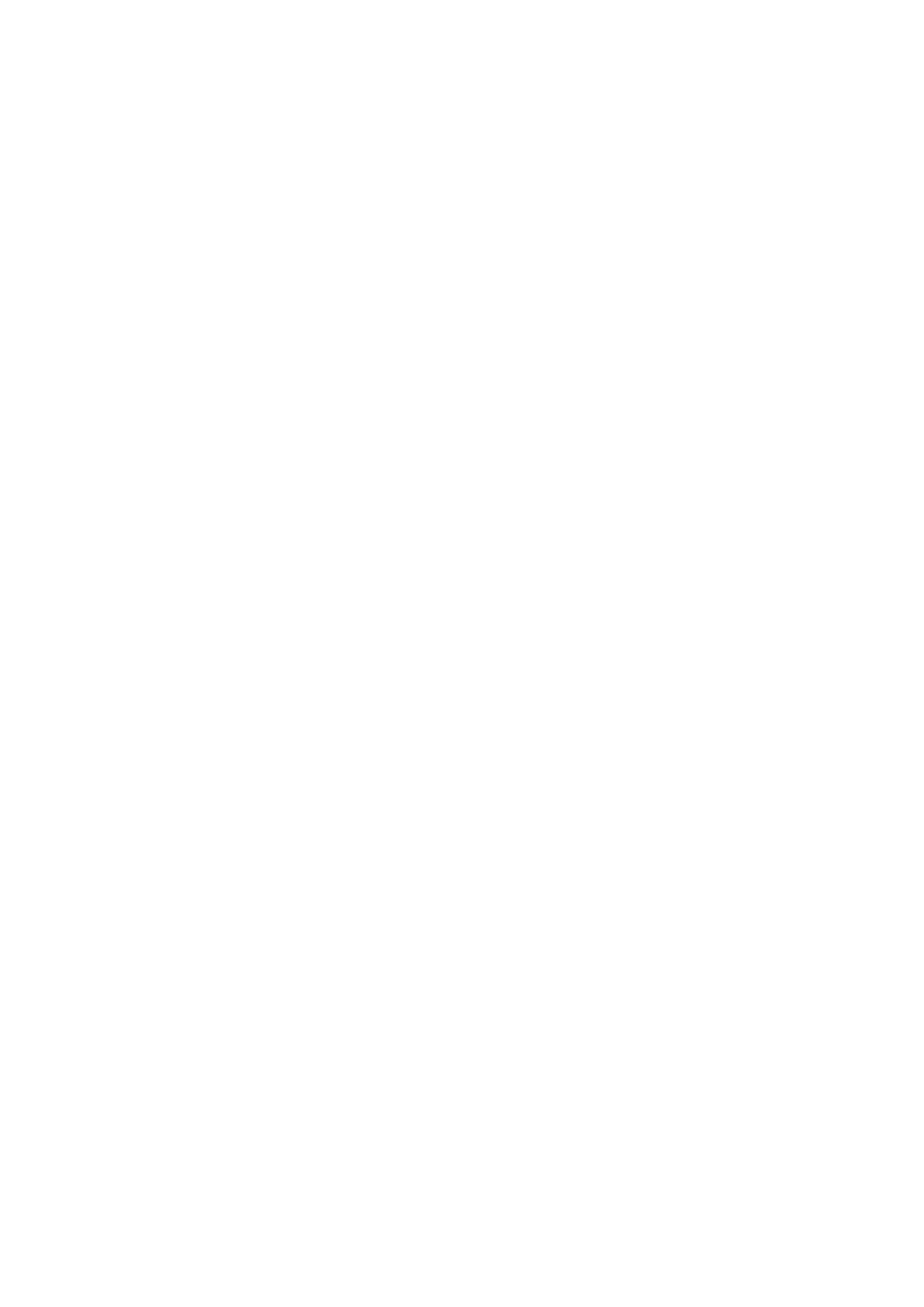# **Contents**

|                                                                                                           | $\overline{5}$ |
|-----------------------------------------------------------------------------------------------------------|----------------|
| 1. Turing machines with atoms                                                                             | $\overline{7}$ |
|                                                                                                           | $\overline{7}$ |
| 1.2.                                                                                                      | $8\,$          |
|                                                                                                           | 9              |
|                                                                                                           | 11             |
|                                                                                                           | 11             |
|                                                                                                           | 13             |
|                                                                                                           | 15             |
|                                                                                                           | 21             |
|                                                                                                           | 21             |
| 3.2. Reducing size of the problem $\ldots \ldots \ldots \ldots \ldots \ldots \ldots \ldots \ldots \ldots$ | 24             |
|                                                                                                           | 35             |
|                                                                                                           | 35             |
|                                                                                                           | 36             |
|                                                                                                           | 37             |
|                                                                                                           | 45             |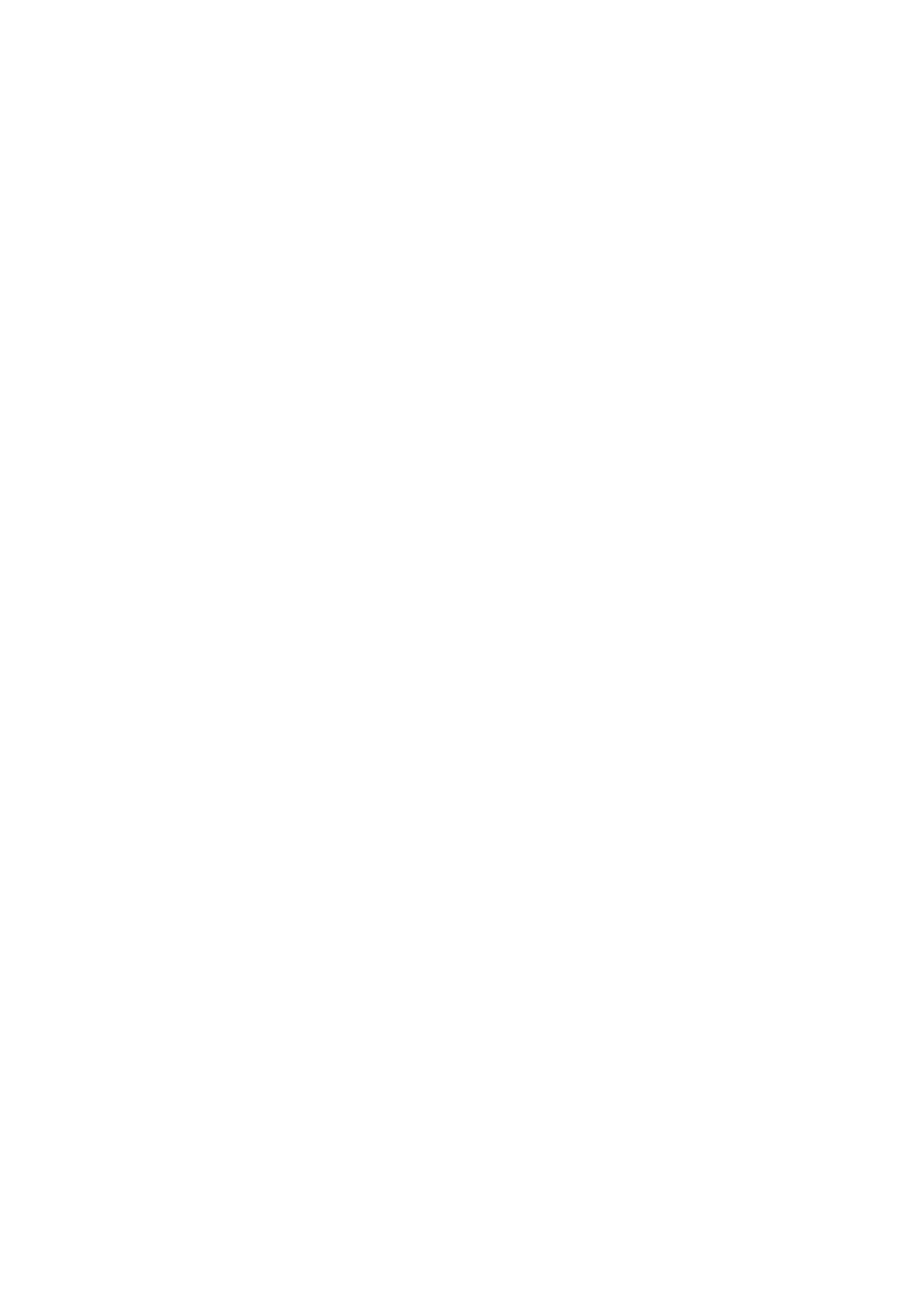# <span id="page-6-0"></span>**Introduction**

Turing machines with atoms (TMAs), introduced in [\[BKLT13\]](#page-46-1), are, roughly speaking, Turing machines that can operate not only on binary digits but also on infinite alphabets whose letters are finite structures built of *atoms* — elements of an infinite countable set that can be tested only for equality. An example of an alphabet with atoms is the family of all unordered pairs of atoms. A TMA can, for instance, detect if a word contains two letters that have exactly one atom in common.

This computational model has an interesting property — Turing machines with atoms, unlike the classical ones, do not determinize [\[BKLT13\]](#page-46-1). This means that there are some nondeterministic TMAs that recognize languages which cannot be recognized by any deterministic TMA. However, this phenomenon does not occur for every alphabet, i.e. there are alphabets such that every TMA over it determinizes — we call them *standard alphabets* and there are alphabets for which some TMAs do not determinize — we call them *nonstandard alphabets*. Unordered pairs of atoms are an example of a standard alphabet. For other examples of standard and nonstandard alphabets, see [\[BKLT13\]](#page-46-1) and [\[KLOT14\]](#page-46-2).

An alphabet with atoms can be encoded in the finite way using its algebraic properties and can be an input to a classical Turing machine. Deciding whether an alphabet is standard is an interesting topic and has relations with Finite Model Theory and Constraint Satisfaction Problems (CSPs) [\[KLOT14\]](#page-46-2). A method of alphabet classification has been proposed in [\[KLOT14\]](#page-46-2). It is based on the theory of Constraint Satisfaction Problems and reduces this problem to a problem in CSP theory — whether some relational structure called a *template* has, so called, *majority polymorphism*. However, this method has large complexity and is not useful in practice.

The main goal of this thesis is to present and implement an improved version of the algorithm shown in [\[KLOT14\]](#page-46-2). The improvement has been achieved by applying modern and efficient algorithms from CSP theory (e.g. SAC3 algorithm [\[LC05\]](#page-46-3)), as well as using some algebraic properties of the template in order to reduce its size.

This improved algorithm has been implemented as a proof of concept but also as a research tool. The program is written in Haskell. We also implemented generic functions that compute some CSP algorithms. Using these algorithms, we classified all alphabets of dimension 8.

This thesis is organized as follows. In Chapter [1](#page-8-0) we provide a definition of Turing machines with atoms and standard and nonstandard alphabets. Chapter [2](#page-12-0) is devoted to showing the method of alphabet classification from [\[KLOT14\]](#page-46-2). It consists of two parts — the first part shows the construction of the template and shows the equivalence of an alphabet being standard and the template built from this alphabet having some algebraic property (having a majority polymorphism). This part is solely based on [\[KLOT14\]](#page-46-2). The second part shows an algorithm that decides whether a structure has a majority polymorphism. This polynomial time algorithm is nontrivial and was presented is  $[BCH^+13]$  $[BCH^+13]$ .

In Chapter [3](#page-22-0) we show the main result of this thesis — an improved algorithm for alphabet classification. This chapter also consists of two parts — in the first part we show the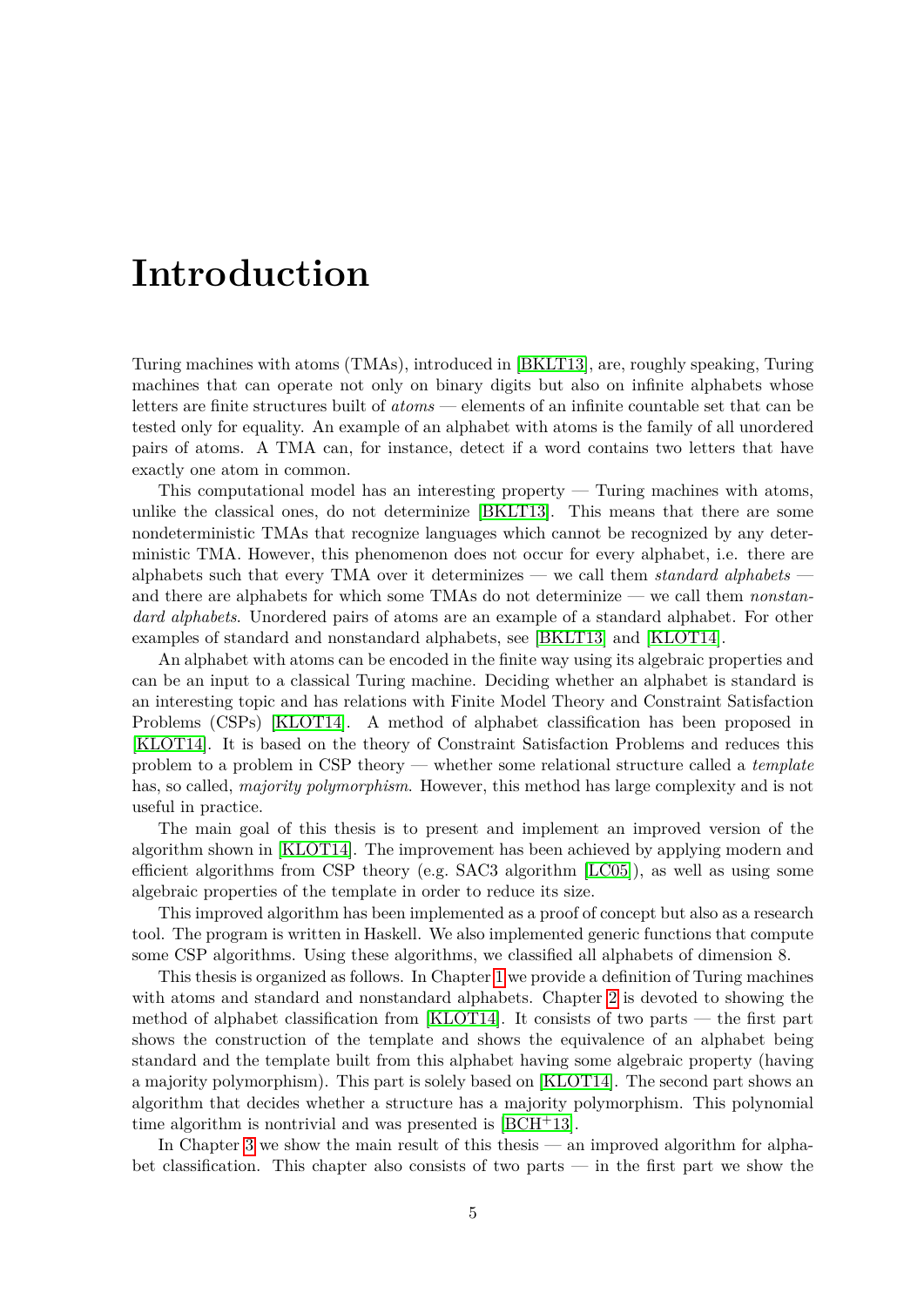SAC3 algorithm which allows us to enhance the majority detection algorithm presented in Chapter [2.](#page-12-0) The second part uses some algebraic properties of the template to reduce the size of a problem. Chapter [4](#page-36-0) discusses some implementation details and shows some results obtained with the implemented program. Appendix [A](#page-38-0) contains a complete classification of all single-orbit alphabets of dimension 8.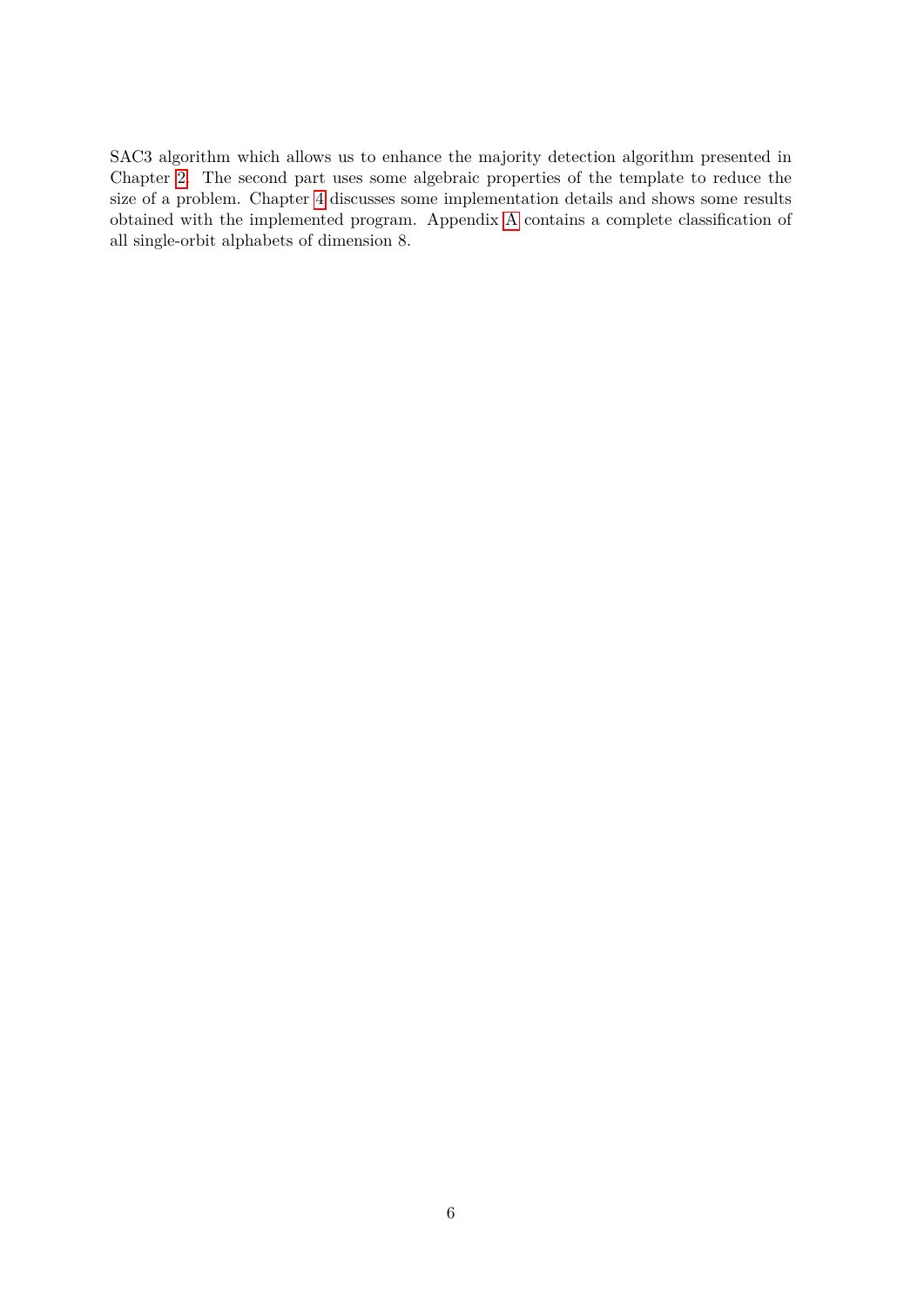### <span id="page-8-0"></span>**Chapter 1**

## **Turing machines with atoms**

In this section we give a precise definition of Turing machines with atoms. We use the notion of sets with atoms, also known as nominal sets [\[Pit13\]](#page-46-5).

#### <span id="page-8-1"></span>**1.1. Alphabets with atoms**

**Sets with atoms** Let us fix an infinite countable set  $\mathfrak{A}$ . We will call the elements of  $\mathfrak{A}$ *atoms*. We define *sets with atoms* by transfinite induction: the only set with atoms at level 0 is the empty set and, for any ordinal  $\kappa$ , sets with atoms at level  $\kappa$  are the sets consisting of atoms and sets at level smaller than  $\kappa$ . A set with atoms is a set at an arbitrary level.

Examples of sets with atoms include:

- classical sets (without atoms),
- the set of ordered pairs of atoms:  $\mathfrak{A}^2 = \{(a, b) : a, b \in \mathfrak{A}\}\text{, where } (a, b) = \{a, \{a, b\}\}\text{,}$
- the family of all finite subsets of  $A : \mathcal{P}_{fin}(\mathfrak{A})$ .

**Support** For any bijection of atoms  $\pi : \mathfrak{A} \to \mathfrak{A}$  and any set with atoms *X*,  $\pi(X)$  denotes a set obtained by renaming every atom in *X* according to  $\pi$  and applying  $\pi$  recursively to all sets that are members of *X*. A set of atoms  $S \subseteq \mathfrak{A}$  is called a *support of X* if *X* is invariant under any bijection  $\pi$  which is an identity on *S* (i.e. if  $\pi(a) = a$  for any  $a \in S$ , then  $\pi(X) = X$ ).

A set with atoms is called *hereditarily finitely supported* if it has a finite support and each of its element is either an atom or a hereditarily finitely supported set (transfinite inductive definition). In this thesis we will only consider hereditarily finitely supported sets with atoms and we will call them simply *sets with atoms*.

Examples of hereditarily finitely supported sets with atoms include classical sets without atoms, the set of ordered pairs of atoms, and  $\mathcal{P}_{fin}(\mathfrak{A})$ . On the other hand, the family of all subsets of  $\mathfrak A$  is not hereditarily finitely supported – it is finitely supported (by the empty set) but each set  $A \in \mathcal{P}(\mathfrak{A})$  that is neither finite nor cofinite does not have a finite support.

If a set with atoms is finitely supported, then it has the smallest support with respect to inclusion [\[GP02,](#page-46-6) Prop.3.4]. We denote the smallest support of  $X$  by  $\text{sup}(X)$ . A set with atoms *X* is *equivariant* if  $\sup(X) = \emptyset$ , which means that it is invariant under every bijection of atoms. The *dimension* of an alphabet  $A$ , denoted by  $dim(A)$ , is the maximal value of  $\sup(x)$  of any element  $x \in A$ .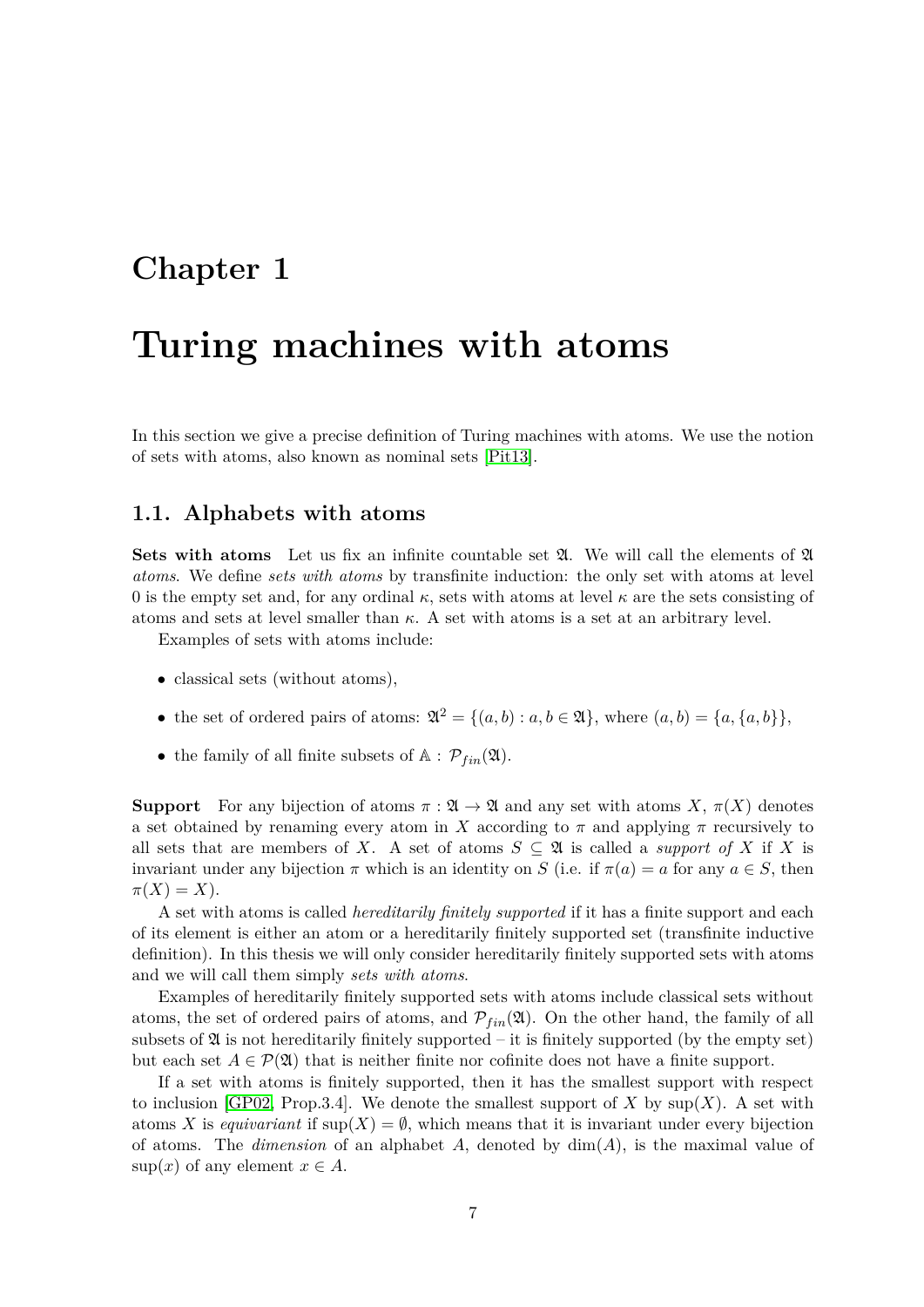**Relations and functions** Basing on the new notion of a set, we define other standard notions. In particular, if *A, B* are sets with atoms and  $x \in A, y \in B$ , then we define the pair of elements as  $(x, y) = \{x, \{x, y\}\}\$ and the Cartesian product as  $A \times B = \{(x, y) : x \in A, y \in B\}$ . A *relation with atoms* is a relation on a set with atoms which is hereditarily finitely supported. It is clear that  $\sup((x, y)) \subseteq \sup(x) \cup \sup(y)$ . Since all elements of a relation are hereditarily finitely supported, it is sufficient that the relation itself has a finite support. A *function with atoms* is a function, whose domain and codomain are sets with atoms, and whose graph is a relation with atoms.

Moreover, it is easy to notice that a function with atoms  $f: X \to Y$  is equivariant iff for any bijection  $\pi : \mathfrak{A} \to \mathfrak{A}$  and any  $x \in X$ ,  $f(\pi(x)) = \pi(f(x))$ . A relation with atoms  $r \subseteq X \times Y$  is equivariant iff for any bijection  $\pi : \mathfrak{A} \to \mathfrak{A}$  and any  $x \in X, y \in Y, (x, y) \in r$  iff  $(\pi(x), \pi(y)) \in r$ .

**Orbits** Let *A* be a set with atoms. An *orbit* of an element  $x \in A$  is the set

 $o(x) = {\pi(x) : \pi - \text{bijection of atoms}}.$ 

It is clear that *A* is equivariant iff it is the union of orbits of all of its elements. An *orbitfinite set* is a set with atoms that has finitely many orbits. Every orbit-finite set has a finite dimension.

**Automorphisms** Fix an element  $x \in A$ . A permutation  $\pi$  of sup *x* is called an *automorphism of x* if *x* is fixed by any permutation of atoms that extends  $\pi$ . The set of all automorphisms of x is denoted by  $Aut(x)$ . For example, if a, b are atoms, then  $Aut({a,b})$  is the set of all permutation of  $\{a, b\}$  but  $Aut((a, b))$  consists only of the identity permutation.

Recall that the family of all permutations of a set forms a group, where the identity permutation is the neutral element and the composition of permutations is the group operation. It is easy to check that *Aut*(*x*) is a subgroup of the group of all permutations of sup *x*.

Two alphabets  $A, B$  are *isomorphic* iff there exists an equivariant bijection  $f : A \rightarrow B$ . The following lemma follows easily from [\[BKL14\]](#page-46-7).

<span id="page-9-1"></span>**Lemma 1.1.** *Let*  $A, B$  *be two single-orbit alphabets and*  $a \in A, b \in B$ *. Then,*  $A$  *and*  $B$  *are isomorphic iff Aut*(*a*) *and Aut*(*b*) *are isomorphic as permutation groups.*

Moreover, many properties of orbit-finite sets, such as the standardness of orbit-finite alphabets, can be considered as properties of finite permutation groups [\[KLOT14\]](#page-46-2). This means that orbit-finite alphabets can be finitely represented as inputs to classical Turing machines (using automorphism groups of a representative of each orbit of the alphabet).

#### <span id="page-9-0"></span>**1.2. Turing machines with atoms**

Now we are ready to define Turing machines with atoms (TMAs). The definition is analogous to the definition of a regular Turing machine, only that we use orbit-finite sets with atoms.

A *Turing machine with atoms* is a tuple  $(A, B, Q, Q_{init}, Q_{fin}, \delta)$  of orbit-finite sets with atoms, where *A* is the *input alphabet*,  $B \supseteq A$  is the *work alphabet*, *Q* is the *set of states*,  $Q_{init}$ ,  $Q_{fin} \subseteq Q$  are the *sets of initial and final states*, and  $\delta \subseteq Q \times B \times Q \times B \times \{-1,0,1\}$  is the equivariant *transition relation*. We define the machine state, the machine run, machine accepting a word and language recognized by a machine exactly as in the standard definition.

We say that a TMA, as described above, is *deterministic* if  $\delta$  is a partial function  $Q \times B \rightarrow$  $Q \times B \times \{-1, 0, 1\}$  and  $Q_{init}$  consists of exactly one element.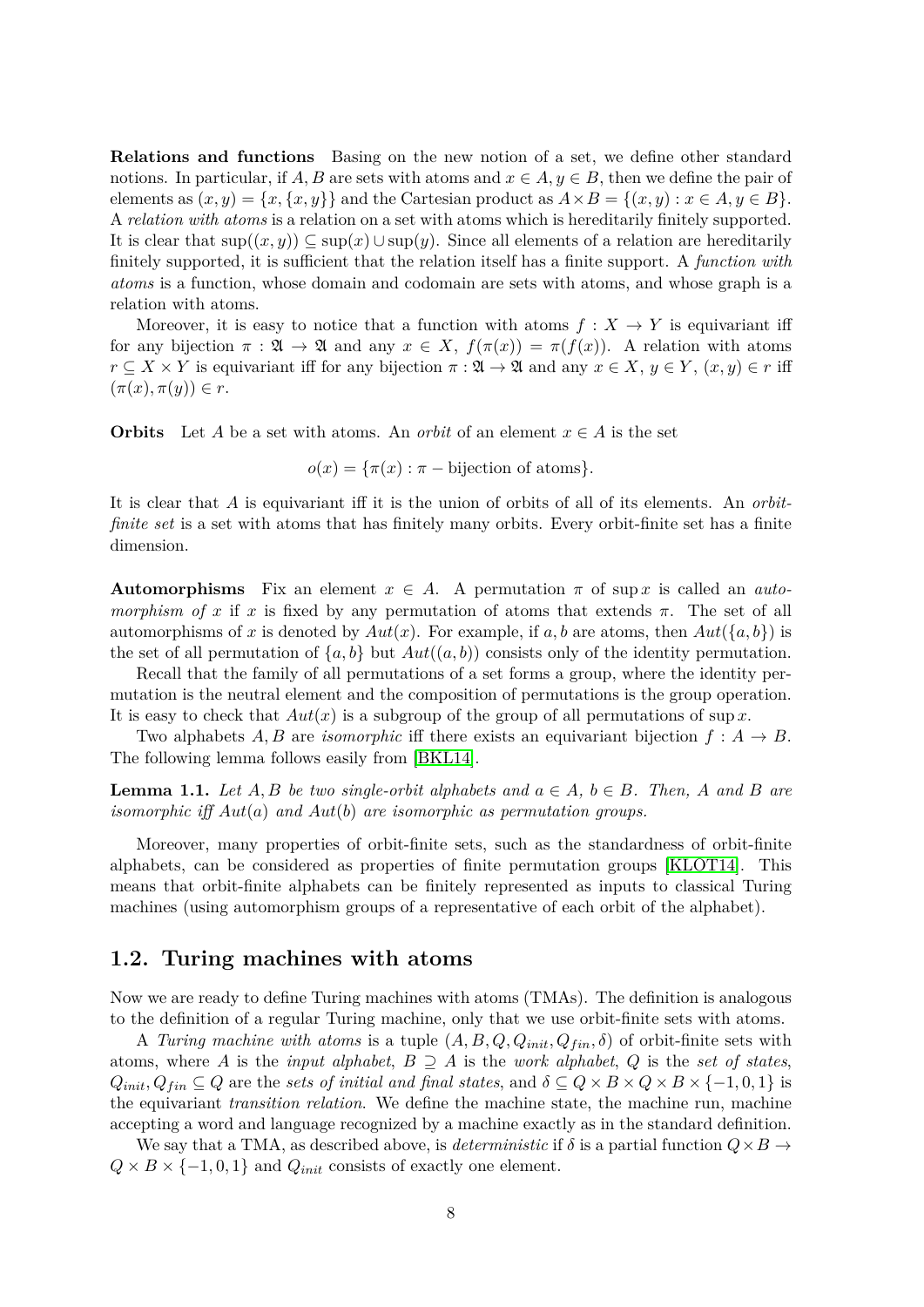#### <span id="page-10-0"></span>**1.3. Standard and nonstandard alphabets**

As we mentioned previously, there exist languages recognizable by nondeterministic Turing machines with atoms that cannot be recognized by any deterministic TMA. A *nonstandard alphabet* is an alphabet with atoms for which this phenomenon occurs, i.e. there exists a language over this alphabet recognized by some nondeterministic TMA but not recognizable by any deterministic TMA. Conversely, an alphabet for which this property does not hold is called a *standard alphabet*. Examples of standard and nonstandard alphabets can be found if [\[KLOT14\]](#page-46-2). All single-orbit alphabets of dimension 8 are classified in Appendix [A.](#page-38-0)

The main goal of this paper is to find an efficient algorithm (in the classical sense) that classifies alphabets. One method was proposed in [\[KLOT14\]](#page-46-2) and we present it in Chapter [2.](#page-12-0) It reduces the problem of classification of an alphabet to a problem in the theory of Constraint Satisfaction Problems (whose basics we present in Section [2.1\)](#page-12-1). With the help of techniques from CSP theory, we present in Chapter [3](#page-22-0) a more efficient classification algorithm. By implementing this algorithm, we classified all alphabets of dimension 8. The classification of all single-orbit alphabets of dimension 8 is presented in Appendix [A.](#page-38-0)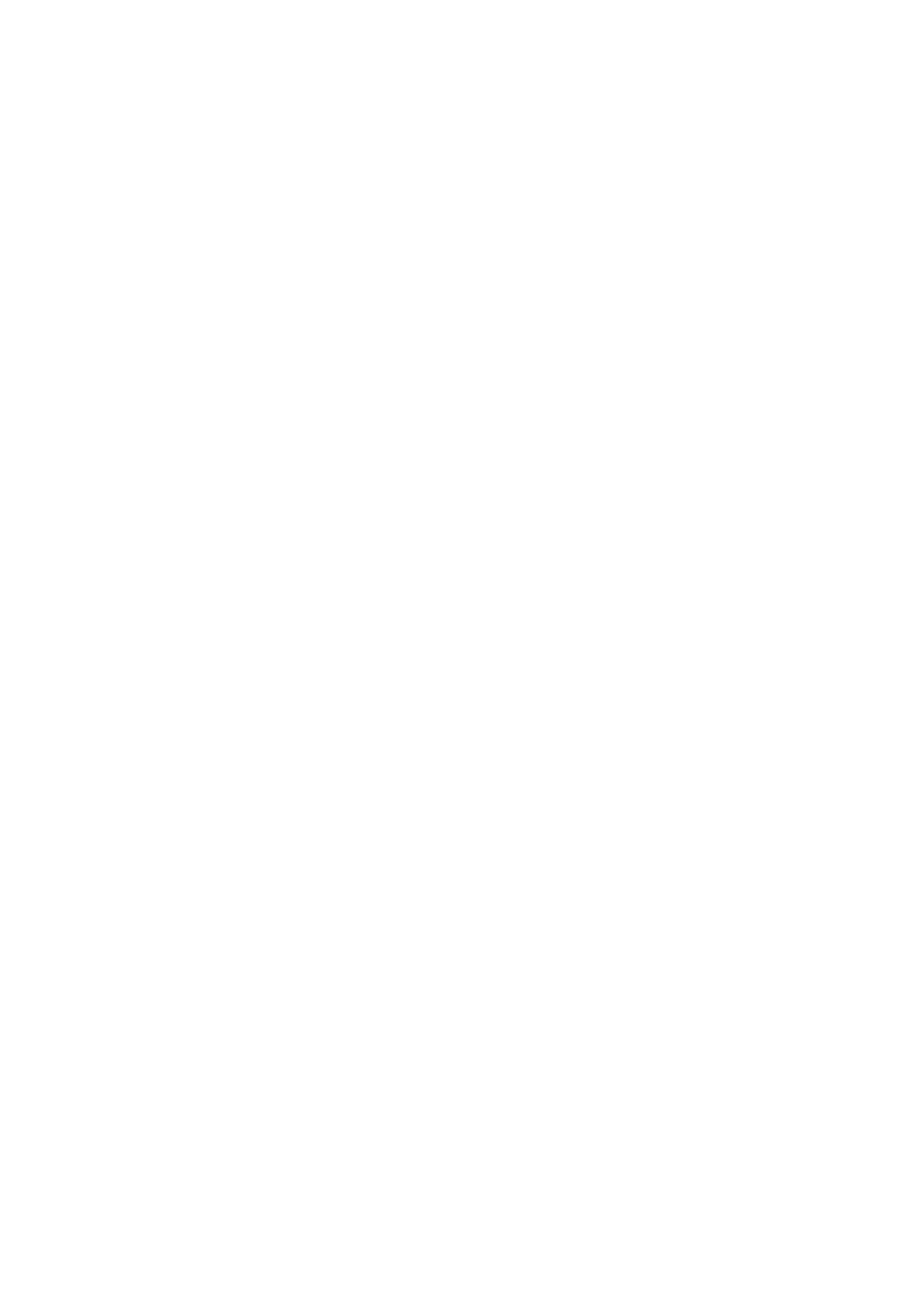## <span id="page-12-0"></span>**Chapter 2**

## **Classification of alphabets**

The goal of this chapter is to show an algorithm that determines whether an alphabet is standard. In [\[KLOT14\]](#page-46-2) this problem was proved to be equivalent to a problem in Constraint Solving Problem theory – we will show this reduction (without a proof) in Section [2.2.](#page-14-0) Then, in Section [2.3](#page-16-0) we will show an algorithm that solves this problem.

First, we need to introduce some basic facts and notions about Constraint Satisfaction Problems.

#### <span id="page-12-1"></span>**2.1. Constraint Satisfaction Problems**

Constraint Satisfaction Problems (CSPs) are decision problems traditionally defined as problems of determining the existence of an assignment of values to a given set of variables, subject to a given set of constraints. Examples of such problems include the boolean satisfaction problem and graph coloring problems. A more mathematical, equivalent definition of CSP uses algebra and relational structures. This approach allows us to use algebraic techniques to work on complexity of some CSP instances.

Throughout this thesis we will use the algebraic definition of CSP, but first we need to recall some basic algebraic notion.

**Definition 2.1.** A *relational signature* is a finite set of relational symbols  $\mathcal{R} = \{R_1, R_2, \ldots, R_m\}$ , each of which has an associated arity (denoted by  $ar(R)$ ).

An  $\mathcal{R}\text{-}structure$  is a tuple  $\mathbb{A} = (A, R_1^{\mathbb{A}}, R_2^{\mathbb{A}}, \ldots, R_m^{\mathbb{A}})$ , where  $A$  is the set of elements of the structure and, for each  $i \in \{1, 2, ..., m\}$ ,  $R_i^{\mathbb{A}} \subseteq A^n$  is a relation over *A* of arity  $n = \text{ar}(R_i)$ .

We will often abuse the notation and, instead of writing  $a \in A$ , we will just write  $a \in A$ . The set *A* is called the *universe* of A. The *size* of a structure is the number of elements in the universe.

**Definition 2.2.** Let A and  $\mathbb{B}$  be R-structures. A function  $h : \mathbb{A} \to \mathbb{B}$  is called a *homomorphism* if for every  $R \in \mathcal{R}$  and every tuple  $(a_1, a_2, \ldots, a_n) \in R^{\mathbb{A}}$ , where *n* is the arity of *R*, we have

$$
(h(a_1), h(a_2), \ldots, h(a_n)) \in R^{\mathbb{B}}.
$$

Let us fix a signature  $\mathcal R$  and an  $\mathcal R$ -structure  $\mathbb T$ . By  $CSP(\mathbb T)$ , we will denote the following decision problem:

> **Input**  $A - an R-structure$ **Question** Does there exist a homomorphism  $h : A \to T$ ?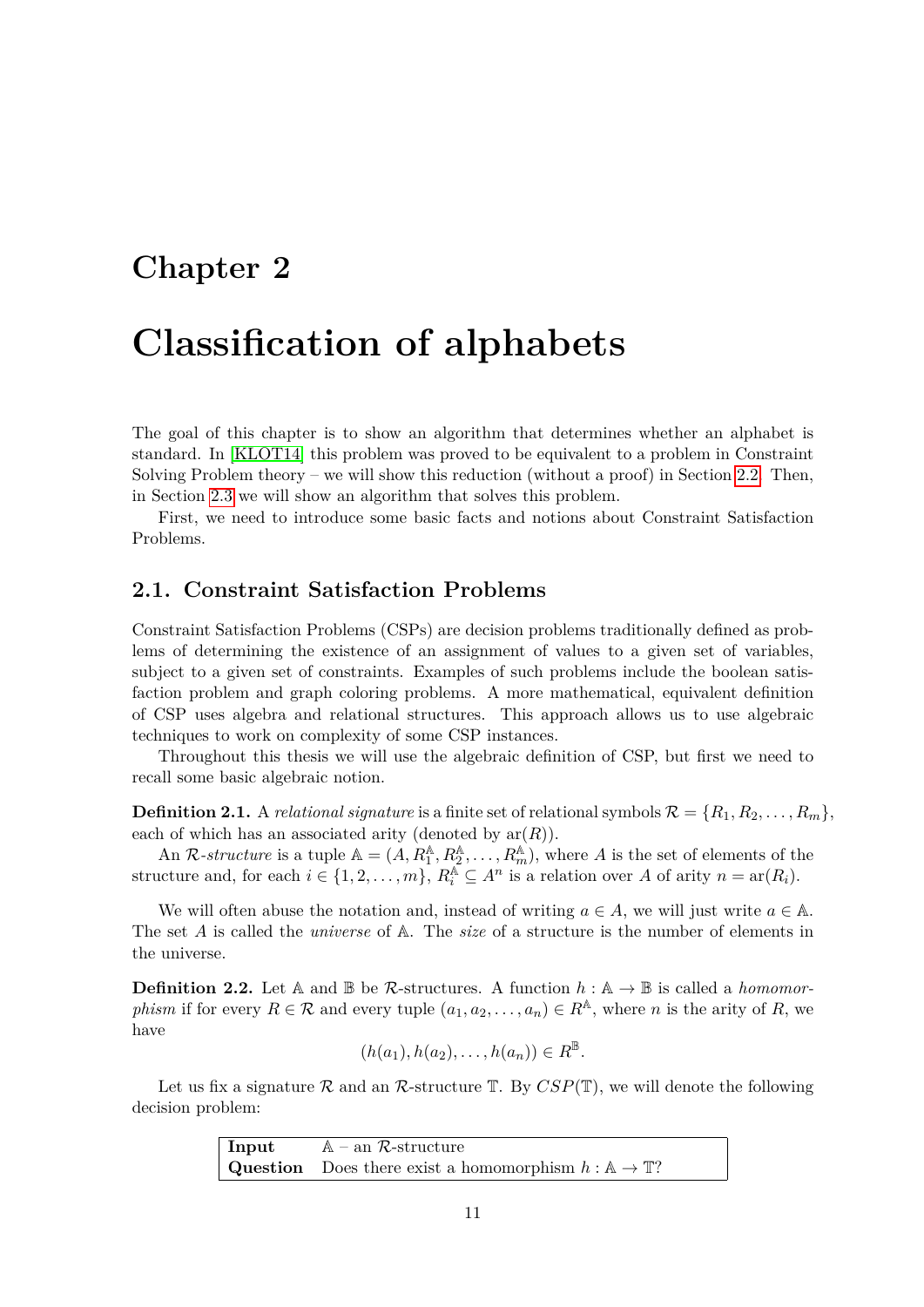The structure T will be often fixed and called a *template*. We encode the input (an Rstructure) in the following way: we enumerate all of its elements and then, for every relation *R*, we enumerate all of the tuples in *R*. The size of such encoding is at least the number of elements of  $A$  and its polynomially bounded  $(O(n^r))$ , where *n* is the size of the structure and *r* is the largest arity of a relation in the signature).

An important construction of relational structures is the Cartesian power.

**Definition 2.3.** Let  $\mathcal{R}$  be a signature and  $\mathbb{A} = (A, R_1^{\mathbb{A}}, R_2^{\mathbb{A}}, \ldots, R_m^{\mathbb{A}})$  be an  $\mathcal{R}$ -structure. For any  $n \in \mathbb{N}$  we define *Cartesian power*  $\mathbb{A}^n = (A^n, R_1^{\mathbb{A}^n}, R_2^{\mathbb{A}^n}, \ldots, R_m^{\mathbb{A}^n})$ , where, for every  $i \in \{1, 2, \ldots, m\}$  and  $k = \text{ar}(R_i)$ , we have

$$
R_i^{\mathbb{A}^n} = \{(\tau_1, \tau_2, \ldots, \tau_k) : \tau_1, \tau_2, \ldots, \tau_k \in A^n, \forall j \in \{1, 2, \ldots n\} \; (\tau_1[j], \tau_2[j], \ldots \tau_k[j]) \in R_i^{\mathbb{A}}\}.
$$

By  $\tau[i]$  we denote *j*-th coordinate in the tuple  $\tau$ .

A homomorphism  $p : \mathbb{A}^n \to \mathbb{A}$  is called a *polymorphism* of the structure  $\mathbb{A}$ . An important class of polymorphisms are *majority polymorphisms*.

**Definition 2.4.** A polymorphism  $m : \mathbb{A}^3 \to \mathbb{A}$  is called a *majority polymorphism* if for every  $a, b \in \mathbb{A}$ , we have

$$
m(a, a, b) = m(a, b, a) = m(b, a, a) = a.
$$

Majority polymorphisms are an important tool in CSP theory. It has been proved that if a template T has a majority polymorphism, then *CSP*(T) is in P (see [\[FV99\]](#page-46-8) and [\[CDG13\]](#page-46-9)). In Section [2.3](#page-16-0) we will show an example of a generic polynomial algorithm that solves *CSP*(T) if T has a majority polymorphism.

**Examples** Let us show an example of CSP —*k-coloring of a graph*. The classical definition of this problem is following: Fix a constant *k*. Given an undirected graph, decide whether its vertices can be colored with *k* colors such that no two adjacent vertices have the same color.

It is known that for  $k \leq 2$  this problem is in P and for  $k \geq 3$  it is NP-complete.

Let us formulate this problem in the language of CSP. An undirected graph  $G = (V, E)$ , where *V* is the set of vertices and  $E \subseteq V^2$  is the symmetric and irreflexive adjacency relation, is a relational structure. The signature of such a structure consists of one binary relation *E*, the universe is the set of all vertices. Let  $\mathbb{T}_k$  be a *k*-element clique (without self-loops), whose vertices are  $\{1, 2, \ldots, k\}$ . It is easy to see that a graph  $\mathbb{G}$  is *k*-colorable iff there exists a homomorphism  $h : \mathbb{G} \to \mathbb{T}_k$ . This follows from the fact that the necessary and sufficient condition for *h* to be a homomorphism is the following:

$$
\forall x, y \ (x, y) \in E^{\mathbb{G}} \implies (h(x), h(y)) \in E^{\mathbb{T}_k}
$$

and, since  $\mathbb{T}_k$  is a clique (without self-loops), it is equivalent to

$$
\forall x, y \ (x, y) \in E^{\mathbb{G}} \implies h(x) \neq h(y).
$$

Hence *h* defines the coloring.

Let us show that  $\mathbb{T}_2$  has a majority polymorphism. Consider the following function:

$$
m(x, y, z) = \begin{cases} y & \text{if } y = z \\ x & \text{otherwise} \end{cases}
$$

Clearly, for any  $a, b$ , we have  $m(a, a, b) = m(a, b, a) = m(b, a, a) = a$ . We will show that this function is a polymorphism. Take any  $((x_1, y_1, z_1), (x_2, y_2, z_2)) \in E^{\mathbb{T}_2^3}$ . By the definition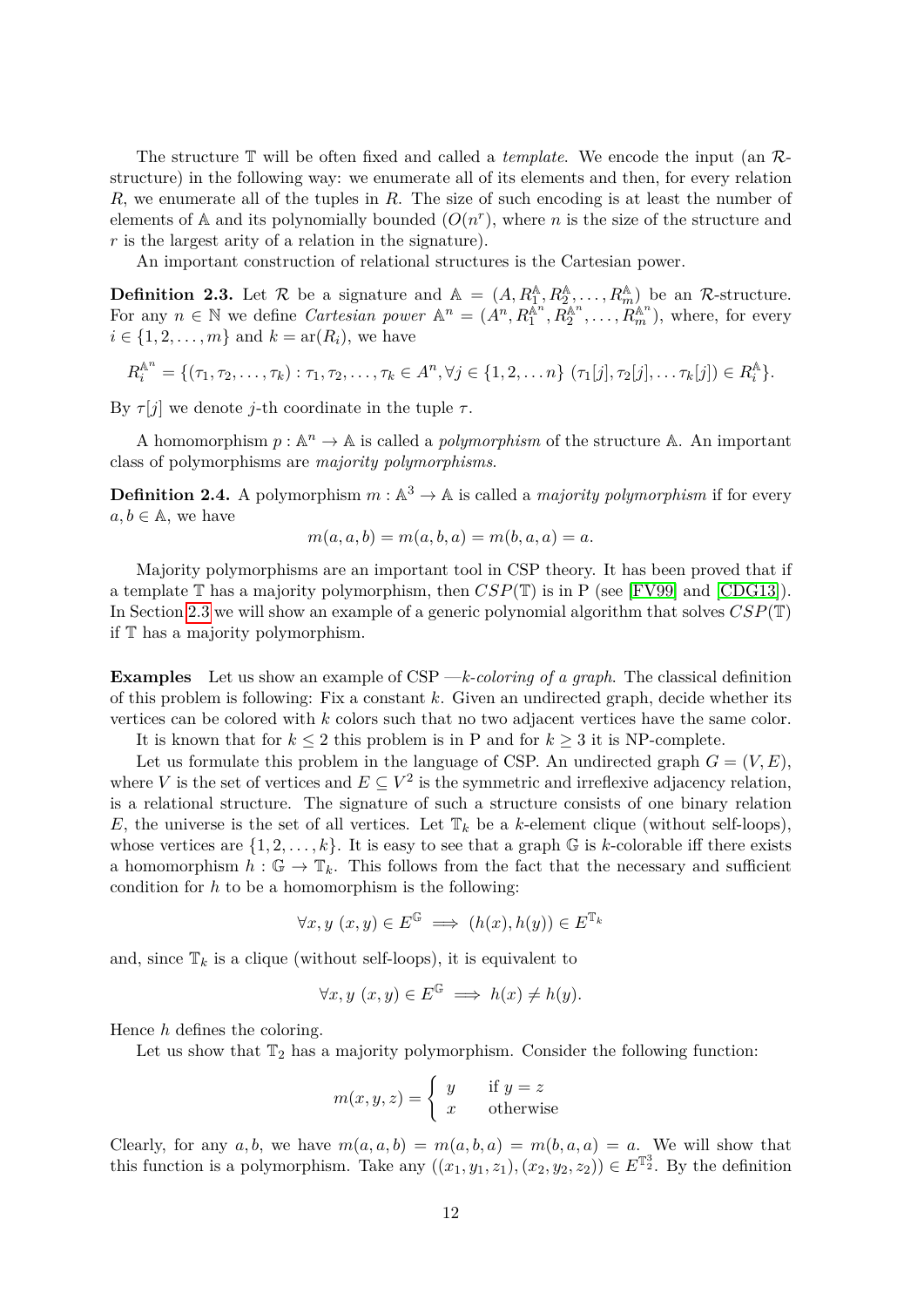of Cartesian power, we have that  $(x_1, x_2), (y_1, y_2), (z_1, z_2) \in E^{\mathbb{T}_2}$  and, since  $\mathbb{T}_2$  is a clique:  $x_1 \neq x_2, y_1 \neq y_2, z_1 \neq z_2$ . Recall that  $\mathbb{T}_2 = \{1, 2\}$ . Let us consider two cases.

Suppose  $y_1 = z_1$ . This means that  $y_2 = z_2$ , as the universe has only two elements. Then  $(m(x_1, y_1, z_1), m(x_2, y_2, z_2)) = (y_1, y_2)$ , so

$$
(x_1, x_2) \in E^{\mathbb{T}_2}
$$

$$
(y_1, y_2) \in E^{\mathbb{T}_2}
$$

$$
m \quad \frac{(z_1, z_2) \in E^{\mathbb{T}_2}}{(y_1, y_2) \in E^{\mathbb{T}_2}}.
$$

Now suppose  $y_1 \neq z_1$ . This means that  $y_2 \neq z_2$  and

$$
(x_1, x_2) \in E^{\mathbb{T}_2}
$$

$$
(y_1, y_2) \in E^{\mathbb{T}_2}
$$

$$
m \quad \frac{(z_1, z_2) \in E^{\mathbb{T}_2}}{(x_1, x_2) \in E^{\mathbb{T}_2}}.
$$

This implies that  $m: \mathbb{T}_2^3 \to \mathbb{T}_2$  is a majority polymorphism.

On the other hand, let us show that  $\mathbb{T}_3$  does not have a majority polymorphism. Suppose that  $m: \mathbb{T}_3^3 \to \mathbb{T}_3$  is a majority polymorphism. It is clear that  $m(1, 2, 3) \in \{1, 2, 3\}$ . Assume that  $m(1, 2, 3) = 1$ . Then,

$$
(1,2) \in E^{\mathbb{T}_3}
$$
  
\n
$$
(2,1) \in E^{\mathbb{T}_3}
$$
  
\n
$$
(3,1) \in E^{\mathbb{T}_3}
$$
  
\n
$$
(1,1) \notin E^{\mathbb{T}_3}.
$$

and we get a contradiction. Analogously, we can show that cases  $m(1, 2, 3) = 2$  and  $m(1, 2, 3) =$ 3 also imply a contradiction. This means that  $\mathbb{T}_3$  does not have a majority polymorphism.

#### <span id="page-14-0"></span>**2.2. Template**

In this section we will show the construction of a template associated to an alphabet. It is a relational structure which, by Theorem [2.5,](#page-15-0) has a majority polymorphism if and only if the alphabet it is based on is standard.

The construction of the template presented in this section consists mainly of dry facts and might be found unintuitive. For a much more detailed description, that also explains the origins of the construction and shows examples, see [\[KLOT14\]](#page-46-2). The reason for this approach is the fact that the construction of the template from an alphabet is not the main topic of this thesis — in fact, in the remainder of the thesis, we will only use the algebraic properties of such templates presented at the end of this section (Facts [2.6-](#page-15-1)[2.9\)](#page-16-1).

Let *A* be an alphabet and  $x \in A$  a letter. A *bag* is a set of atoms. A partition of sup x into bags is a tuple of bags  $\mathbb{B}^x = (B_1^x, B_2^x, \dots, B_n^x)$  such that every atom in sup *x* is in exactly one bag. A map of a bag  $B_i^x$  is any bijection  $\mu_i^x : B_i^x \to \{1, 2, \ldots, |B_i^x|\}$  and an *atlas* is a family of maps – one map  $\alpha_B$  for every bag  $B \in \mathbb{B}^x$ . We say that two atlases  $\alpha, \beta$  *have the same type*, if the atlas  $\alpha$  is on some letter *x*, the atlas  $\beta$  is on some letter *y*, the letters *x* and *y* are in the same orbit, the atlases  $\alpha$ ,  $\beta$  correspond to the same number of bags, and  $|B_i^x| = |B_i^y|$  $\mathcal{F}_i^y$ , for any  $i \in \{1, 2, \ldots, n\}$  (we will then denote the size of a bag by  $|B_i|$ ).

Let  $S_n$  denote the family of all permutations on the set  $\{1, 2, \ldots, n\}$ . It is a group (called a *symmetric group*), where the neutral element is the identity permutation and the group operation is the composition of permutations.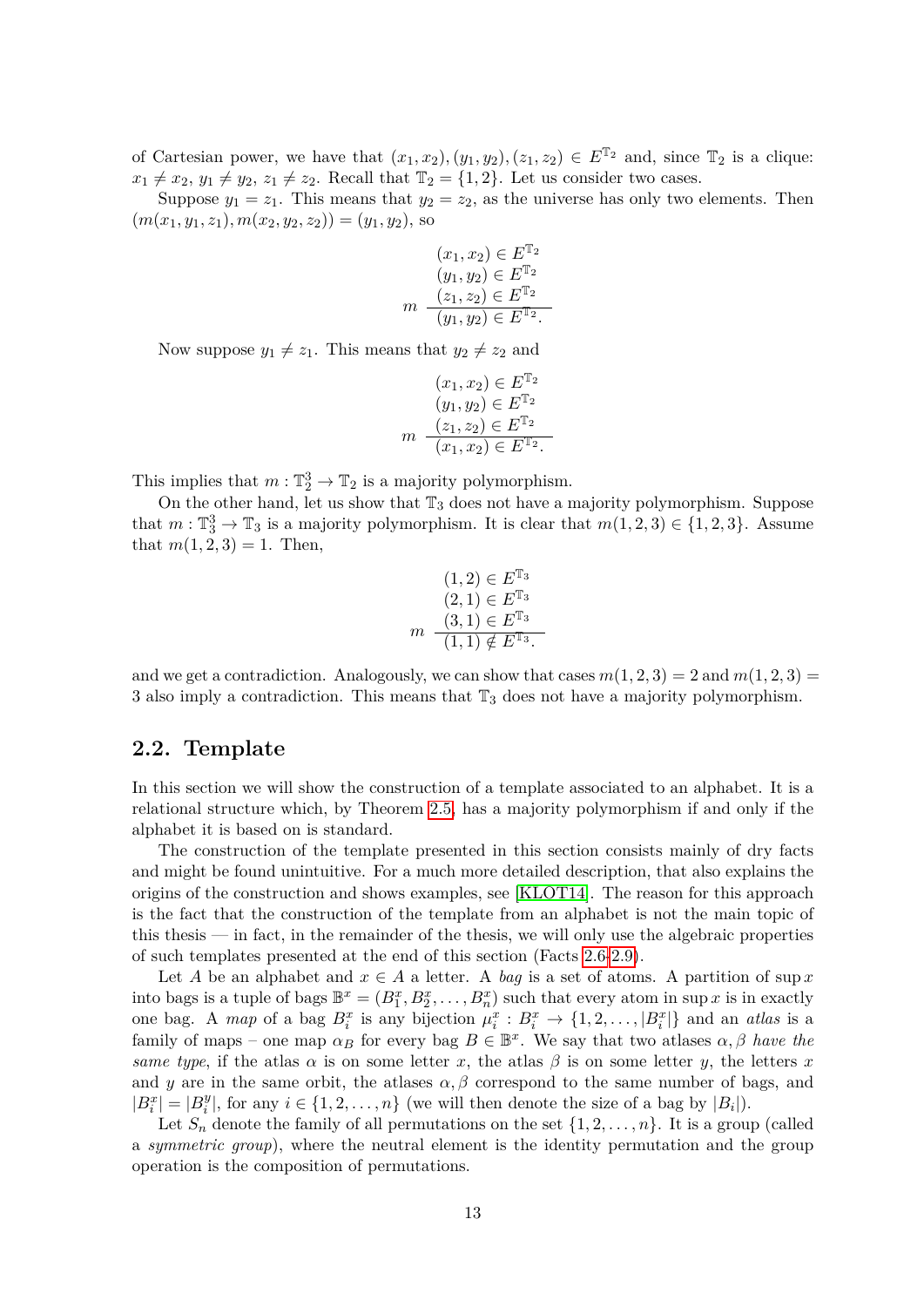Notice that for letters  $x, y$  in the same orbit and atlases  $\alpha$  and  $\beta$  that have the same type, a tuple of permutations  $(\sigma_1, \sigma_2, \ldots, \sigma_n) \in S_{|B_1|} \times S_{|B_2|} \times \ldots \times S_{|B_n|}$  corresponds to some bijection  $\rho : \sup x \to \sup y$  in the following way:

$$
\rho(a) = (\mu_i^y)^{-1} (\sigma_i(\mu_i^x(a)))
$$
 where  $a \in B_i^x$ 

and

$$
\sigma_i(m) = \mu_i^y(\rho((\mu_i^x)^{-1}(m))).
$$

We will say that this tuple of permutations is locally consistent (with respect to  $\alpha$  and  $\beta$ ) if *ρ* can be extended to a permutation of atoms  $\pi$  in a way that  $\pi(x) = y$ .

For any alphabet *A*, we define a relational structure T*<sup>A</sup>* (called the *template* of *A*) in the following way. The domain of the structure is  $T_A = S_1 \sqcup S_2 \sqcup \ldots \sqcup S_{\dim A}$ . For every orbit *o* in *A*, we take two representatives  $x, y \in o$ . We take any atlases of the same type  $\alpha, \beta$ , on  $x, y$  respectively, that are based on bags of sizes  $k_1, k_2, \ldots, k_n$  and we define

$$
R_{o,\alpha,\beta} = \{(\sigma_1, \sigma_2, \dots, \sigma_n) \in S_{k_1} \times S_{k_2} \times \dots \times S_{k_n} :
$$
  
:\n
$$
(\sigma_1, \sigma_2, \dots, \sigma_n) \text{ are locally consistent with respect to } \alpha \text{ and } \beta \}.
$$

The relations in  $\mathbb{T}_A$  are  $R_{o,\alpha,\beta}$  for every orbit *o* and every pair of atlases  $\alpha, \beta$  that have the same type. Notice that there is a finite number of distinct relations of this type since the arity of a relation is bounded by the dimension of an alphabet.

The size of the template is equal to

$$
\sum_{k=1}^{\dim A} k!.
$$

The main theorem in [\[KLOT14\]](#page-46-2), which we will use as the tool for the classification of alphabets, is the following.

<span id="page-15-0"></span>**Theorem 2.5.** *An alphabet A is standard if and only if its template* T*<sup>A</sup> has a majority polymorphism.*

**Algebraic properties of the template** There are some important algebraic properties of the template that we will use to optimize the classification algorithm. First, notice that the universe of  $\mathbb{T}_A$  is  $T_A = S_1 \sqcup S_2 \sqcup \ldots \sqcup S_{\dim A}$ , so every element  $x \in T_A$  is a member of exactly one of the sets  $S_1, S_2, \ldots, S_{\dim A}$ . We will call this set a *type of x*. If two elements  $x, y$ have the same type, then they are, in fact, permutations of the same set and we can compose them (which is a group operation). Moreover, the composition  $x \cdot y$  has the same type as x and *y*.

A relation in T*<sup>A</sup>* is called *typed* if its projection onto any coordinate consists of elements of the same type.

Notice the following fact, which comes directly from the definition of the template:

<span id="page-15-1"></span>**Fact 2.6.** *All relations in* T*<sup>A</sup> are typed.*

This comes from the fact that any relation *R* in  $\mathbb{T}_A$  is a subset of  $S_{n_1} \times S_{n_2} \times \ldots \times S_{n_r}$ .

<span id="page-15-2"></span>**Fact 2.7.** If a relation R is a subset of  $S_{n_1} \times S_{n_2} \times \ldots \times S_{n_r}$ , then  $n_1 + n_2 + \ldots + n_r = \dim A$ .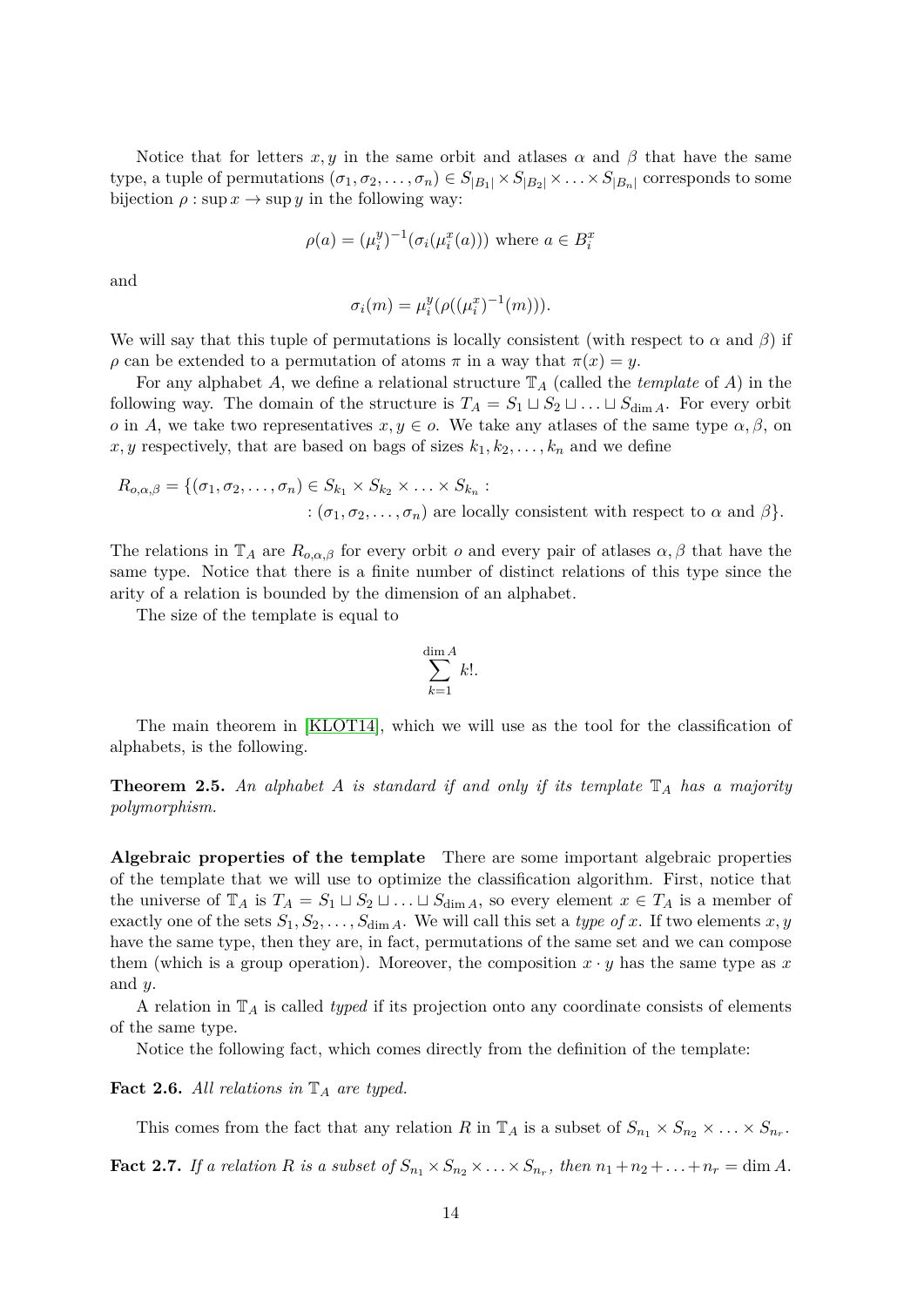In particular, this means that

$$
|R^{\mathbb{T}}| \le \prod_{i=1}^r |S_{n_i}| = \prod_{i=1}^r n_i! \le \dim A!
$$
.

For a group *G*, its subgroup *H* and an element  $a \in \mathbb{G}$ , we define a *left coset* 

$$
aH = \{ab : b \in H\}.
$$

In this thesis we will simply call it a *coset*. Let us note that the set  $S_{n_1} \times S_{n_2} \times \ldots \times S_{n_r}$  is a group and the following fact was shown in [\[KLOT14\]](#page-46-2):

<span id="page-16-3"></span>**Fact 2.8.** *Any relation in*  $\mathbb{T}_A$  *is a coset.* 

Moreover the family of relations in  $\mathbb{T}_A$  has an interesting algebraic structure.

<span id="page-16-1"></span>**Fact 2.9.** Let R be an *r*-ary relation in  $\mathbb{T}_A$  and  $R \subseteq S_{n_1} \times S_{n_2} \times \ldots \times S_{n_r}$ . For any tuples  $\mathbf{a}, \mathbf{b} \in S_{n_1} \times S_{n_2} \times \ldots \times S_{n_r}$ ,  $\mathbf{a} = (a_1, a_2, \ldots a_r)$ ,  $\mathbf{b} = (b_1, b_2, \ldots b_r)$ , we have that

$$
R' = \mathbf{a} \cdot R \cdot \mathbf{b} = \{(a_1 \cdot x_1 \cdot b_1, a_2 \cdot x_2 \cdot b_2, \dots, a_r \cdot x_r \cdot b_r) : (x_1, x_2, \dots, x_r) \in R\}
$$

*is also a relation in*  $\mathbb{T}_A$ *.* 

This fact holds because, if  $R = R_{o,\alpha,\beta}$ , for some orbit *o* and atlases  $\alpha, \beta$ , then it is easy to check that  $R' = R_{o,a \circ \alpha,b \circ \beta}$ .

#### <span id="page-16-0"></span>**2.3. Algorithm**

By Theorem [2.5,](#page-15-0) there is an algorithm that classifies alphabets with atoms and it consists of two parts — it creates the template of an alphabet and decides whether the template has a majority polymorphism. Since the first part is quite straightforward, this chapter will be devoted to the second part. Fix a signature  $\mathcal{R}$ . Our goal is to solve the following problem:

| Input | an R-structure $\mathbb T$                                          |
|-------|---------------------------------------------------------------------|
|       | <b>Question</b> Decide whether there exists a majority polymorphism |
|       | $m:\mathbb{T}^3\to\mathbb{T}$                                       |

An algorithm solving this problem was shown in  $[BCH<sup>+</sup>13]$  $[BCH<sup>+</sup>13]$  and it is based on a theorem from [\[CDG13\]](#page-46-9), which says that the polynomial time algorithm Singleton Arc Consistency can solve a CSP instance if the template has a majority polymorphism.

**Singleton Arc Consistency** It is known that there are templates  $\mathbb T$  for which the problem  $CSP(\mathbb{T})$  can be decided in polynomial time<sup>[1](#page-16-2)</sup>. Interestingly, some algebraic properties of the structure  $\mathbb T$  imply that  $CSP(\mathbb T)$  is tractable. We will say that an algorithm *solves*  $CSP(\mathbb T)$ if, for a given structure A, it gives the answer YES iff there exists a homomorphism  $A \rightarrow \mathbb{T}$ . There is a class of generic polynomial algorithms that solve *CSP*(T) if some algebraic properties of T hold. In this section we will show two such algorithms: *Arc Consistency* and *Singleton Arc Consistency*.

By  $[A, R_1, R_2, \ldots, R_n]$ , where A is a relational structure and  $R_1, \ldots, R_n$  are relations over A, we denote a structure obtained from A by adding the relations  $R_1, \ldots, R_n$ . If A, B are

<span id="page-16-2"></span><sup>&</sup>lt;sup>1</sup> For example 2-coloring of a graph is in P and corresponds to the template  $\mathbb{T}_2$  (see *Examples* in Section [2.1\)](#page-12-1)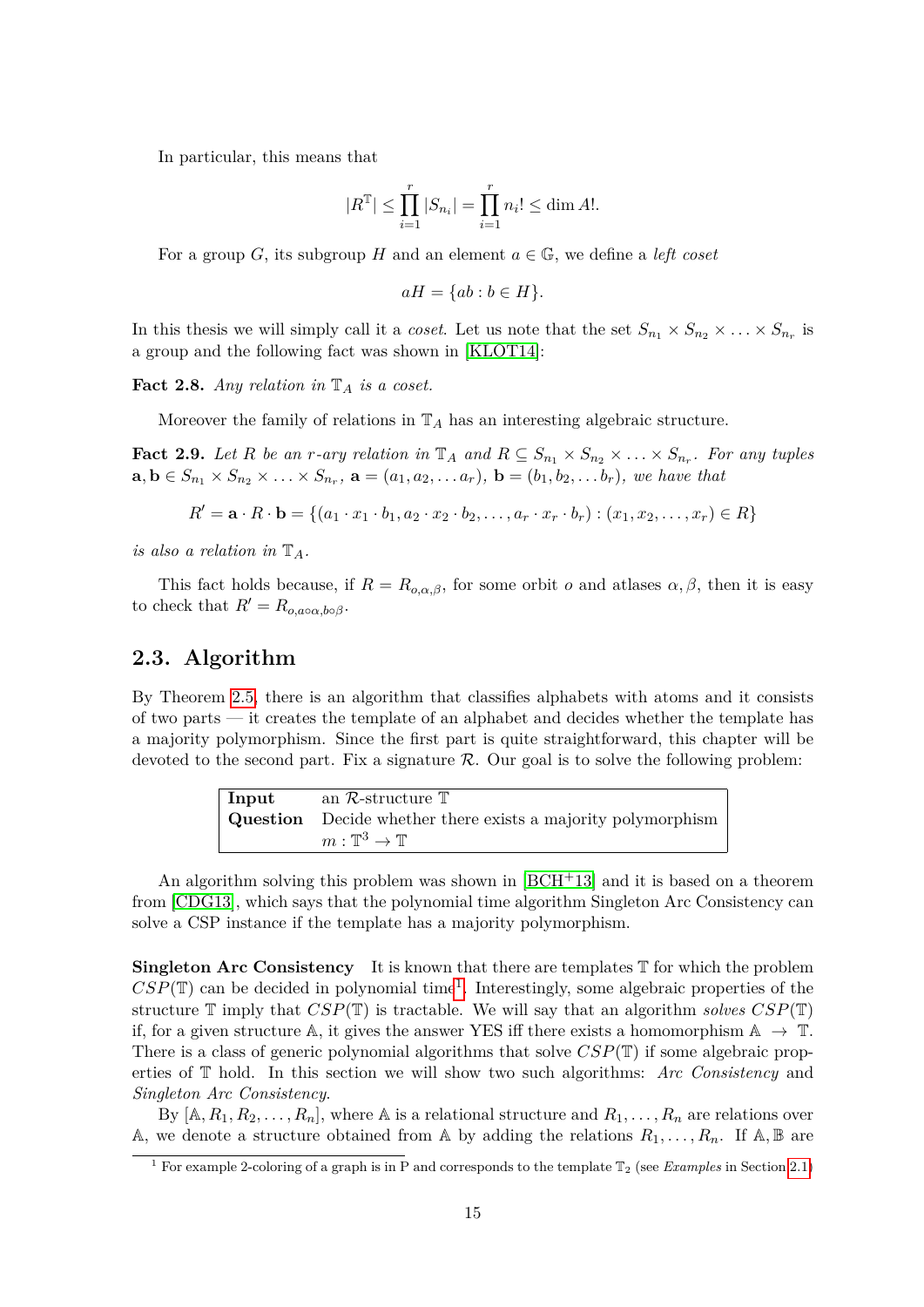structures over the same signature,  $R_1, \ldots, R_n$  are relations over  $\mathbb{A}, R'_1, \ldots, R'_n$  are relations over  $\mathbb{B}$ , and, for every *i*,  $R_i$  has the same arity as  $R'_i$ , then we will say that the signatures of the structures  $[A, R_1, R_2, \ldots, R_n]$  and  $[\mathbb{B}, R'_1, R'_2, \ldots, R'_n]$  are the same.

The first algorithm we present is Arc Consistency<sup>[2](#page-17-0)</sup>. This algorithm has polynomial time complexity if we assume a fixed maximal arity of a relation.

```
Algorithm 2.1: Arc Consistency
  Data: a pair of R-structures: (A, T)
  begin
      forall a \in \mathbb{A} do
       D_a := \mathbb{T};
      end
      repeat
           forall relations R \in \mathcal{R} do
               forall tuples (a_1, \ldots, a_k) \in R^{\mathbb{A}} do
                    forall i \in \{1, \ldots, k\} do
                         D_{a_i} := \pi_i(R^{\mathbb{T}} \cap (D_{a_1} \times \ldots \times D_{a_k}));
                    end
               end
           end
      until no set Da is changed;
      if there exists a \in \mathbb{A} such that D_a = \emptyset then
       return ⊥
      else
       \|return (D_a)_{a \in A}end
  end
```
Arc Consistency has time complexity  $O(rea^{r+1}b^{r+1})$ , where *a* is the size of the structure A, *b* is the size of the template T, *e* is the number of all relations, and *r* is the maximal arity of a relation. The space complexity of Arc Consistency is *O*(*ab*).

The second algorithm we present is Singleton Arc Consistency, which uses Arc Consistency internally.

<span id="page-17-0"></span><sup>2</sup> In the literature this algorithm is often called *General Arc Consistency*, as *Arc Consistency* refers to its equivalent version for binary structures.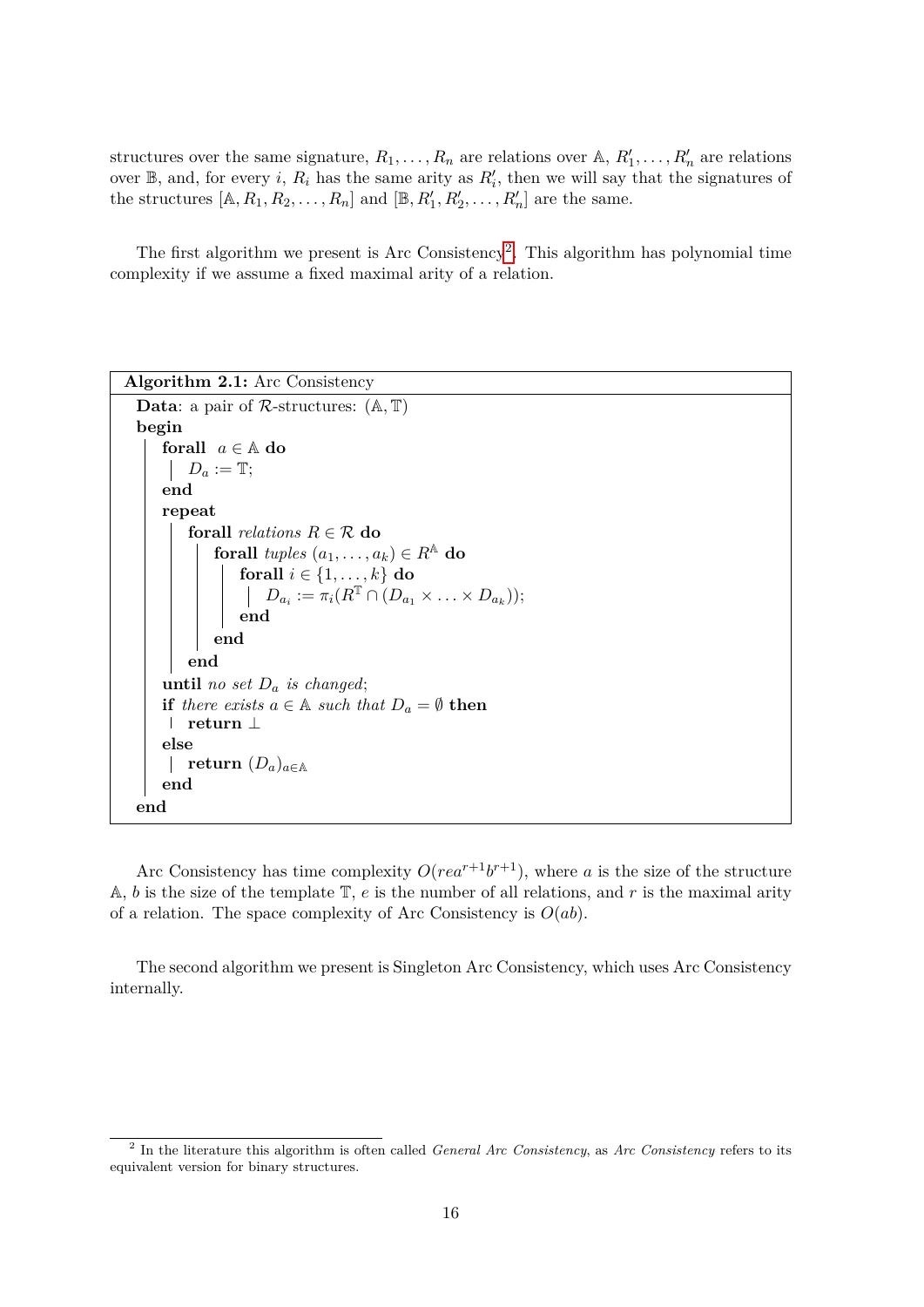**Algorithm 2.2:** Singleton Arc Consistency

```
Data: a pair of R-structures: (A, T)
begin
    forall a \in \mathbb{A} do
     D_a := \mathbb{T};end
    denote \{a_1, \ldots, a_n\} elements of A
    repeat
        forall a \in \mathbb{A}, b \in D_a do
             if AC([\mathbb{A}, \{a_1\}, \ldots, \{a_n\}, \{a\}], [\mathbb{T}, D_{a_1}, \ldots, D_{a_n}, \{b\}]) = \perp then
              remove b from Da
             end
        end
    until no set D_a is changed;
    if there exists a \in \mathbb{A} such that D_a = \emptyset then
     return ⊥
    else
     return (D_a)_{a \in A}end
end
```
Singleton Arc Consistency has time complexity  $O(rea^{r+3}b^{r+3})$  and space complexity *O*(*ab*), where *a, b, e* are the same as for Arc Consistency.

Both of the algorithms above have an algebraic property associated with them, such that the algorithm solves *CSP*(T) if and only if this property holds for T (*see* [\[CDG13\]](#page-46-9)). What is interesting for us is the following theorem.

<span id="page-18-0"></span>**Theorem 2.10** ([\[CDG13\]](#page-46-9))**.** *If* T *is a structure that has a majority polymorphism, then Singleton Arc Consistency solves CSP*(T)*.*

For any template T, if AC solves *CSP*(T), then clearly SAC solves *CSP*(T). The converse, however, does not hold. In particular, Theorem [2.10,](#page-18-0) does not hold for AC – there are templates with a majority polymorphism for which the CSP cannot be solved by AC. An example of such a template is a two-element clique  $\mathbb{T}_2$  which corresponds to the problem of coloring a graph with two colors (see *Examples* is Section [2.1\)](#page-12-1). It has a majority polymorphism. However, imagine how the AC algorithm will work on a pair  $(\mathbb{T}_3, \mathbb{T}_2)$ , where  $\mathbb{T}_3$  is the three-element clique. It is easy to see that no domain will be changed, so the AC algorithm will give the answer YES. But  $\mathbb{T}_3$  is not 2-colorable so there is no homomorphism  $\mathbb{T}_3 \to \mathbb{T}_2$ .

**Backtrack-free algorithm** It is worth noticing that Theorem [2.10](#page-18-0) provides a way of constructing, in polynomial time, a homomorphism  $h : \mathbb{A} \to \mathbb{T}$ , where  $\mathbb{A} \in CSP(\mathbb{T})$  and  $\mathbb{T}$ has a majority polymorphism. Consider the following algorithm: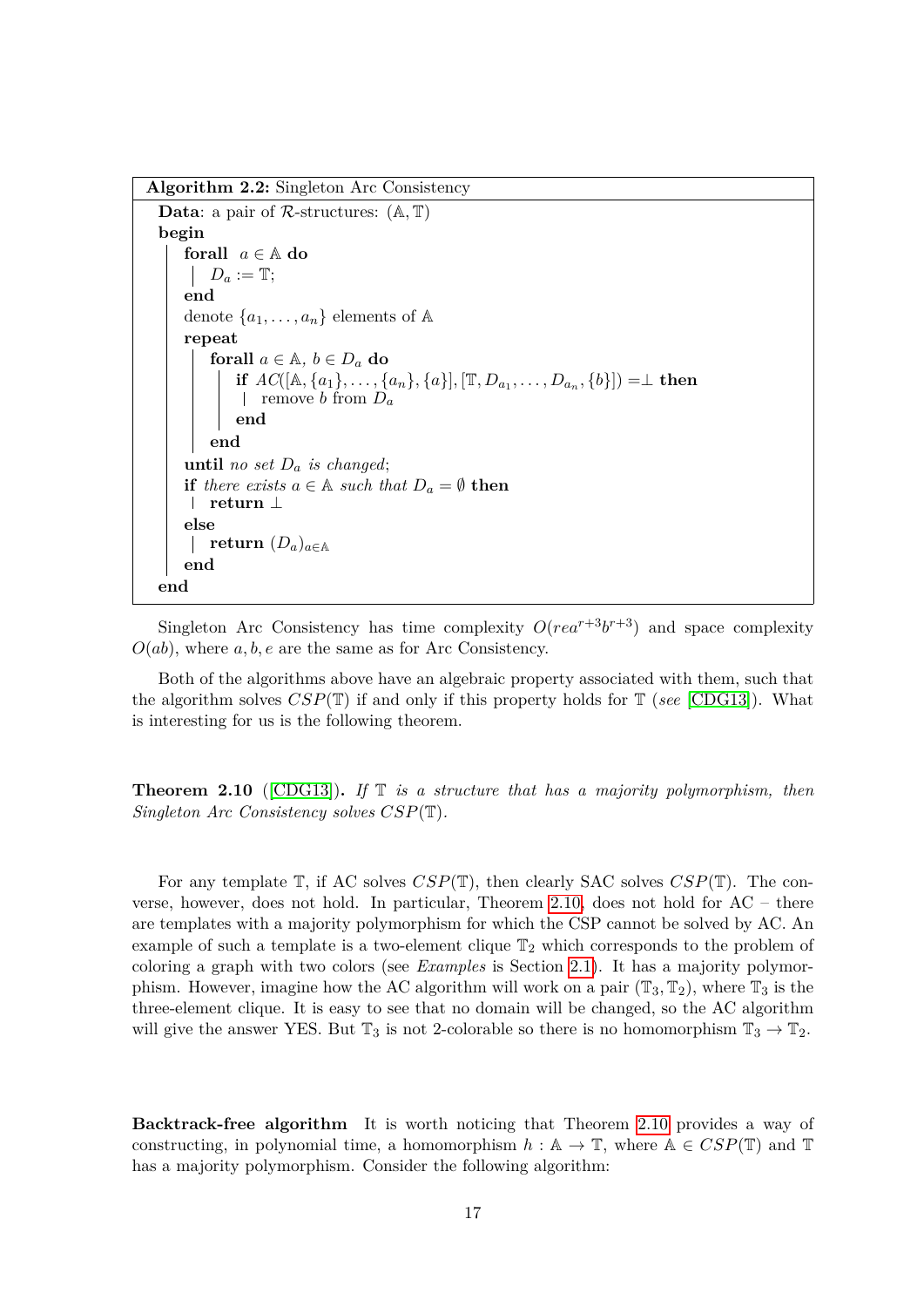**Algorithm 2.3:** Backtrack-free

```
Data: a pair of R-structures: (A, T)
begin
    if SAC(\mathbb{A}, \mathbb{T}) = \perp then
     return ⊥;
    end
    denote \{a_1, \ldots, a_n\} elements of A;
    forall i \in \{1, \ldots, n\} do
         b_i := NIL;forall b \in \mathbb{T} do
             if SAC([\mathbb{A}, \{a_1\}, \ldots, \{a_{i-1}\}, \{a_i\}], [\mathbb{T}, \{b_1\}, \ldots, \{b_{i-1}\}, \{b\}]) \neq \perp then
                  b_i := b;end
         end
         if b_i = NIL then
          return ⊥;
         end
    end
    return ((a_1, b_1), \ldots, (a_n, b_n))end
```
<span id="page-19-0"></span>The correctness of this algorithm is quite straightforward and can be proved by induction. If there exists a homomorphism  $h : [A, \{a_1\}, \ldots, \{a_n\}] \to [\mathbb{T}, \{b_1\}, \ldots, \{b_n\}]$  and  $a \in A \setminus$  ${a_1, \ldots, a_n}$ , then there is at least one element  $b \in \mathbb{T} \setminus \{b_1, \ldots, b_n\}$  such that there is a homomorphism  $[A, \{a_1\}, \ldots, \{a_n\}, \{a\}] \rightarrow [\mathbb{T}, \{b_1\}, \ldots, \{b_n\}, \{b\}]$  – namely  $b = h(a)$ . Since a majority polymorphism preserves any new unary one-element relations added to a structure  $(\text{as } m(x, x, x) = x)$ , then  $[\mathbb{T}, \{b_1\}, \ldots, \{b_n\}]$  has a majority polymorphism and *SAC* algorithm works correctly for it. This proves the correctness of the backtrack-free algorithm.

The backtrack-free algorithm runs SAC algorithm *ab* times (in the worst case scenario), so its time complexity is  $O(rea^{r+4}b^{r+4})$ . The space complexity of this algorithm is  $O(ab)$ .

**Detecting majority** Let us fix an  $\mathcal{R}$ -structure  $\mathbb{T}$ . We will show that the question whether T has a majority polymorphism is, in fact, an instance of *CSP*.

Let  $\{x_1, x_2, \ldots, x_n\}$  denote the universe of  $\mathbb{T}$ . Let

$$
\mathbb{T}_U=[\mathbb{T},U_{x_1}^{\mathbb{T}_U},U_{x_2}^{\mathbb{T}_U},\ldots,U_{x_n}^{\mathbb{T}_U}]
$$

and

$$
\mathbb{T}^3_U = [\mathbb{T}^3, U_{x_1}^{\mathbb{T}^3_U}, U_{x_2}^{\mathbb{T}^3_U}, \dots, U_{x_n}^{\mathbb{T}^3_U}],
$$

where, for every  $x \in \mathbb{T}$ ,

$$
U_x^{\mathbb{T}_U} = \{x\}
$$

and

$$
U_x^{\mathbb{T}_U^3} = \{ (x, x, a), (x, a, x), (a, x, x) : a \in \mathbb{T} \}.
$$

Consider two simple propositions.

<span id="page-19-1"></span>**Proposition 2.11.** T *has a majority polymorphism iff there exists a homomorphism*

$$
h:\mathbb{T}^3_U\to \mathbb{T}_U.
$$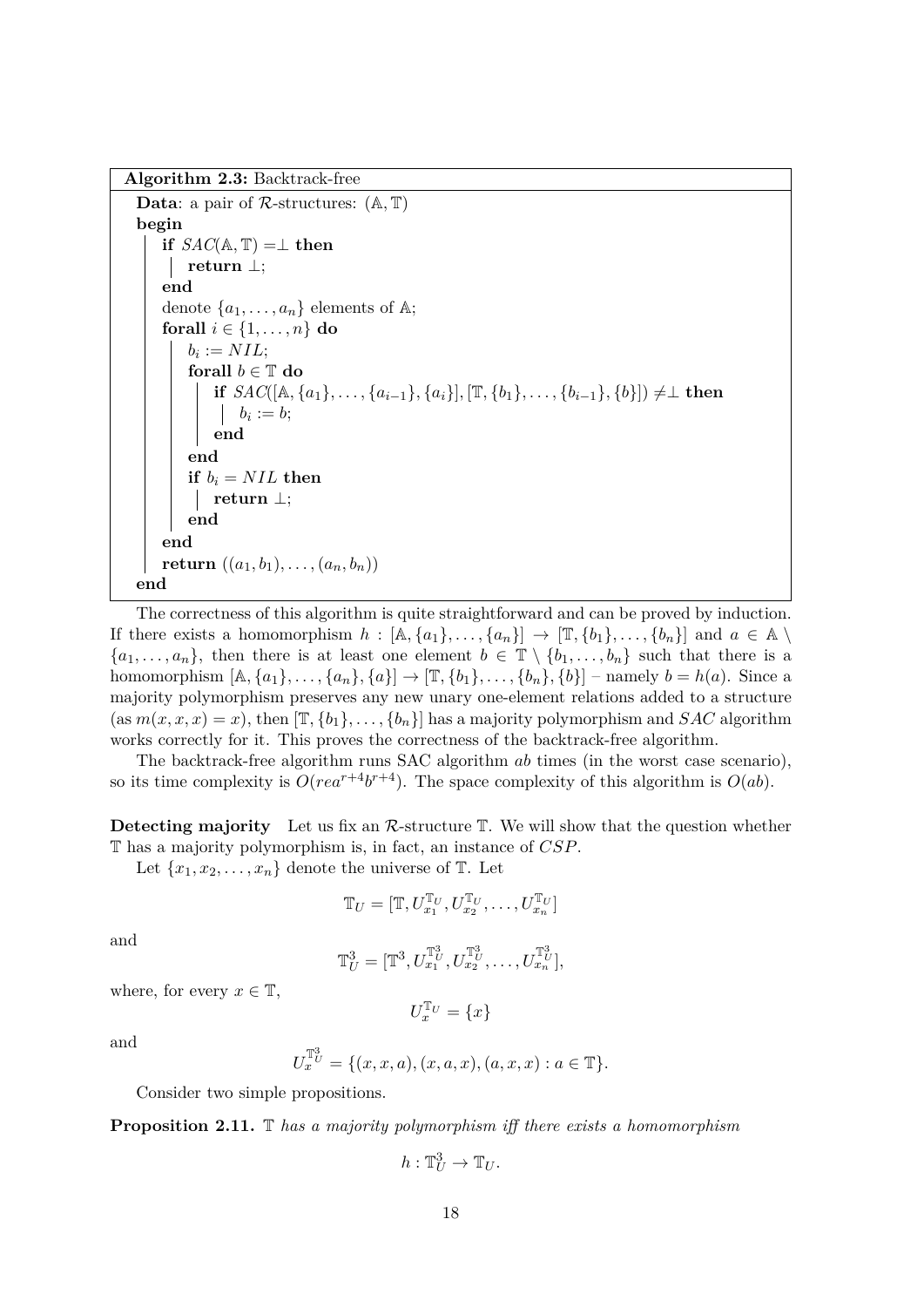*Proof.* Let T be the universe of  $\mathbb{T}$  (and of  $\mathbb{T}_U$  as well, by definition). Notice that a function  $h: T^3 \to T$  preserves the relations  $U_x$ , for any *x*, iff it is a majority function, i.e.  $h(x, x, y) =$  $h(x, y, x) = h(y, x, x) = x$ . This means that a polymorphism  $h: \mathbb{T}_U^3 \to \mathbb{T}_U$  is a majority function, so it is a majority polymorphism of T and, conversely, a majority polymorphism  $m: \mathbb{T}^3 \to \mathbb{T}$  preserves the relations  $U_x$ , for any *x*, so it is a homomorphism  $\mathbb{T}^3_U \to \mathbb{T}_U$ .  $\Box$ 

<span id="page-20-1"></span>**Proposition 2.12.**  $\mathbb{T}$  *has a majority polymorphism if and only if*  $\mathbb{T}_U$  *has one.* 

*Proof.* A majority polymorphism of  $\mathbb{T}_U$  is clearly a majority polymorphism of  $\mathbb{T}$  — it preserves all the relations. Conversely, let  $h : \mathbb{T}^3 \to \mathbb{T}$  be a majority polymorphism. Note that for any  $x, U_x^{(\mathbb{T}_U)^3} = \{(x, x, x)\}\$ and  $h(x, x, x) = x$ , so *h* preserves all the relations  $U_x$ . This means that it is a majority polymorphism of  $\mathbb{T}_U$ .  $\Box$ 

Now consider the following algorithm:

| <b>Algorithm 2.4:</b> Detect majority                                 |
|-----------------------------------------------------------------------|
| <b>Data:</b> an $\mathcal{R}$ -structure: $\mathbb{T}$                |
| begin                                                                 |
| create $\mathbb{T}_U$ and $\mathbb{T}_U^3$ as described above;        |
| if <i>BacktrackFree</i> $(\mathbb{T}_U, \mathbb{T}_U^3) = \perp$ then |
| return NO;                                                            |
| else                                                                  |
| return YES;                                                           |
| end                                                                   |
| end                                                                   |

<span id="page-20-0"></span>Let us show that this algorithm produces the answer YES if and only if T has a majority polymorphism. If the answer is YES, then there is a homomorphism  $\mathbb{T}_U^3 \to \mathbb{T}_U$ , so  $\mathbb{T}$  has a majority polymorphism. Conversely, if T has a majority polymorphism then there is a homomorphism  $\mathbb{T}_{U}^{3} \to \mathbb{T}_{U}$  and  $\mathbb{T}_{U}$  has a majority polymorphism. By Theorem [2.10,](#page-18-0) SAC algorithm is correct for  $\mathbb{T}_U$ , so the algorithm will produce answer YES.

**Complexity of the algorithm** The complexity of the backtrack-free algorithm run on a pair  $(A, B)$  is  $O(rea^{r+4}b^{r+4})$ , where *a* is the size of the structure A, *b* is the size of the template B, *e* is the number of all relations, and *r* is the maximal arity of a relation. The size of  $\mathbb{T}_A$  is  $\sum_{k=1}^d k! = O(d!)$  and the maximal arity of a relation is *d*. Using this formula to compute the complexity of Algorithm [2.4,](#page-20-0) we get

 $O(ed(d!)^{4d+16})$ *.* 

However, it easy to notice that, if  $\tau_a$  is the maximal size of a relation in A and  $\tau_b$  is the maximal size of a relation in  $\mathbb{B}$ , then  $AC(\mathbb{A}, \mathbb{B})$  has time complexity  $O(rea\tau_a b\tau_b)$ . Then, the complexity of the backtrack-free algorithm run on a pair  $(A, B)$  is  $O(rea^4b^4\tau_a\tau_b)$ .

We showed that the maximal size of a relation in the template is *d*!. This means that  $\tau_b = d!$ ,  $\tau_a = (d!)^3$ , and the time complexity of Algorithm [2.4](#page-20-0) is

$$
O(ed(d!)^{20}).
$$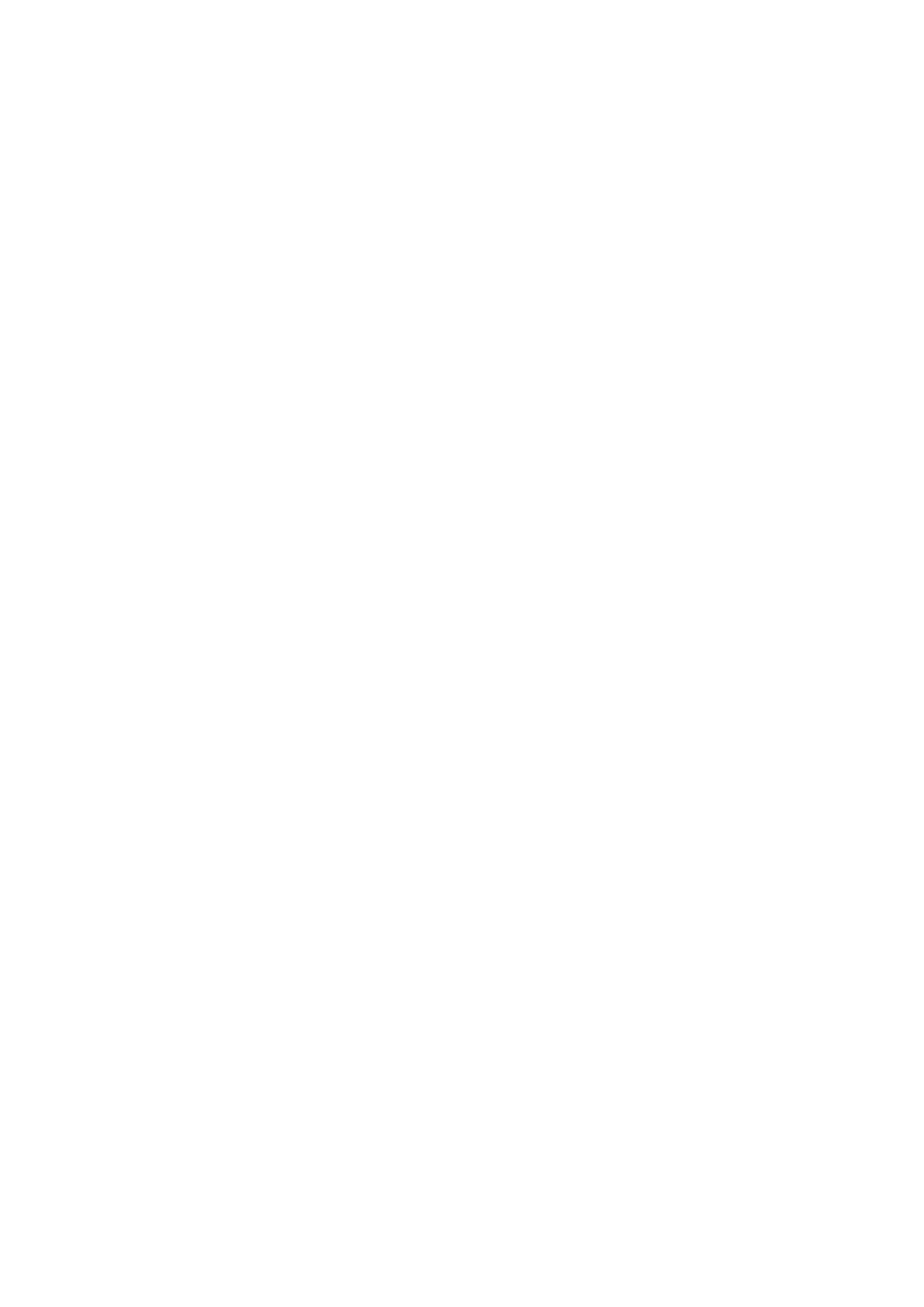# <span id="page-22-0"></span>**Chapter 3**

# **Optimizations**

We can optimize the algorithm in two ways. First, we can use faster algorithms to compute singleton arc consistency – such algorithms have been shown e.g. in [\[BE04\]](#page-46-10), [\[BD08\]](#page-46-11), [\[LC05\]](#page-46-3) and we will present one of them in Section [3.1.](#page-22-1) The second approach is to use the algebraic properties of the template in order to reduce the size of the CSP instance, i.e. find an CSP instance of smaller size which has a majority polymorphism if and only if the original one has. Such reductions will be shown in Section [3.2.](#page-25-0)

#### <span id="page-22-1"></span>**3.1. Algorithms for SAC**

Many algorithms that solve singleton arc consistency (i.e. produce the same result as the SAC algorithm in Section [2.3\)](#page-16-0) have been proposed. The original *SAC*(A*,* B) algorithm, as presented in Section [2.3,](#page-16-0) has time complexity  $O(rea^{r+3}b^{r+3})$  and space complexity  $O(ab)$ , where *a* is the size of the structure  $\mathbb{A}$ , *b* is the size of the template  $\mathbb{B}$ , *e* is the number of all relations, and *r* is the maximal arity of a relation. The algorithm presented in [\[BD08\]](#page-46-11) (called  $SAC-Opt$ ) is considered to be optimal with respect to time complexity<sup>[1](#page-22-2)</sup>. Its time complexity is  $O(r^2ea^{r+1}b^{r+1})$ . The main drawback of this algorithm is its large space complexity –  $O(\epsilon r a^{r+1} b^2)$ . In this thesis we will use the SAC3 algorithm, presented in [\[LC05\]](#page-46-3). Its time complexity is  $O(r^2ea^{r+2}b^{r+2})$  and space complexity –  $O(ea^rb)$ .

For the remainder of the section let us fix a signature  $R$  and  $R$ -structures A and  $\mathbb B$ . Let  ${x_1, x_2, \ldots, x_n}$  be the universe of A. Let  $\mathcal{R}_{un}$  and  $\mathcal{R}_{nonun}$  denote the family of, respectively, unary and nonunary relations in  $R$ . We define

$$
D_i = \{a \in \mathbb{B} : \forall R \in \mathcal{R}_{un} \ x_i \in R^{\mathbb{A}} \implies a \in R^{\mathbb{B}}\},
$$
  

$$
C = \{((x_{i_1}, x_{i_2}, \dots, x_{i_m}), R) : R \in \mathcal{R}_{nonun}, (x_{i_1}, x_{i_2}, \dots, x_{i_m}) \in R^{\mathbb{A}}\}.
$$

Elements of *C* will be called *constraints*. For every constraint  $c = ((x_{i_1}, x_{i_2}, \ldots, x_{i_m}), R) \in C$ , denote  $var(c) = (x_{i_1}, x_{i_2}, \dots, x_{i_m})$ . Let  $\mathbb{B}^{var(c)}$  be the set of all functions  $\tau : var(c) \to \mathbb{B}$  and

$$
rel(c) = \{ \tau \in \mathbb{B}^{var(c)} : (\tau[x_{i_1}], \ldots, \tau[x_{i_m}]) \in \mathcal{R}^{\mathbb{B}} \}.
$$

We assume a linear ordering on the elements of A. We order the elements of *rel*(*c*) in the lexicographical order. Let  $succ(\tau, rel(c)|x_j \mapsto a)$ , for  $\tau \in \mathbb{B}^{var(c)}$ , denote the smallest element in  $rel(c)$  that is greater than  $\tau$  and whose value at  $x_j$  is equal to *a*. We will assume that

<span id="page-22-2"></span><sup>&</sup>lt;sup>1</sup> The complexity of a version of SAC-Opt for binary structures (i.e. having only unary and binary relations) is  $O(ea^3b^3)$  and it is the lower bound for time complexity of a SAC algorithm under some assumption about the computational model [\[BD08\]](#page-46-11).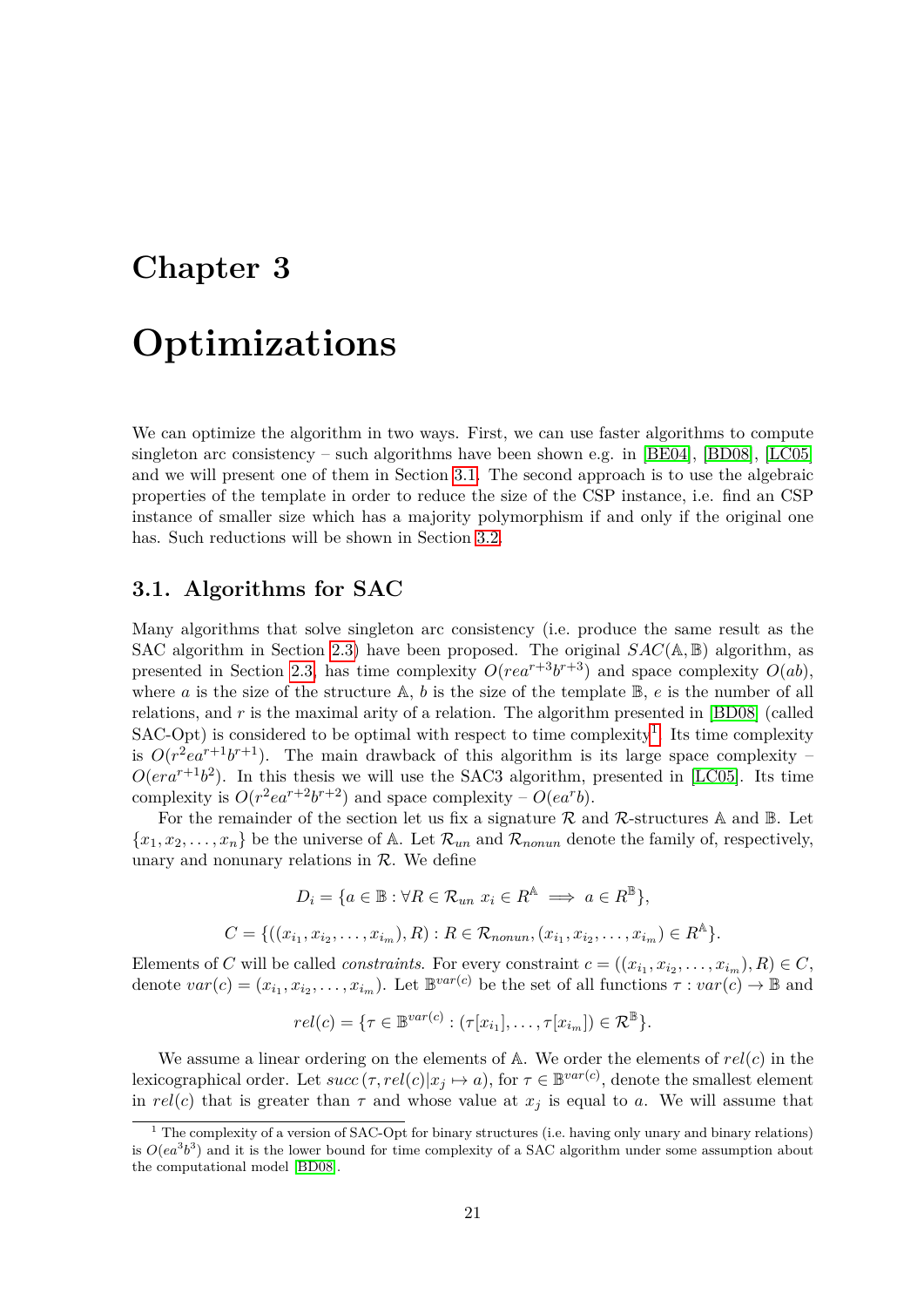the value of  $succ(\tau, rel(c)|x_j \mapsto a)$  is undefined if such an element does not exists and for  $\tau = nil$ ,  $succ(\tau, rel(c)|x_j \mapsto a)$  is the smallest element in  $rel(c)$  whose value at  $x_j$  is equal to *a*. This function, as used in the function Revise presented below, can be computed in amortized constant time by using a simple auxiliary data structure.

In SAC3 we will use variables *br* and *M* whose values are subsets of  $A \times B$ . Let  $dom(br)$ and *dom*(*M*) denote the projection of, respectively, *br* and *M* onto the first coordinate.

Let us present the algorithm AC2001, introduced in [\[BRYZ05\]](#page-46-12), and the algorithm SAC3 introduced in [\[LC05\]](#page-46-3), which uses AC2001 internally. The function Revise presented below differs slightly from the original – instead of iterating over the domain  $D_{j_1} \times \ldots \times D_{j_r}$ , we iterate over *rel*(*c*). This modification does not affect the outcome of the algorithm but allows us to give better complexity bounds in terms of the maximal size of a relation.

| Algorithm $3.1: AC2001$                                                  |  |  |  |  |
|--------------------------------------------------------------------------|--|--|--|--|
| <b>Data:</b> $C, D$ as defined above                                     |  |  |  |  |
| begin                                                                    |  |  |  |  |
| $Q := \{(x_i, c) : c \in C, x_i \in var(c)\};\$                          |  |  |  |  |
| while $Q \neq \emptyset$ do                                              |  |  |  |  |
| select and delete any $(x_i, c)$ from $Q$ ;                              |  |  |  |  |
| if $Reviewe(x_i, c)$ then                                                |  |  |  |  |
| $Q := Q \cup \{(x_j, c') : i \neq j, c \neq c', x_i, x_j \in var(c')\};$ |  |  |  |  |
| end                                                                      |  |  |  |  |
| end                                                                      |  |  |  |  |
| if $\forall i \ D_i \neq \emptyset$ then                                 |  |  |  |  |
| return $D$                                                               |  |  |  |  |
| else                                                                     |  |  |  |  |
| return $\perp$                                                           |  |  |  |  |
| end                                                                      |  |  |  |  |
| end                                                                      |  |  |  |  |

**Function** Revise(*x<sup>i</sup> , c*)

```
begin
    DELETE := false;forall a \in D_i do
          \tau := Last[(x_i, a), c];\textbf{if} \exists j_k \ \tau[x_{j_k}] \notin D_{j_k} then
               \tau := succ(\tau, rel(c)|x_i \mapsto a);\mathbf{while} \ \tau \neq nil \ and \ \exists j_k \ \tau[x_{j_k}] \notin D_{j_k} \ \mathbf{do}\tau := succ(\tau, rel(c)|x_i \mapsto a);end
              if \tau \neq nil then
                    Last[(x_i, a), c] := \tau;else
                    remove a from Di
;
                   DELETE := trueend
          end
     end
    return DELETE
end
```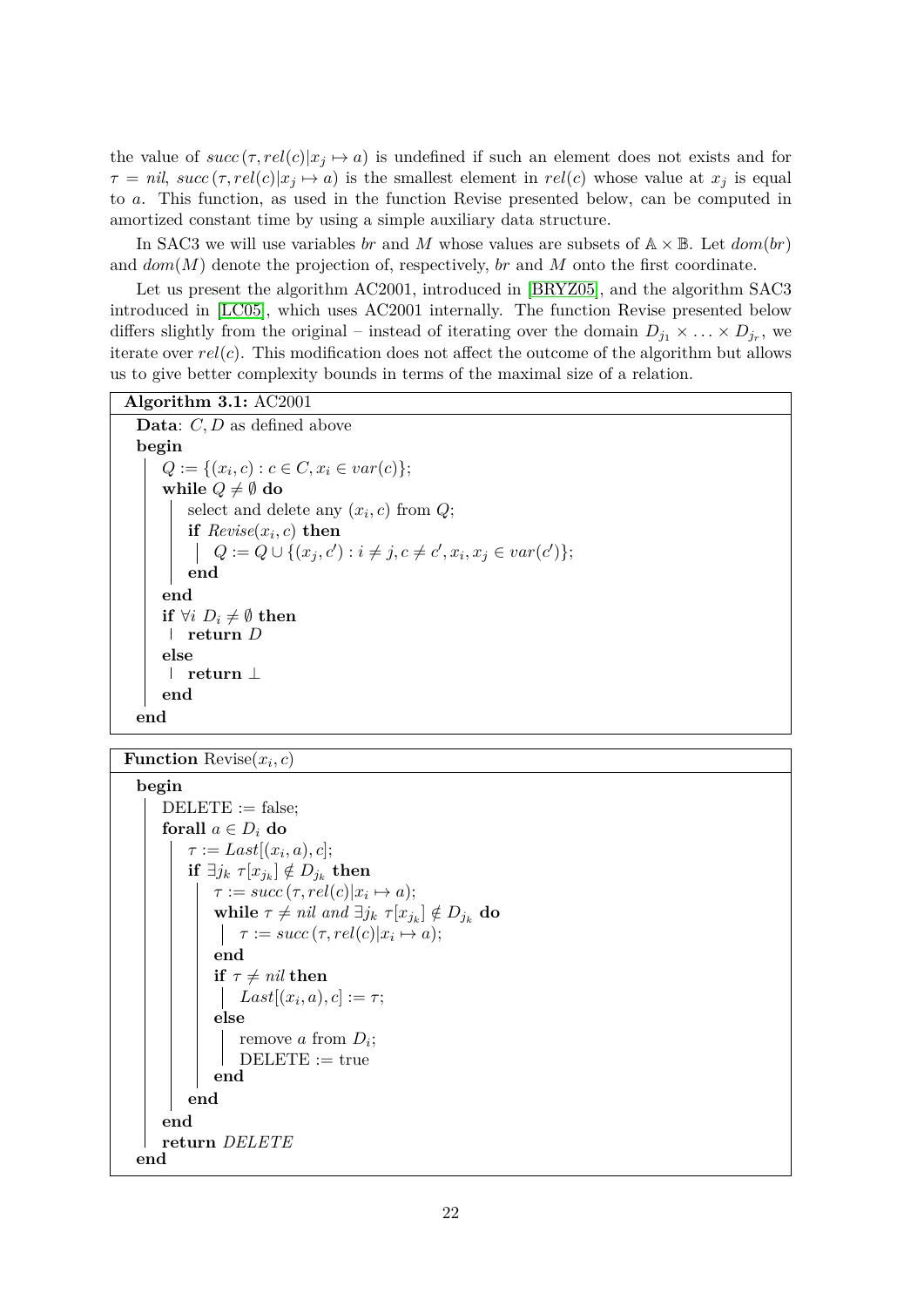**Algorithm 3.2:** SAC3

```
Data: C, D as defined above
begin
   D := AC2001(C, D);repeat
       D^{before} := D;
       M := {(x_i, a) : x_i ∈ \mathbb{A} \land a \in D_i};
       while M \neq \emptyset do
        | buildBranch()
       end
   until D = D^{before};
   if ∀i D_i ≠ ∅ then
    return D
   else
    return ⊥
   end
end
```
#### **Function** buildBranch

#### **begin**

```
br := \emptyset;
    D^{before} := D;consistent := true;repeat
        pick and delete (x_i, a) \in M such that x_i \notin dom(br);
        D := AC2001(C, (D_1, \ldots, D_{i-1}, \{a\}, D_{i+1}, \ldots, D_n));if D ≠ ⊥ then
            add (x_i, a) to br
        else
            consistent := false;if br \neq \emptyset then
                add (x_i, a) to Mend
        end
    until \neg consistent \lor dom(M) - dom(br) = ∅;D := D^{before}if br = \emptyset then
        remove a from Di
;
        D := AC(C, D);M := M - \{(x_j, b) : b \in D_j^{before} \land b \notin D_j\};\end
end
```
The algorithm AC2001 is a correct algorithm for computing arc consistency [\[BRYZ05\]](#page-46-12) and SAC3 is a correct algorithm for computing singleton arc consistency [\[LC05\]](#page-46-3). The time complexity of the algorithm AC2001 is  $O(r^2ea^rb^r)$  and the space complexity  $O(ea^rb)$  [\[BRYZ05\]](#page-46-12). The SAC3 algorithm uses AC algorithm internally and its complexity depends on complexity of the AC algorithm used – its space complexity is the same as for the AC algorithm and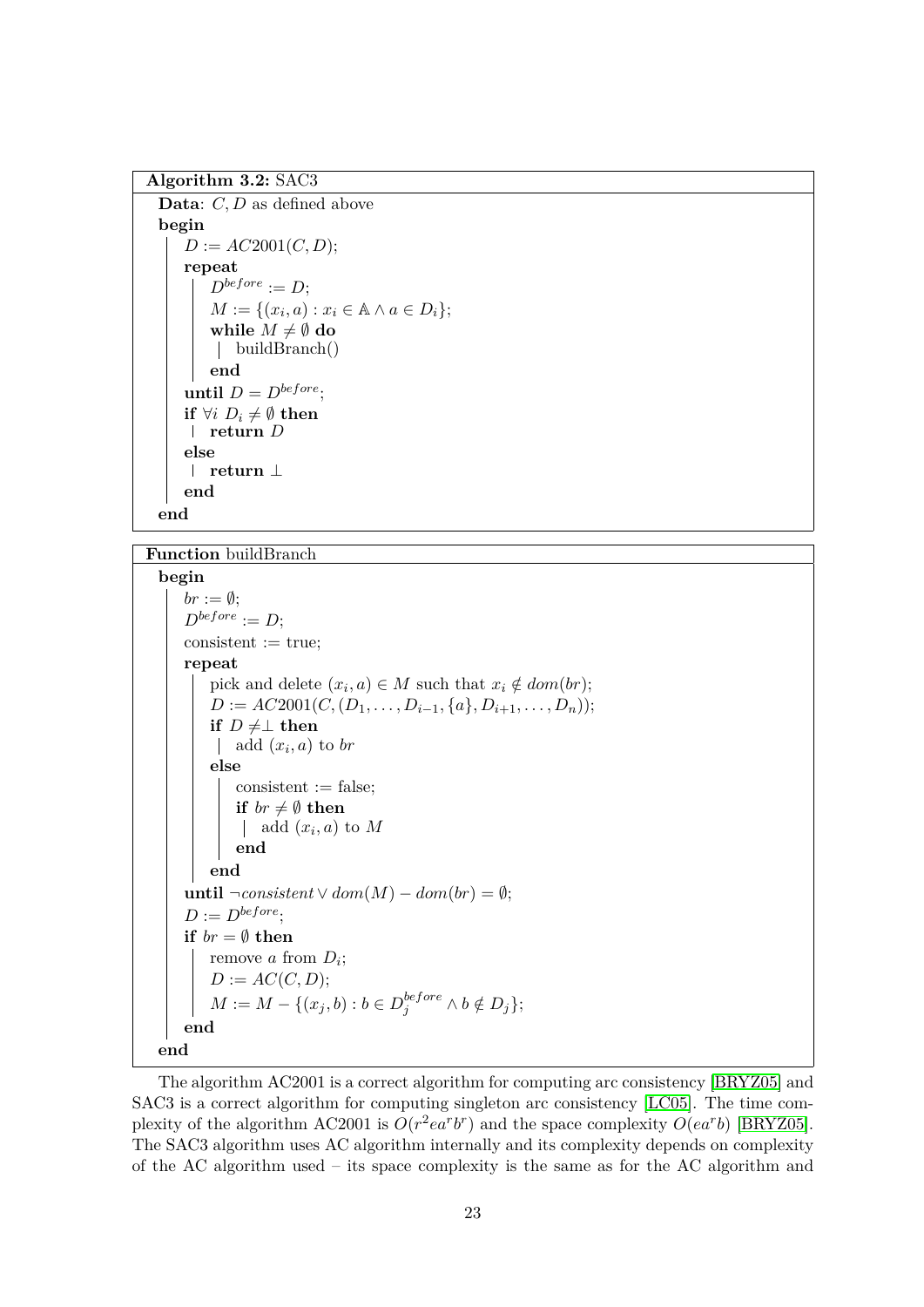the time complexity is  $\beta$  times larger, where  $\beta$  is the number of branches built by SAC3 [\[LC05\]](#page-46-3). This means that, since  $\beta = O(a^2b^2)$ , the SAC3 algorithm that uses AC2001 has  $O(r^2ea^{r+2}b^{r+2})$  time complexity and  $O(ea^rb)$  space complexity.

However, we showed that the maximal size of a relation in the template defined in Sec-tion [2.2](#page-14-0) is relatively small (at most the size of the template). If  $\tau_a$ ,  $\tau_b$  are the maximal sizes of relations in A, B respectively, then we can observe that the time complexity of the AC2001 algorithm is  $O(r^2 e \tau_a \tau_b)$  and the space complexity is  $O(e \tau_a b)$ . This means that the time complexity of SAC3 is  $O(r^2ea^2\tau_a b^2\tau_b)$  and the space complexity is  $O(e\tau_a b)$ .

Recall that we use Algorithm [2.4](#page-20-0) to detect the existence of a majority polymorphism. It uses the backtrack-free algorithm (Algorithm [2.3\)](#page-19-0), which runs SAC *O*(*ab*) times in order to build the polymorphism. This means that the algorithm that detects the existence of a majority polymorphism using SAC3 has  $O(r^2ea^{r+3}b^{r+3})$  time complexity and  $O(ea^rb)$  space complexity. Using the maximal size of a relation, we have that the backtrack-free algorithm has time complexity  $O(r^2ea^3\tau_a b^3\tau_b)$  and space complexity  $O(e\tau_a b)$ , and Algorithm [2.4](#page-20-0) has  $O(ed^2(d!)^{16})$  time complexity and  $O(e(d!)^4)$  space complexity, where *d* is the dimension of the alphabet.

#### <span id="page-25-0"></span>**3.2. Reducing size of the problem**

Another approach to reducing the complexity is to find an equivalent instance of smaller size. We will use the algebraic properties of templates described in Chapter [1](#page-8-0) in order to reduce the problem to a smaller one.

For the entire section, let us fix an alphabet  $A$  and let  $\mathbb{T} := \mathbb{T}_A$  be the template defined in Chapter [1.](#page-8-0) Recall that Algorithm [2.4](#page-20-0) determines whether T has a majority polymorphism by running the backtrack-free algorithm (Algorithm [2.3\)](#page-19-0) on  $(\mathbb{T}_U^3, \mathbb{T}_U)$ . Notice the following proposition.

<span id="page-25-1"></span>**Proposition 3.1.** *Let* A *and* B *be relational structures over the same signature. Assume that they have the following properties:*

- T has a majority polymorphism if and only if there exists a homomorphism  $h : \mathbb{A} \to \mathbb{B}$ ,
- *if* T *has a majority polymorphism, then* B *also has a majority polymorphism.*

*Then, the backtrack-free algorithm run on the pair* (A*,* B) *finds a solution if and only if* T *has a majority polymorphism.*

*Proof.* If T has a majority polymorphism, then so does  $\mathbb B$  and there exists a homomorphism  $h : \mathbb{A} \to \mathbb{B}$ . So, by Theorem [2.10,](#page-18-0) the backtrack-free will find a solution. Conversely, if the backtrack-free algorithm finds a solution, then there is a homomorphism  $h : \mathbb{A} \to \mathbb{B}$  and T has a majority polymorphism.  $\Box$ 

An example of such structures is the pair  $(\mathbb{T}_U^3, \mathbb{T}_U)$  (see Proposition [2.11](#page-19-1) and Proposition [2.12\)](#page-20-1). Our goal in this section is to find as small as possible structures A*,* B that meet these requirements.

**Algebraic properties of the template** Recall that the universe of  $\mathbb{T}_A$  is  $T_A = S_1 \sqcup$  $S_2 \sqcup \ldots \sqcup S_{\dim A}$  and we say that  $x, y \in T_A$  have the same type if  $x, y \in S_i$  for some *i*. In Chapter [1](#page-8-0) the following properties of relations in  $\mathbb T$  were stated (Fact [2.6,](#page-15-1) Fact [2.7,](#page-15-2) Fact [2.8,](#page-16-3) and Fact [2.9\)](#page-16-1):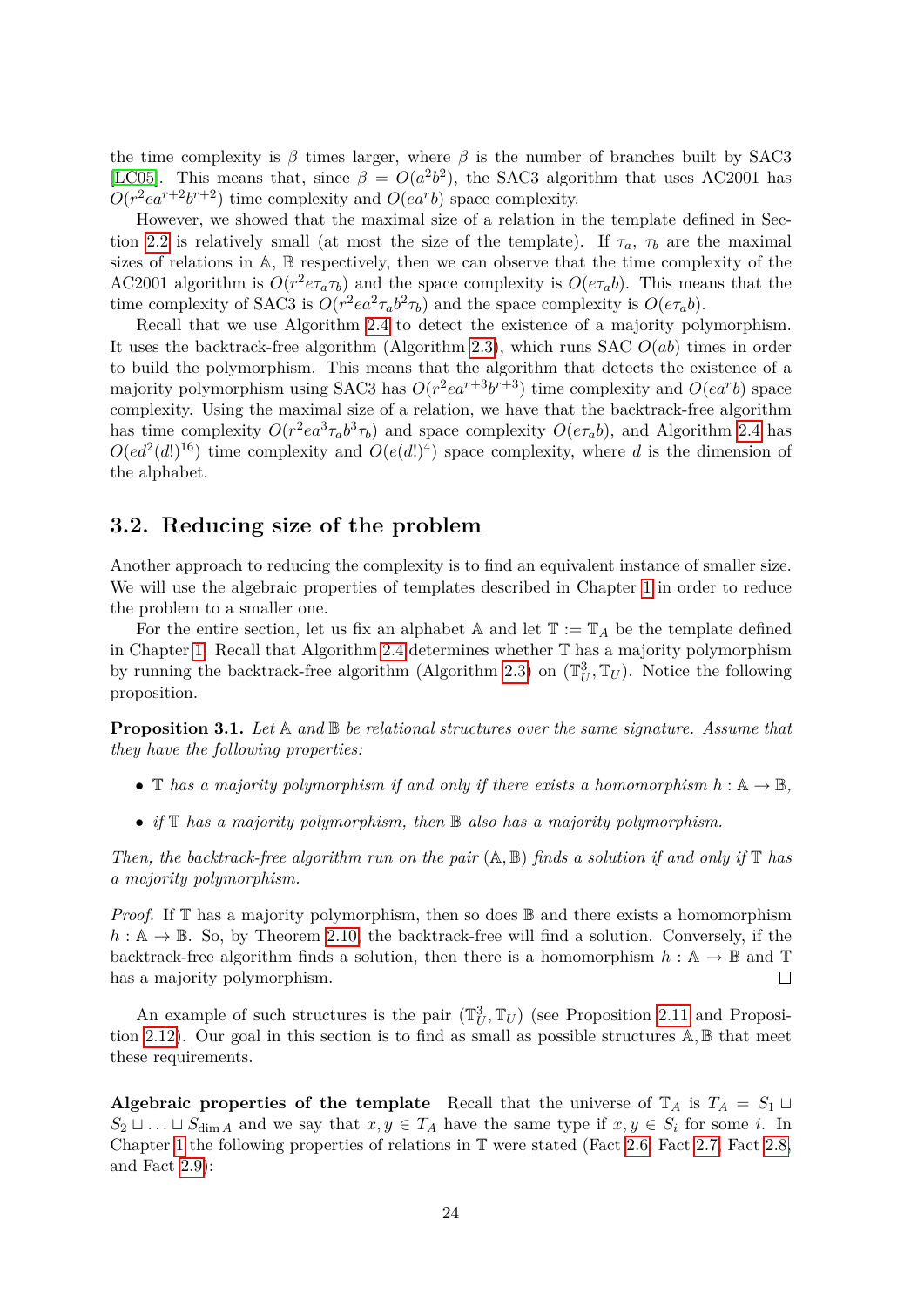- All relations in  $\mathbb T$  are typed (a projection onto any coordinate is a subset of  $S_i$  for some *i*).
- Every *r*-ary relation *R* is a coset of a group  $S_{n_1} \times S_{n_2} \times \ldots \times S_{n_r}$ , for some  $n_1, n_2, \ldots, n_r$ , and  $n_1 + n_2 + \ldots + n_r = \dim A$ .
- For a relation R such that  $R^T \subseteq S_{n_1} \times S_{n_2} \times \ldots \times S_{n_r}$  and  $\mathbf{a}, \mathbf{b} \in S_{n_1} \times S_{n_2} \times \ldots \times S_{n_r}$ ,  $\mathbf{a} = (a_1, a_2, \dots, a_r)$ ,  $\mathbf{b} = (b_1, b_2, \dots, b_r)$ , there is a relation  $R'$  such that

$$
R'^{\mathbb{T}} = \mathbf{a} \cdot R^{\mathbb{T}} \cdot \mathbf{b} = \{ (a_1 \cdot x_1 \cdot b_1, a_2 \cdot x_2 \cdot b_2, \dots, a_r \cdot x_r \cdot b_r) : (x_1, x_2, \dots, x_r) \in R^{\mathbb{T}} \}.
$$

These are the only properties of the template that we will use to reduce the CSP instance to a smaller problem.

Majority and structural relations Let us recall the construction of the structures  $\mathbb{T}^3_U$ and  $\mathbb{T}_U$  from Section [2.3.](#page-16-0)  $\mathbb{T}_U$  is a structure with additional unary relations  $U_x$  for every  $x \in \mathbb{T}$  and  $U_x^{\mathbb{T}U} = \{x\}$ . We will call these additional relations *majority relations*, while the original relations from structure  $\mathbb{T}$  will be called *structural relations*. The structure  $\mathbb{T}_{U}^{3}$  is obtained from the structure  $\mathbb{T}^3$  by adding majority relations (so  $\mathbb{T}_U$  and  $\mathbb{T}_U^3$  are over the same signature) and

$$
U_x^{\mathbb{T}^3_U} = \{(x, x, a), (x, a, x), (a, x, x) : a \in \mathbb{T}\}.
$$

Let *T* denote the universe of  $\mathbb{T}_U$ . For the remainder of the chapter, it is useful to define the following function  $m: T^3 \to T$ :

$$
m(x, y, z) = \begin{cases} y & \text{if } y = z \\ x & \text{otherwise} \end{cases}
$$

It is clear that the function *m* preserves all majority relations and for all *x, y, z* we have that  $m(x, y, z) \in \{x, y, z\}.$ 

**Reductions to smaller problems** First, let us recall that for an alphabet of dimension d, the size of  $\mathbb{T}_U$  is  $\sum_{k=1}^d k!$ , the size of  $T_U^3$  is  $\left(\sum_{k=1}^d k!\right)^3$ , and the maximal arity of a relation is *d*. The maximal size of a relation in  $\mathbb{T}_U$  is *d*! and the maximal size of a relation in  $\mathbb{T}_U^3$  is  $(d!)^3$ .

However, not all elements in  $\mathbb{T}^3_U$  are necessary.

**Proposition 3.2.** Let  $\mathbb{M} \subseteq \mathbb{T}_U^3$  be a substructure of  $\mathbb{T}_U^3$  whose universe is the set of all *triples consisting of elements of the same type (i.e.*  $\{(x, y, z) \in \mathbb{T}_U^3 : \exists i (x, y, z \in S_i)\}\)$ ). Then, *there exists a homomorphism*  $h : \mathbb{T}^3_U \to \mathbb{T}_U$  *if and only if there exists a homomorphism*  $h': \mathbb{M} \to \mathbb{T}_U$ .

*Proof.* If  $h: \mathbb{T}_U^3 \to \mathbb{T}_U$  then  $h' = h_{\mathbb{M}}: \mathbb{M} \to \mathbb{T}_U$  is a homomorphism. Conversely, assume that there is a homomorphism  $h': \mathbb{M} \to \mathbb{T}_U$ . Let us define  $h: \mathbb{T}_U^3 \to \mathbb{T}_U$ :

$$
h(x, y, z) = \begin{cases} h'(x, y, z) & \text{if } (x, y, z) \in M \\ m(x, y, z) & \text{otherwise} \end{cases}
$$

We will show that the function *h* is a homomorphism. It preserves all majority relations because the functions  $h'$  and  $m$  do so. We need to show that  $h$  preserves the structural relations.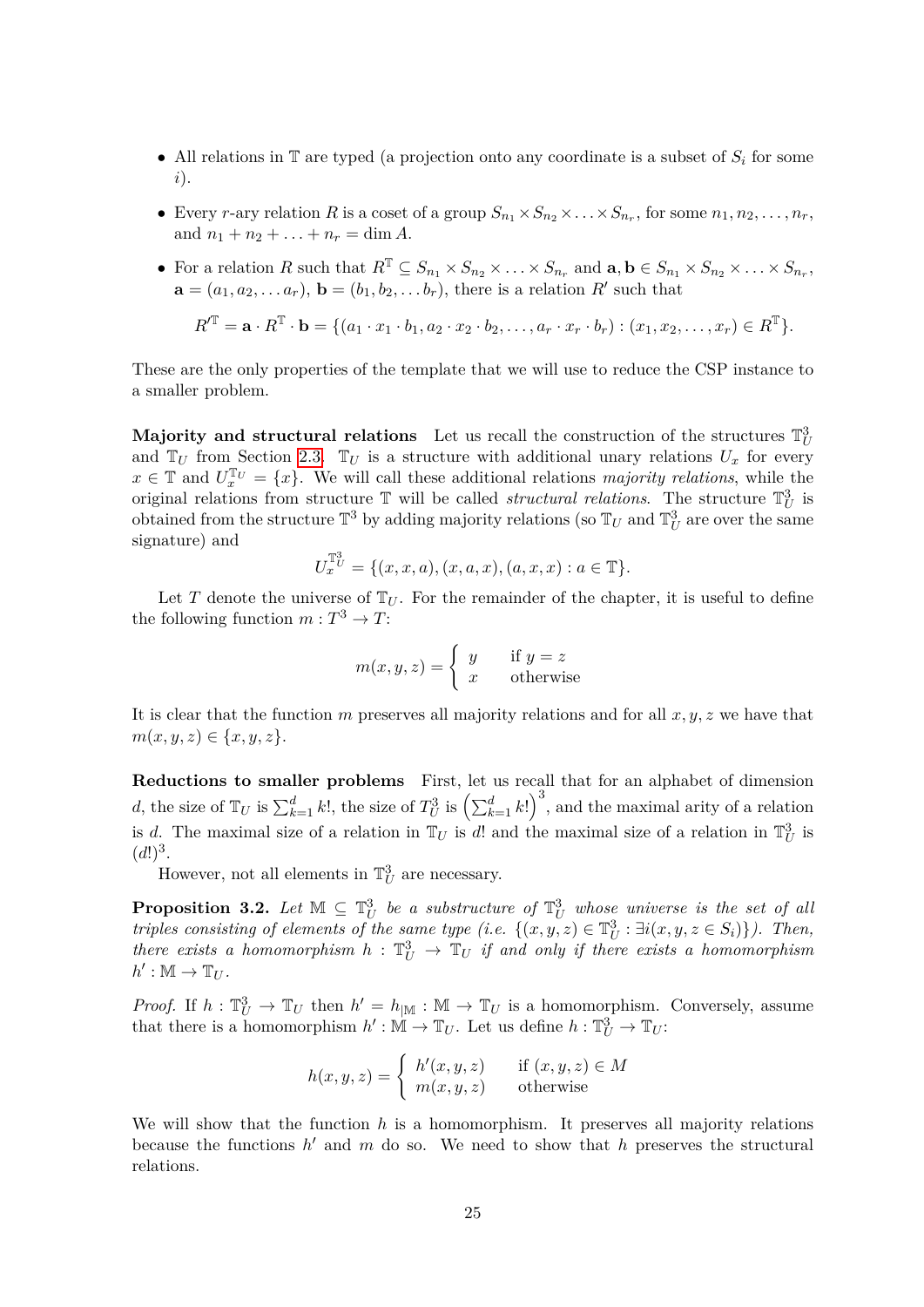Let  $R$  be a structural relation of arity  $r$ . Let us take any tuple

$$
((x_1,y_1,z_1),\ldots,(x_r,y_r,z_r)) \in R^{\mathbb{T}^3_U}.
$$

Denote

$$
\mathbf{x}=(x_1,\ldots,x_r).
$$

We will use analogous notation for other variables. Moreover let us denote

$$
\bar{h}(\mathbf{x},\mathbf{y},\mathbf{z})=(h(x_1,y_1,z_1),\ldots,h(x_r,y_r,z_r)).
$$

By the definition of  $\mathbb{T}_U^3$ , we have that

$$
\mathbf{x}, \mathbf{y}, \mathbf{z} \in R^{\mathbb{T}_U}.
$$

Since structural relations in  $\mathbb{T}_U$  are typed, we have that, for any  $i \in \{1, \ldots, r\}$ , the elements  $x_i, y_i, z_i$  have the same type, so  $(x_i, y_i, z_i) \in \mathbb{M}$  and  $h(x_i, y_i, z_i) = h'(x_i, y_i, z_i)$ . This means that

$$
\bar{h}(\mathbf{x}, \mathbf{y}, \mathbf{z}) = \bar{h}'(\mathbf{x}, \mathbf{y}, \mathbf{z}) \in R^{\mathbb{M}},
$$

so *h* preserves the relation *R*.

This proposition implies the following corollary.

<span id="page-27-1"></span>**Corollary 3.3.** *The structure* T *has a majority polymorphism if and only if there exists a homomorphism*  $\mathbb{M} \to \mathbb{T}_{U}$ .

The size of M is equal to

$$
\sum_{k=1}^d (k!)^3.
$$

The maximal size of a relation in M is the same as for  $\mathbb{T}_U^3$  and is equal to  $(d!)^3$ .

Since, for any  $(x, y, z) \in M$ ,  $x, y, z$ , have the same type, we will say that the type of the tuple  $(x, y, z)$  is the same as the type of the elements of this tuple. It is clear that all relations in M are typed and for every relation *R*,  $R^{\mathbb{T}_U}$  and  $R^{\mathbb{M}}$  have the same types on corresponding coordinates. Moreover, let us show that, without loss of generality, we can assume that if there exists a homomorphism, then it preserves the types.

<span id="page-27-0"></span>**Proposition 3.4.** Let  $A$  be a substructure of  $M$  and  $h : A \to T_U$  be a homomorphism. Then *there exists a homomorphism*  $h' : A \to \mathbb{T}_U$  *such that for all*  $m \in A$ *, m and*  $h'(m)$  *have the same type.*

*Proof.* Define  $C = \{(x, y, z) \in \mathbb{A} : (x, y, z) \text{ has different type than } h(x, y, z)\}.$  We define  $h': \mathbb{A} \to \mathbb{T}_U$  as follows:

$$
h'(x, y, z) = \begin{cases} m(x, y, z) & \text{if } (x, y, z) \in C \\ h(x, y, z) & \text{otherwise} \end{cases}
$$

Clearly *h*' preserves all majority relations and for any  $(x, y, z) \in A$ , the tuple  $(x, y, z)$  has the same type as  $h'(x, y, z)$  ( $h'$  preserves types). Moreover, let us notice that no  $(x, y, z) \in C$  can be a member of any tuple in any structural relation  $R^{\mathbb{A}}$ . This comes from the fact that *h* preserves the relation *R* and *R* is typed – this means that  $(x, y, z)$  and  $h(x, y, z)$  would need to have the same type. Therefore  $h'$  preserves structural relations.  $\Box$ 

 $\Box$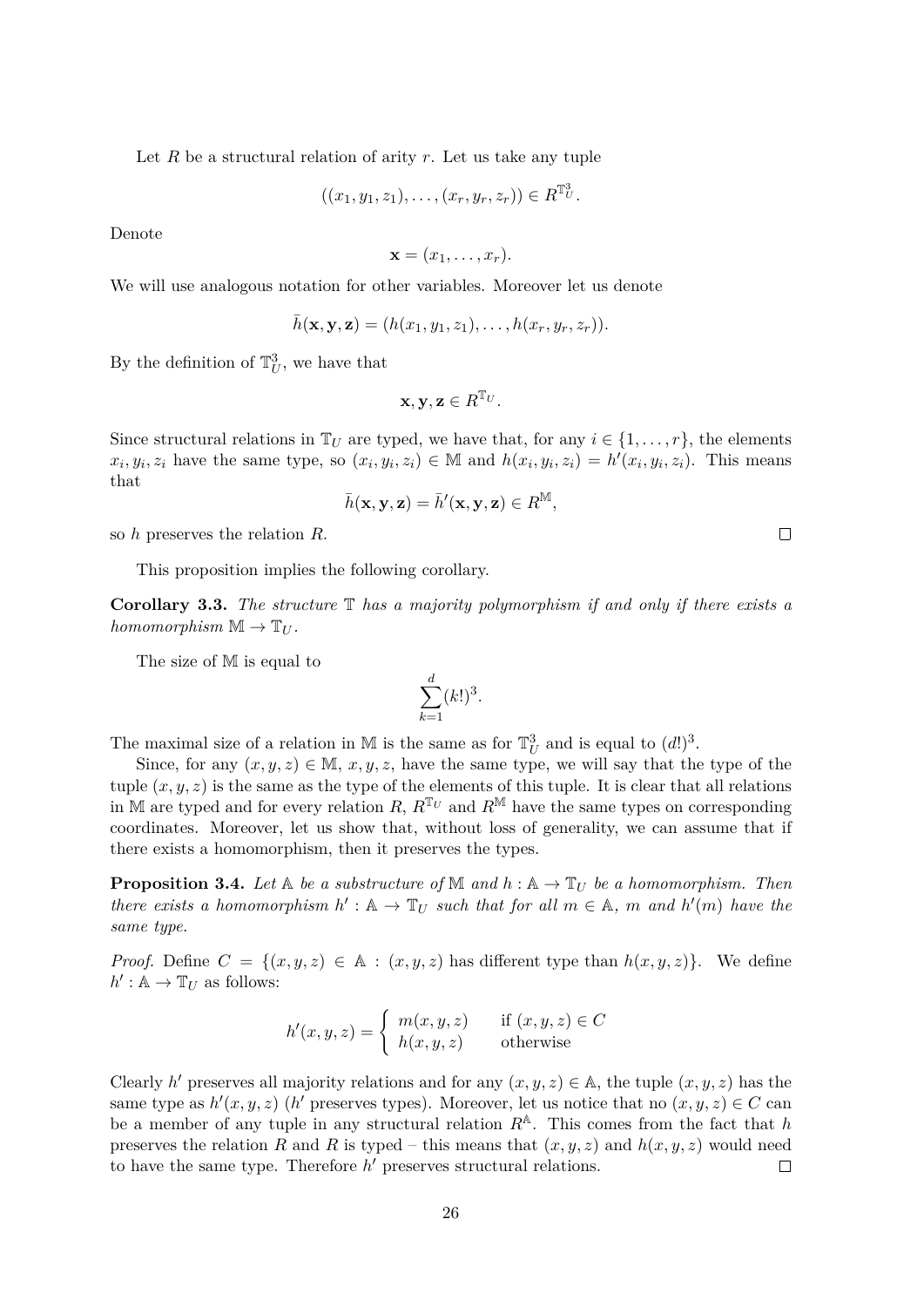The next reduction omits the elements of  $S_{\dim A}$  and  $S_{\dim A-1}$ .

<span id="page-28-0"></span>**Proposition 3.5.** *Let*  $V \subseteq T_U$ ,  $M' \subseteq M$  *be substructures such that* 

$$
\mathbb{V} = \{x \in \mathbb{T}_U : x \in S_1 \sqcup S_2 \sqcup \ldots \sqcup S_{\dim A - 2}\},\
$$

$$
\mathbb{M}' = \{ (x, y, z) \in \mathbb{M} : x, y, z \in S_1 \sqcup S_2 \sqcup \ldots \sqcup S_{\dim A - 2} \}.
$$

*Then, there exists a homomorphism*  $h : \mathbb{M} \to \mathbb{T}_U$  *if and only if there exists a homomorphism*  $h': \mathbb{M}' \to \mathbb{V}$ .

*Proof.* If  $h : \mathbb{M} \to \mathbb{T}_U$  is a homomorphism, then  $h_{\mathbb{M}'}$  is also a homomorphism. Moreover, by Proposition [3.4,](#page-27-0) we can assume without loss of generality that *h* preserves types, so for all  $(x, y, z) \in M', h(x, y, z) \in V.$  Hence  $h_{\vert M'} : M' \to V.$ 

Conversely, assume that there exists  $h': \mathbb{M}' \to \mathbb{V}$ . We define  $h : \mathbb{M} \to \mathbb{T}_U$  in the following way:

$$
h(x, y, z) = \begin{cases} h'(x, y, z) & \text{if } (x, y, z) \in \mathbb{M}^{\prime} \\ m(x, y, z) & \text{otherwise} \end{cases}
$$

Clearly *h* preserves all majority relations; let us show that it preserves all structural relations.

Let *R* be a structural relation. By Fact [2.7,](#page-15-2)  $R^{\mathbb{T}_U} \subseteq S_{n_1} \times S_{n_2} \times \ldots \times S_{n_r}$  and  $n_1 + n_2 +$  $\ldots + n_r = \dim A$ . If, for all *i*,  $n_i \leq \dim A - 2$ , then, by the definition of M', all members of all tuples in  $R^{\mathbb{M}}$  are in  $\mathbb{M}'$ . This means that *h* preserves *R* because *h*' does so.

On the other hand, if  $n_i \geq \dim A - 1$  for some *i*, we have two cases. Without loss of generality, assume  $n_1 \geq \dim A - 1$ . Then, either  $n_1 = \dim A$  and then  $r = 1$  and R is unary, or  $n_1 = \dim A - 1$  and then  $r = 2$  and  $n_2 = 1$ .

In the first case, when *R* is unary, for any tuple  $(x, y, z) \in R^{\mathbb{M}}$ , we have that  $x, y, z \in R^{\mathbb{T}_U}$ and  $(x, y, z) \in S_{\dim A}$ , so  $(x, y, z) \notin M'$ . This means that

$$
h(x, y, z) = m(x, y, z) \in \{x, y, z\} \subseteq R^{\mathbb{T}_U}
$$

and *h* preserves *R*.

In the second case, when  $n_1 = \dim A - 1$  and  $n_2 = 1$ , for any  $((x, y, z), (x', y', z')) \in R^{\mathbb{M}}$ , we have that  $x', y', z' \in S_1$ . This means that  $x' = y' = z' = e$ , where *e* is the neutral (and the only) element of  $S_1$ . Moreover  $(x, e), (y, e), (z, e) \in R^{\mathbb{T}_U}$  and  $(x, y, z) \in S_{\dim A - 1}$ , so  $(x, y, z) \notin M'.$  This means that

$$
(h(x,y,z),h(e,e,e))=(m(x,y,z),h'(e,e,e))=(m(x,y,z),e)\in\{(x,e),(y,e),(z,e)\}\subseteq R^{\mathbb{T}_U}.
$$

Hence, *h* preserves *R*.

This means that all structural relations are preserved by  $h$  and  $h$  is a homomorphism.  $\Box$ 

The following corollary is a direct consequence of Proposition [3.5](#page-28-0) and Corollary [3.3.](#page-27-1)

**Corollary 3.6.** T *has a majority polymorphism if and only if there exists a homomorphism*  $M' \to V$ .

Notice a simple fact.

<span id="page-28-1"></span>**Fact 3.7.** *If* T *has a majority polymorphism, then* V *has a majority polymorphism.*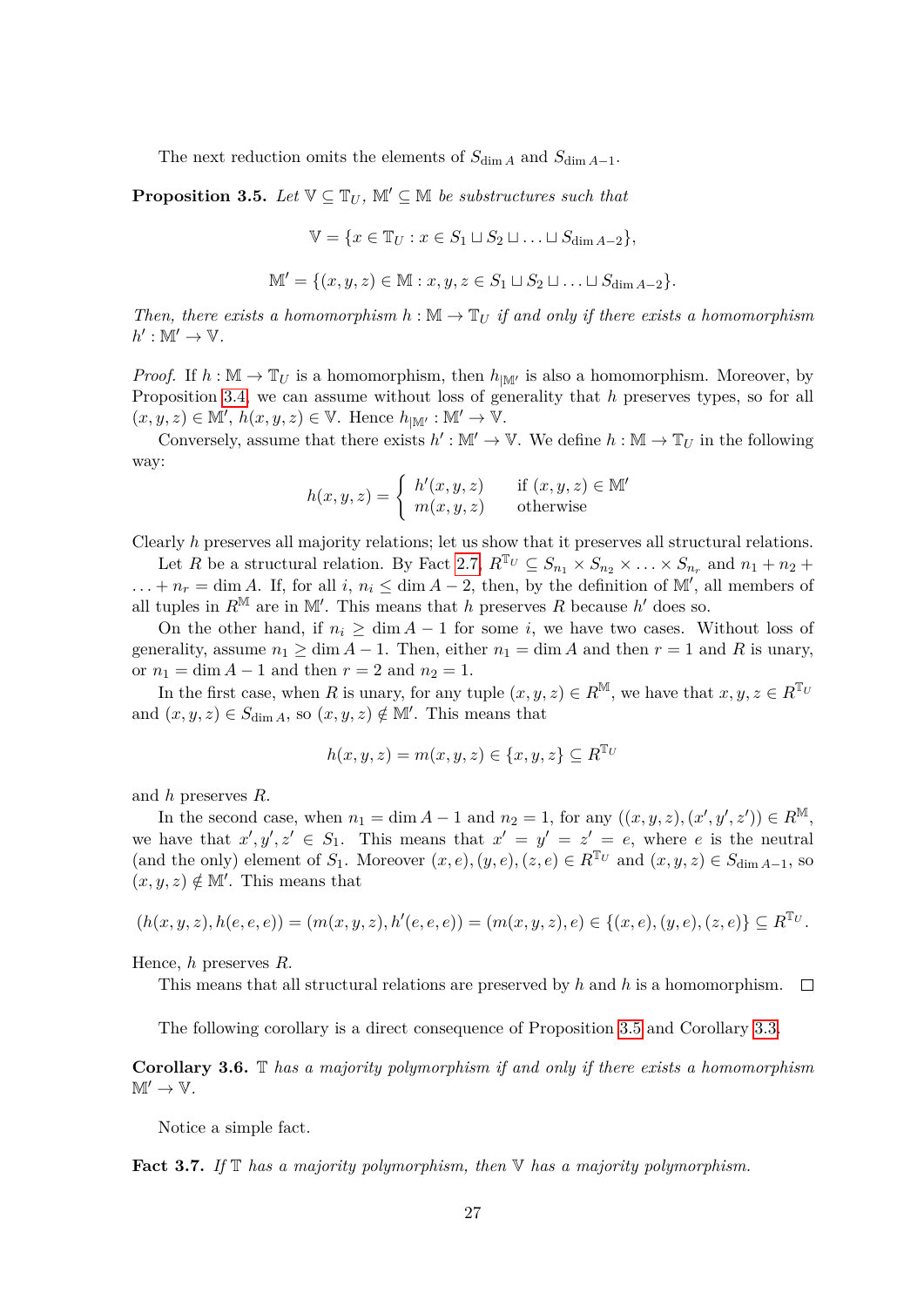This fact follows Proposition [2.12.](#page-20-1) If  $\mathbb T$  has a majority polymorphism, then  $\mathbb T_U$  also has a majority polymorphism  $h: (\mathbb{T}_U)^3 \to \mathbb{T}$  and we can assume without loss of generality that it preserves types. Then it is easy to see that  $h_{\mathbb{V}^3}$  is a majority polymorphism of V.

It is easy to notice that the size of  $V$  is equal to

$$
\sum_{k=1}^{d-2} k!
$$

and the size of  $\mathbb{M}'$  is

$$
\sum_{k=1}^{d-2} (k!)^3.
$$

However, the maximal size of a relation is the same as for  $\mathbb{T}_U^3$  and  $\mathbb{T}_U$  and is equal to  $(d!)^3$ and  $d!$  for  $\mathbb{M}'$  and  $\mathbb{V}$  respectively.

Let us consider the substructure  $\mathbb{M}'' \subseteq \mathbb{M}'$  whose universe is the set of all tuples from  $\mathbb{M}'$  which have a neutral element of  $S_n$  on the first coordinate. We will prove the following proposition.

<span id="page-29-0"></span>**Proposition 3.8.** Every homomorphism  $h': \mathbb{M}'' \to \mathbb{V}$  can be extended to a homomorphism  $h: \mathbb{M}' \to \mathbb{V}$ .

*Proof.* By Proposition [3.4,](#page-27-0) we can assume without loss of generality that, for every  $m \in M''$ ,  $m$  and  $h'(m)$  have the same type. We will show that the extension defined as

$$
h(x, y, z) = x \cdot h'(e, x^{-1} \cdot y, x^{-1} \cdot z),
$$

where  $e$  is the neutral element of the group which is a type of  $x, y, z$ , is a homomorphism. We need to show that *h* preserves all relations. Let  $(x, y, z) \in U_a^{\mathbb{M}^d}$  $a^{\text{TM}}$ . It is easy to see that  $(e, x<sup>-1</sup> ⋅ y, x<sup>-1</sup> ⋅ z) ∈ U<sub>x-1</sub><sup>M''</sup>$ *x*<sup>−1</sup><sub>*·a*</sub>, so *h'*(*e*, *x*<sup>−1</sup> · *y*, *x*<sup>−1</sup> · *z*) = *x*<sup>−1</sup> · *a* and

$$
h(x, y, z) = x \cdot x^{-1} \cdot a = a.
$$

Let *R* be an structural *r*-ary relation. Then, by Fact [2.8,](#page-16-3)  $R^{\mathbb{V}} = R^{\mathbb{T}} \subseteq S_{n_1} \times S_{n_2} \times \ldots \times S_{n_r}$ is a coset. This means that there exists  $\mathbf{a} = (a_1, a_2, \dots, a_r) \in S_{n_1} \times S_{n_2} \times \dots \times S_{n_r}$  such that  $R^{\mathbb{T}} = \mathbf{a} \cdot Z$ , where *Z* is a subgroup of  $S_{n_1} \times S_{n_2} \times \ldots \times S_{n_r}$ . By Fact [2.9,](#page-16-1) *Z* is also a relation in  $\mathbb{T}$ , so there is  $R' \in \mathcal{R}$  such that  $R'^{\mathbb{T}} = Z$ .

Let  $((x_1, y_1, z_1), \ldots, (x_r, y_r, z_r)) \in R^{\mathbb{M}'}$  be any tuple. Then,

$$
\mathbf{x}, \mathbf{y}, \mathbf{z} \in R^{\mathbb{T}}.
$$

By the definition of  $R'$ ,

$$
\mathbf{a}^{-1}\mathbf{x}, \mathbf{a}^{-1}\mathbf{y}, \mathbf{a}^{-1}\mathbf{z} \in R'^{\mathbb{T}}
$$

and, since  $R'^{\mathbb{T}}$  is a group, we have that **e**  $\in R'^{\mathbb{T}}$  and

$$
\mathbf{x}^{-1} \cdot \mathbf{y} = (\mathbf{a}^{-1} \mathbf{x})^{-1} \cdot (\mathbf{a}^{-1} \mathbf{y}) \in R'^{\mathbb{T}},
$$
  

$$
\mathbf{x}^{-1} \cdot \mathbf{z} = (\mathbf{a}^{-1} \mathbf{x})^{-1} \cdot (\mathbf{a}^{-1} \mathbf{z}) \in R'^{\mathbb{T}}.
$$

This means that

$$
\bar{h}'(\mathbf{e}, \mathbf{x}^{-1} \cdot \mathbf{y}, \mathbf{x}^{-1} \cdot \mathbf{z}) \in R'^{\mathbb{T}}
$$

and, since  $\mathbf{x} \in R^T$ ,

$$
\bar{h}(\mathbf{x}, \mathbf{y}, \mathbf{z}) = \mathbf{x} \cdot \bar{h}'(\mathbf{e}, \mathbf{x}^{-1} \cdot \mathbf{y}, \mathbf{x}^{-1} \cdot \mathbf{z}) \in R^{\mathbb{T}} = R^{\mathbb{V}}.
$$

Hence  $h : \mathbb{M}' \to \mathbb{V}$  is a homomorphism.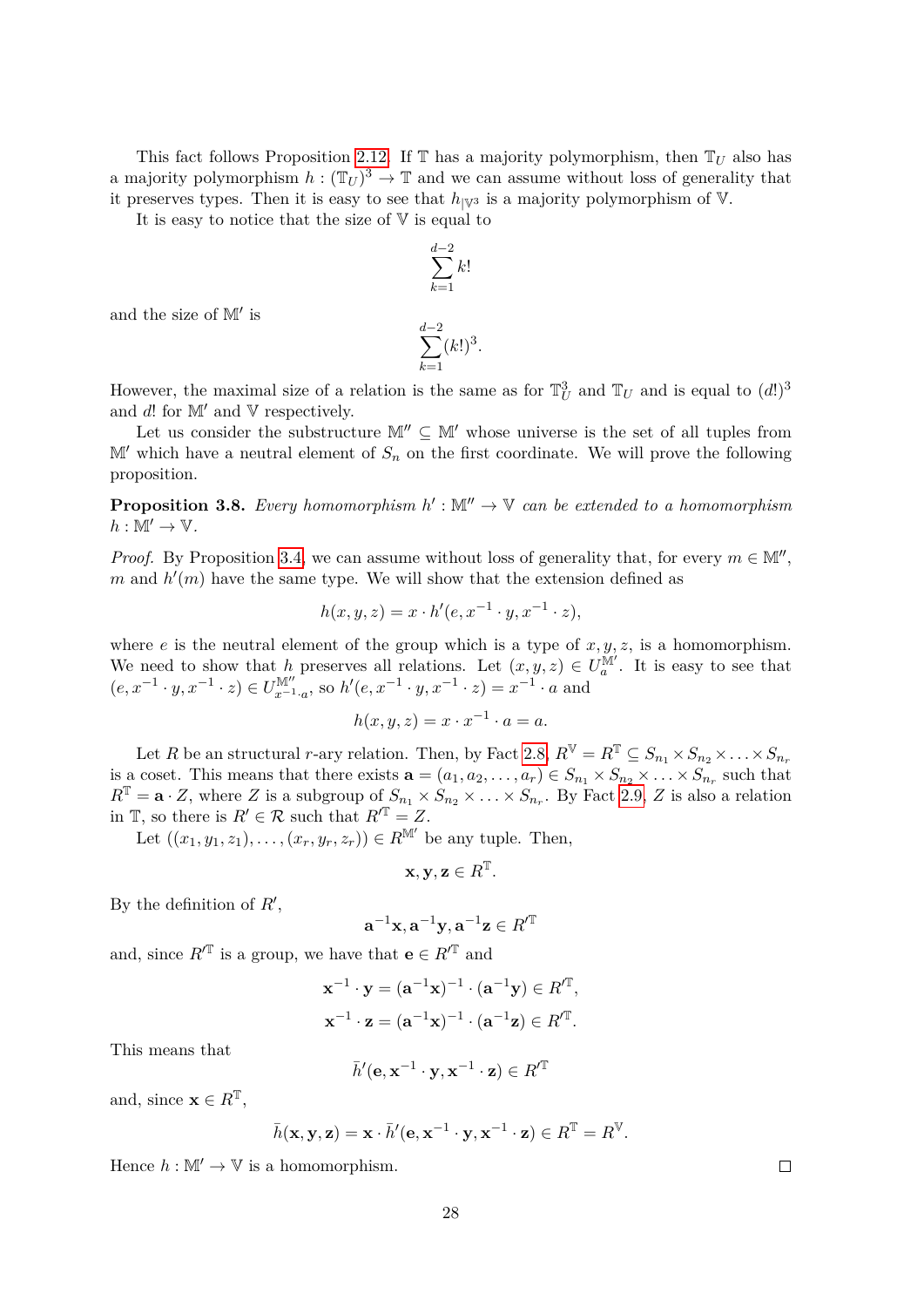**Corollary 3.9.** T *has a majority polymorphism if and only if there exists a homomorphism*  $\mathbb{M}'' \to \mathbb{V}$ .

*Proof.* If  $\mathbb T$  has a majority polymorphism, then, by Corollary [3.3,](#page-27-1) there exists a homomorphism  $h : \mathbb{M}' \to \mathbb{V}$  and  $h_{|\mathbb{M}''} : \mathbb{M}'' \to \mathbb{V}$  is a homomorphism. Conversely, if there exists a homomorphism  $h': \mathbb{M}'' \to \mathbb{V}$ , then by Proposition [3.8,](#page-29-0) it can be extended to a homomorphism  $h : \mathbb{M}' \to \mathbb{V}$ , which, by Corollary [3.3](#page-27-1) means that  $\mathbb{T}$  has a majority polymorphism.  $\Box$ 

The size of  $\mathbb{M}^{\prime\prime}$  is

$$
\sum_{k=1}^{d-2} (k!)^2.
$$

The maximal size of a relation is  $(d!)^2$ .

Notice a simple but useful fact.

**Fact 3.10.** Let R be a structural relation such that  $R^V$  is not a group. Then,  $R^{M''} = \emptyset$ .

This statement comes from the fact that all elements in  $\mathbb{M}''$  have a neutral element on their first coordinate and if there is a tuple in  $R^{\mathbb{M}'}$ , then  $(e_1, e_2, \ldots, e_r) \in R^{\mathbb{V}}$ , where  $e_1, e_2, \ldots, e_r$ are neutral elements. This means that  $R^V$  must be a group (since, by Fact [2.8,](#page-16-3) it is a coset).

This fact implies that every function  $h : \mathbb{M}^n \to \mathbb{V}$  preserves all structural relations that are not groups in a trivial way. This means that:

**Corollary 3.11.** If a function  $h : \mathbb{M}^n \to \mathbb{V}$  preserves all majority relations and all structural *relations that are groups, then h is a homomorphism.*

Therefore, throughout the remainder of thesis, we remove from the signature all structural relations that are not groups and we can assume that all structural relations are groups.

Let D be an R-structure such that the universe of D are all pairs  $(x, y) \in \mathbb{V}^2$  for which x, y have the same type,  $U_a^{\mathbb{D}} = \{(a, a)\}\$ for every a that is not a neutral element of any group,  $U_e^{\mathbb{D}} = \{(e, x), (x, e) : x$  – an element with the same type as  $e\}$ , where *e* is a neutral element of some group. For every structural relation *R*, we have  $R^{\mathbb{D}} = R^{\mathbb{V}^2}$ .

The reason why we want to use  $\mathbb D$  is to simplify the notation. Notice the following proposition.

**Proposition 3.12.**  $\mathbb{M}''$  *is isomorphic to*  $\mathbb{D}$ *.* 

*Proof.* Let us just show the isomorphism. Let  $h : \mathbb{D} \to \mathbb{M}$ ,  $h(x, y) = (e, x, y)$ , where *e* is the neutral element of the group that is the type of *x* and *y*. Let  $g : \mathbb{M}'' \to \mathbb{D}$ ,  $g(e, x, y) = (x, y)$ . Clearly  $q \circ h$  and  $h \circ q$  are identity function. Also it is straightforward that h and q are homomorphisms.  $\Box$ 

Clearly the size of  $\mathbb{D}$  is the same as the size of  $\mathbb{M}''$ , which is  $\sum_{k=1}^{d-2} (k!)^2$ .

**Corollary 3.13.** T *has a majority polymorphism if and only if there exists a homomorphism*  $\mathbb{D} \to \mathbb{V}$ .

We can reduce the size of the CSP instance even further. Let us recall the definition of a conjugacy class.

**Definition 3.14.** Let *G* be a group and  $q \in G$  be any element. The *conjugacy class of g* is the set

$$
[g] = \{x \cdot g \cdot x^{-1} : x \in G\}.
$$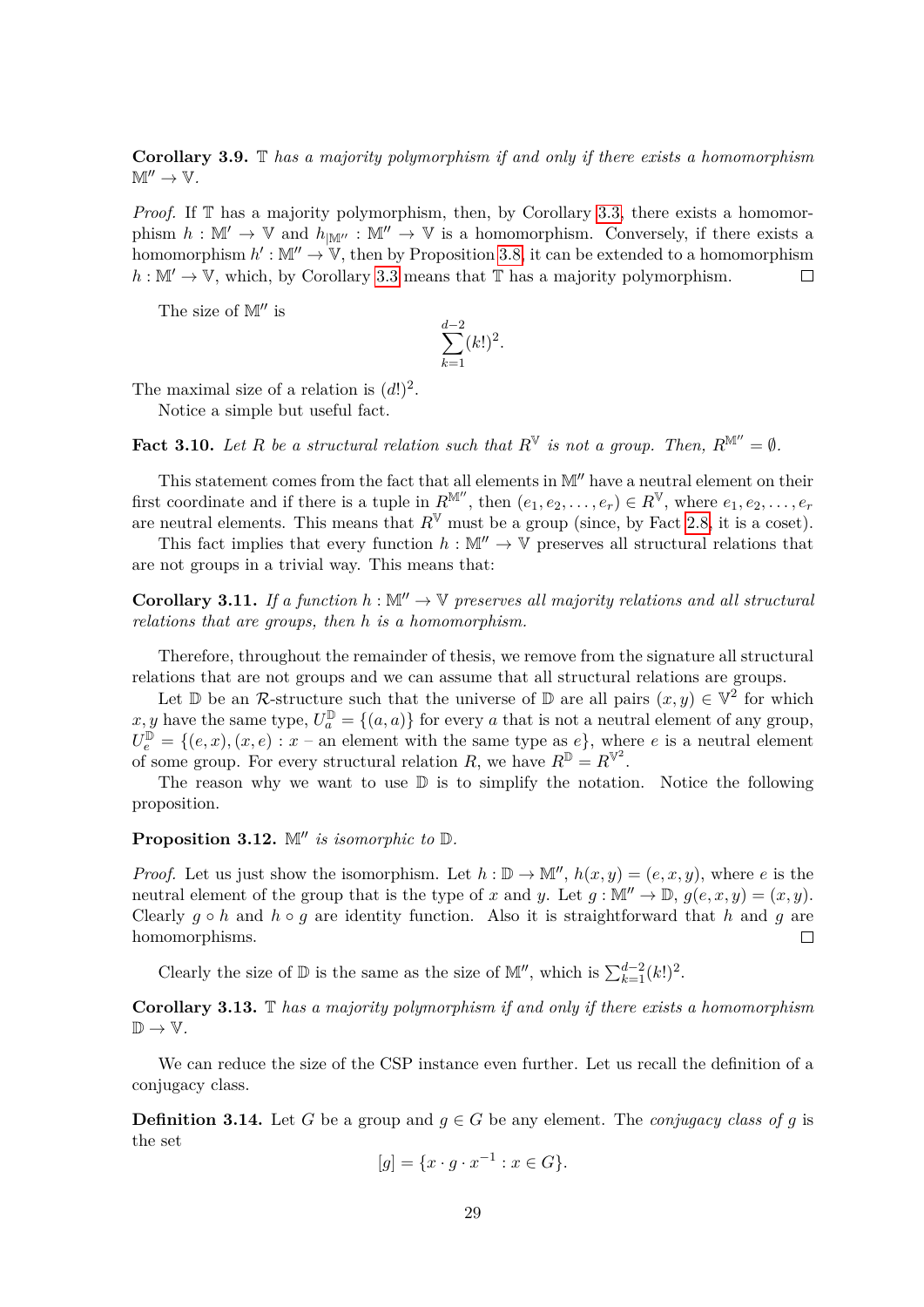It is clear that any two conjugacy classes are either equal or distinct and each group can be presented as a sum of distinct conjugacy classes. Moreover, if *e* is the neutral element, then  $[e] = \{e\}.$ 

For every  $S_i$  and every conjugacy class  $[x] \subseteq S_i$ , we choose an arbitrary representative of this class  $r_{[x]} \in [x]$ . Let *Rep* be the set of all such representatives. Let  $\mathbb{D}_O \subseteq \mathbb{D}$  be a substructure generated by all pairs in D that have a member of *Rep* on their first coordinate. We will show the following proposition, which is very similar to Proposition [3.8.](#page-29-0)

**Proposition 3.15.** Every homomorphism  $h': \mathbb{D}_O \to \mathbb{V}$  can be extended to a homomorphism  $h: \mathbb{D} \to \mathbb{V}$ .

*Proof.* We will show how to construct such an extension. For any  $x \in V$  we arbitrarily choose an element  $g_x \in \mathbb{V}$  such that

$$
x = g_x^{-1} \cdot r_{[x]} \cdot g_x.
$$

Without loss of generality, we can assume that if  $x \in Rep$  (which is equivalent to  $x = r_{[x]}$ ), then  $g_x = e$ , where *e* is the neutral element of the same type as *x*. Let us show that the following extension of  $h':\mathbb{D}_O \to \mathbb{V}$ :

$$
h(x,y) = g_x^{-1}h'(r_{[x]}, g_x y g_x^{-1})g_x
$$

is a homomorphism. As previously, we need to check that it preserves all relations. Let  $U_x$ be a majority relation where *x* is not a neutral element. Then  $U_x^{\mathbb{D}} = \{(x, x)\}\$ and

$$
h(x,x) = g_x^{-1}h'(r_{[x]}, g_x x g_x^{-1})g_x = g_x^{-1}h'(r_{[x]}, r_{[x]})g_x.
$$

As  $(r_{[x]}, r_{[x]}) \in U^{\mathbb{D}}_{r_{[x]}}$  $\frac{1}{r_{[x]}}$  and  $U_{r_{[x]}}^{\mathbb{V}}$  $r_{r[x]}^{\mathbb{V}} = \{r_{[x]}\}\$ , we have  $h'(r_{[x]}, r_{[x]}) = r_{[x]}$  and

$$
h(x, x) = g_x^{-1} r_{[x]} g_x = x \in U_x^{\mathbb{V}}.
$$

Let us show that *h* preserves  $U_e$ , where *e* is a neutral element. Since  $[e] = \{e\}$ , we have that  $r_{[e]} = e$ . Recall that we have

 $U_e^{\mathbb{D}} = \{(e, a), (a, e) : a \text{ an element with the same type as } e\}.$ 

Let *a* be an element with the same type as *e*. Then

$$
h(e, a) = g_e^{-1}h'(e, g_eag_e^{-1})g_e = g_e^{-1}eg_e = e.
$$

And

$$
h(a,e) = g_a^{-1}h'(r_{[a]}, g_aeg_a^{-1})g_a = g_a^{-1}h'(r_{[a]}, e)g_a = g_a^{-1}eg_a = e.
$$

This means that *h* preserves the relation *Ue*.

Let *R* be a *n*-ary structural relation. Let  $\mathbf{a} = (a_1, a_2, \dots, a_n)$  where  $a_i$  is an element of the type of *i*-th coordinate of *R* and let  $R_{a}$  be a relation such that

$$
R_{\mathbf{a}}^{\mathbb{V}} = \{ \mathbf{a} \cdot \mathbf{x} \cdot \mathbf{a}^{-1} : \mathbf{x} \in R^{\mathbb{V}} \}.
$$

By Fact [2.9](#page-16-1) such a relation exists for any **a**. Let  $((x_1, y_1), \ldots, (x_n, y_n)) \in R^{\mathbb{D}}$ . Then

$$
\mathbf{x}, \mathbf{y} \in R^{\mathbb{V}}.
$$

Let us denote

$$
\mathbf{r}_{\mathbf{x}}=(r_{[x_1]},\ldots,r_{[x_n]}),
$$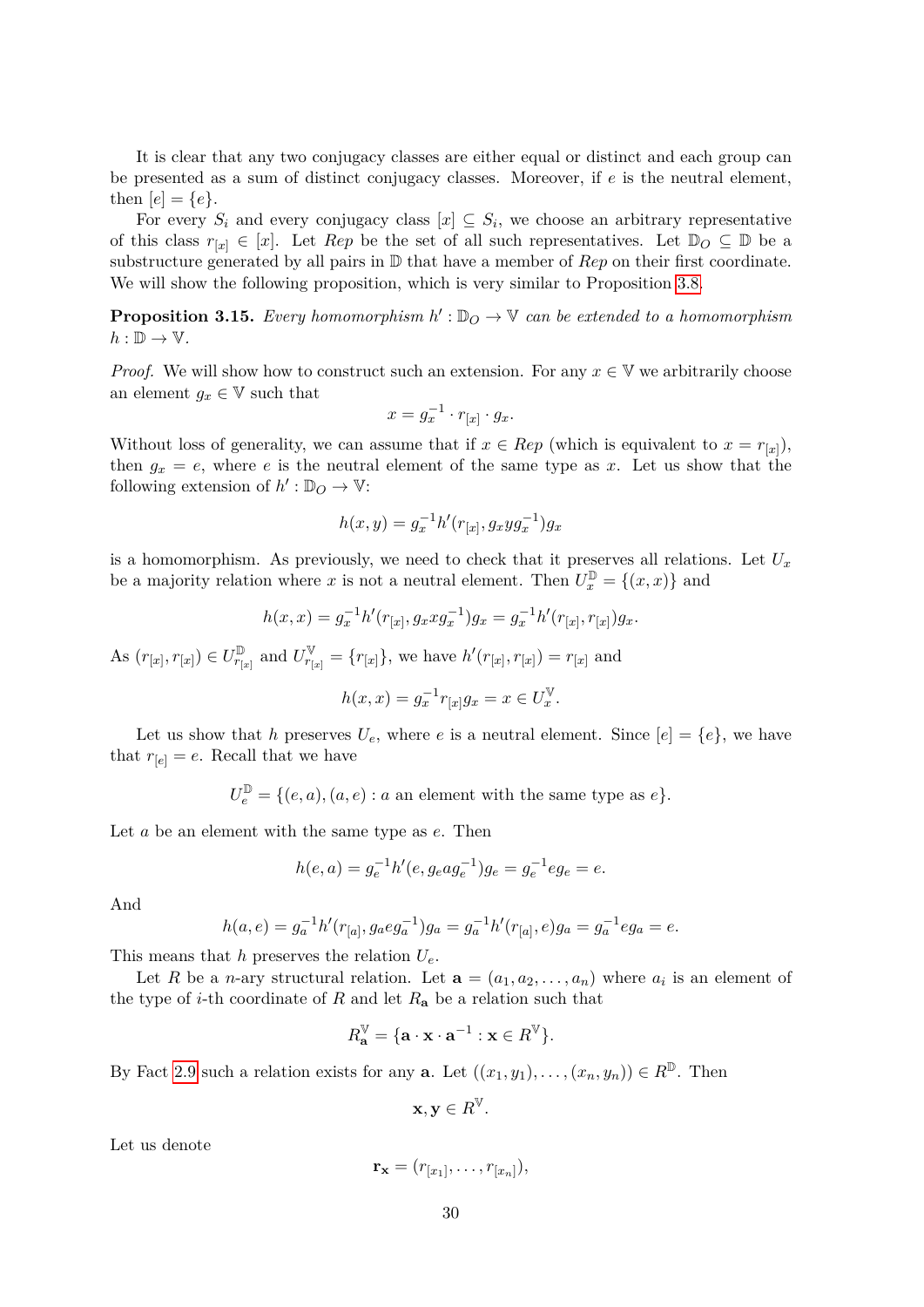$$
\mathbf{g}_{\mathbf{x}}=(g_{x_1},\ldots,g_{x_n}).
$$

Then, we have that

$$
\mathbf{g}_{\mathbf{x}} \cdot \mathbf{x} \cdot \mathbf{g}_{\mathbf{x}}^{-1} = \mathbf{r}_{\mathbf{x}} \in R_{\mathbf{g}_{\mathbf{x}}}^{\mathbb{V}},
$$

$$
\mathbf{g}_{\mathbf{x}} \cdot \mathbf{y} \cdot \mathbf{g}_{\mathbf{x}}^{-1} \in R_{\mathbf{g}_{\mathbf{x}}}^{\mathbb{V}},
$$

so

$$
\bar{h}'(\mathbf{r_x}, \mathbf{g_x} \cdot \mathbf{y} \cdot {\mathbf{g_x}}^{-1}) \in R_{\mathbf{g_x}}^{\mathbb{V}}.
$$

This means that

$$
\bar{h}(\mathbf{x}, \mathbf{y}) = \mathbf{g_x}^{-1} \bar{h}'(\mathbf{r_x}, \mathbf{g_x} \cdot \mathbf{y} \cdot \mathbf{g_x}^{-1}) \mathbf{g_x} \in R^{\mathbb{V}}
$$

and *h* preserves all relations, hence is a homomorphism.

<span id="page-32-0"></span>**Corollary 3.16.** T *has a majority polymorphism if and only if there exists a homomorphism*  $\mathbb{D}_O \to \mathbb{V}$ .

Recall that Fact [3.7](#page-28-1) says that, if  $\mathbb T$  has a majority polymorphism, then  $\mathbb V$  has a majority polymorphism. This fact, combined with Corollary [3.16](#page-32-0) and Proposition [3.1,](#page-25-1) means that we can run the backtrack-free algorithm on  $(\mathbb{D}_O, V)$  in order to check whether  $\mathbb T$  has a majority polymorphism.

We will try to approximate the size of  $\mathbb{D}_O$ . Consider the following definition:

**Definition 3.17.** The *partition function*  $p(n)$  gives the number of partitions of a nonnegative integer *n* into positive integers.

It is a well-known fact that:

**Fact 3.18.** The number of conjugacy classes in the symmetric group  $S_n$  is equal to  $p(n)$ .

The value of  $p(n)$  is significantly smaller than *n*! as the asymptotic formula for the partition function is √

$$
p(n) \sim \frac{1}{4n\sqrt{3}} e^{\pi\sqrt{2n/3}},
$$

while the factorial function has an asymptotic formula

$$
n! \sim \sqrt{2\pi n} \left(\frac{n}{e}\right)^n.
$$

It is clear, by the definition of  $\mathbb{D}_{\mathcal{O}}$ , that the size of  $\mathbb{D}_{\mathcal{O}}$  is

$$
\sum_{k=1}^{d-2} p(k) \cdot k!.
$$

Estimating the maximal size of a relation in  $\mathbb{D}_Q$  is a little bit more tricky. For any tuple of natural numbers  $\mu = (\mu_1, \mu_2, \dots, \mu_k)$ , we define

$$
p(\mu) = \prod_{i=1}^{k} p(\mu_i).
$$

For any natural number *n*, we define the *maximal partition value of n* as

$$
\maxp(n) = \max\left(p(\mu) : \sum \mu = n\right).
$$

 $\Box$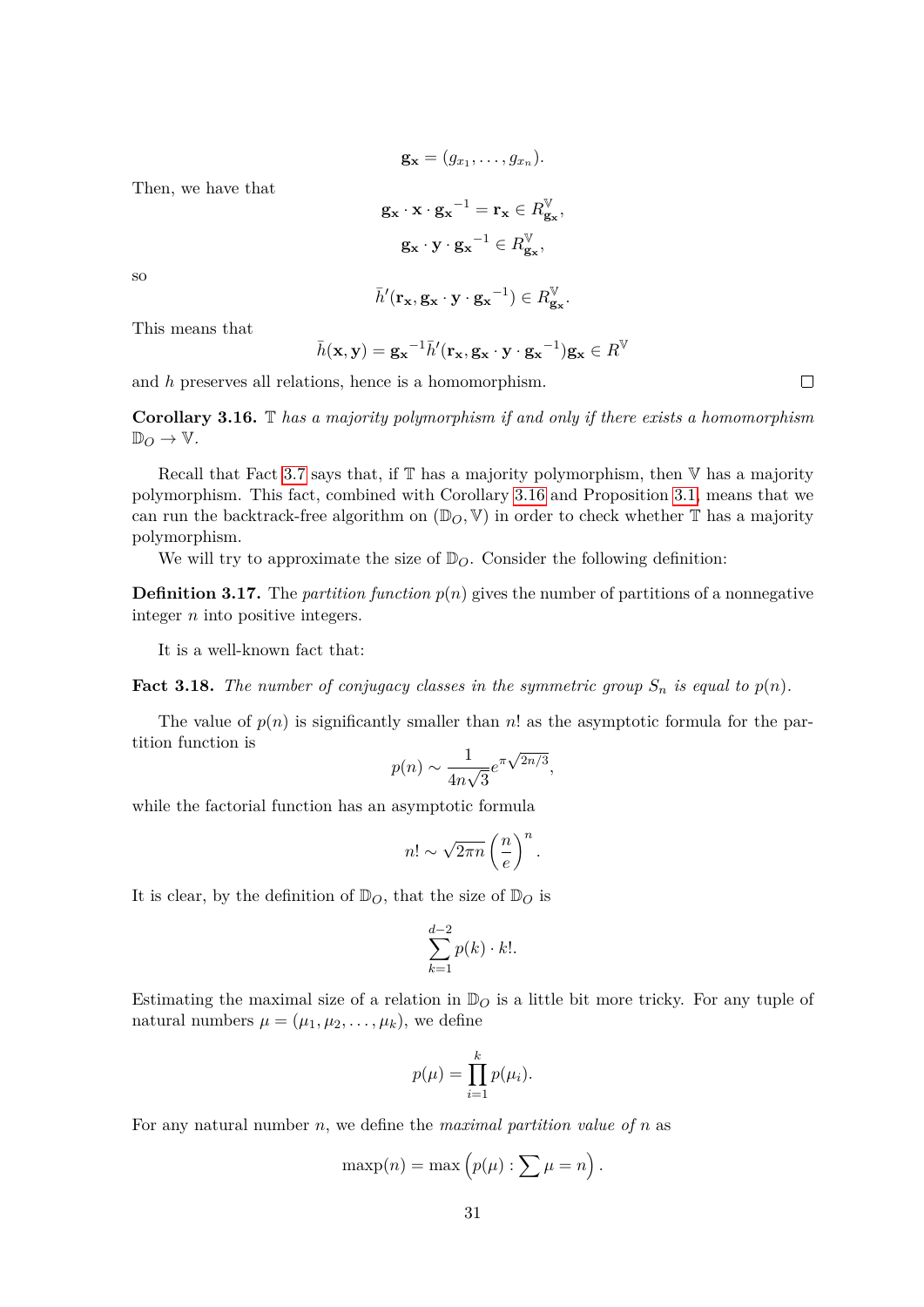Denote  $Rep_i = S_i \cap Rep$ . Let us notice that any relation in  $\mathbb{D}_O$  is a subset of

$$
(Rep_{n_1} \times S_{n_1}) \times \ldots \times (Rep_{n_r} \times S_{n_r}),
$$

where  $n_1 + n_2 + \ldots + n_r = d$ . Let  $\mathbf{n} = (n_1, n_2, \ldots, n_r)$ . The upper bound on the size of a relation in  $\mathbb{D}_O$  is

$$
|Rep_{n_1}| \cdot |S_{n_1}| \cdot \ldots \cdot |Rep_{n_r}| \cdot |S_{n_r}| = p(n_1) \cdot n_1! \cdot \ldots \cdot p(n_r) \cdot n_r!.
$$

We have that

$$
n_1! \cdot n_2! \cdot \ldots \cdot n_r! \leq d!
$$

and

$$
p(n_1)\cdot p(n_2)\cdot\ldots\cdot p(n_r)=p(\mathbf{n})\leq \max p(d).
$$

This means that the maximal size of a relation in  $\mathbb{D}_O$  is maxp $(d) \cdot d!$ . In [\[BO14\]](#page-46-13) a closed formula of maxp $(n)$  for  $n > 8$  was found:

$$
\maxp(n) = \begin{cases} 5^{\frac{n}{4}} & \text{if } n \equiv 0 \pmod{4} \\ 7 \cdot 5^{\frac{n-5}{4}} & \text{if } n \equiv 1 \pmod{4} \\ 11 \cdot 5^{\frac{n-6}{4}} & \text{if } n \equiv 2 \pmod{4} \\ 77 \cdot 5^{\frac{n-11}{4}} & \text{if } n \equiv 3 \pmod{4} \end{cases}
$$

This means that  $\max p(n) = O(5^{\frac{n}{4}})$  and the maximal size of a relation is  $O(5^{\frac{d}{4}}d!)$ .

Table [3.1](#page-34-0) summarized all the reduction we did.

**Size comparison** Let us compare sizes of the structures after each reduction. Table [3.3](#page-34-1) and Table [3.2](#page-34-2) show the sizes of, respectively, instances and templates after each reduction. To give better overview of order of those values, we show example values for  $d = 5, 6, 7, 8, 9$ .

Table [3.4](#page-34-3) shows the time and space complexity of backtrack-free algorithm (Algorithm [2.3\)](#page-19-0), run on each pair of structures. Recall, from Section [3.1,](#page-22-1) that the time complexity of the backtrack-free algorithm run on pair of structures (A*,* B), that uses internally SAC3 algorithm, is  $O(r^2ea^3\tau_a b^3\tau_b)$ , where *a* is the size of A, *b* is the size of B and *r* is the maximal arity of a relation, *e* is the number of relations and  $\tau_a$ ,  $\tau_b$  are the maximal sizes of relations in A, B respectively. The space complexity is bounded by  $O(e\tau_a b)$ . Recall also that the maximal size of a relation in  $\mathbb{T}_U$  and  $\mathbb{V}$  is d!, in  $\mathbb{T}_U^3$ ,  $\mathbb{M}$  and  $\mathbb{M}'$  is  $(d!)^3$ , in  $\mathbb{D}$  is  $(d!)^2$ , and in  $\mathbb{D}_O$  is  $\max p(d) \cdot d! = O(5^{d/4}d!).$ 

The most efficient algorithm for alphabet classification that we found has time complexity  $O(ed^2((d-2)!)^6(p(d-2))^3(d!)^25^{d/4})$  and space complexity  $O(e^{5d/4}d!(d-2)!)$ .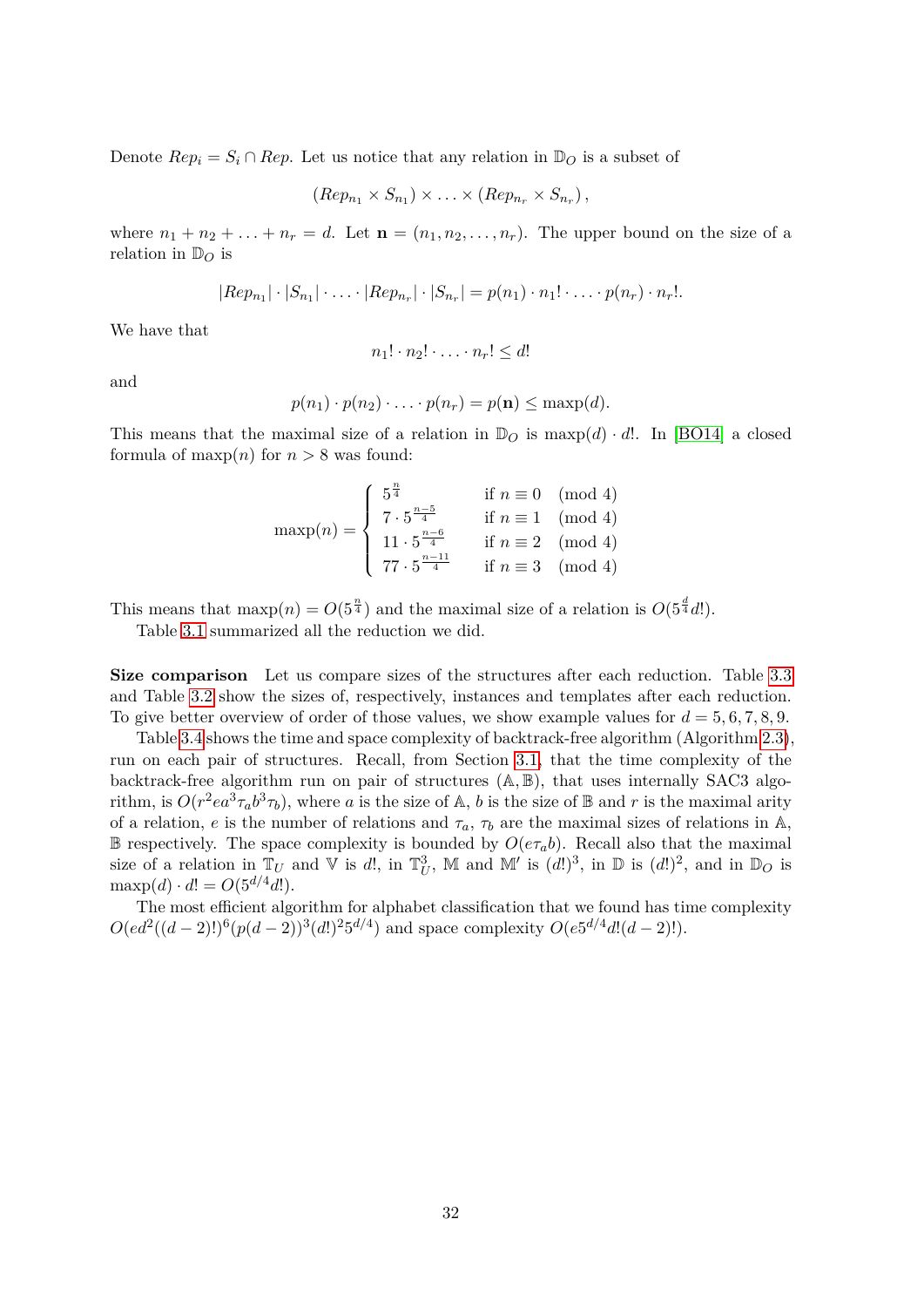| Structures                                                   | Reduction                                                           |
|--------------------------------------------------------------|---------------------------------------------------------------------|
| $(\mathbb{T}^3_{II},\mathbb{T}_U)$                           |                                                                     |
| $(M, T_U)$                                                   | remove tuples of elements of different types                        |
| (M', V)                                                      | remove elements from $S_{\dim A}$ and $S_{\dim A-1}$                |
| $(\mathbb{D}, \mathbb{V}) \simeq (\mathbb{M}'', \mathbb{V})$ | restrict to triples of M' of the form $(e, x, y)$                   |
| $(\mathbb{D}_O, \mathbb{V})$                                 | take only representatives of conjugacy classes on the first element |

<span id="page-34-0"></span>

| Structure   | Size                           | $d=5$ | $d=6$ | $d =$ | $d=8$   | $d =$    |
|-------------|--------------------------------|-------|-------|-------|---------|----------|
| <b>PTTN</b> | $\mathcal{A}$ $k$ <sup>1</sup> | 153   | 873   | 5,913 | 46, 233 | 409, 113 |
| IJ          | ,,,                            | ັ     | ಀಀ    | 153   |         | 5,91     |

<span id="page-34-2"></span>

|  |  |  |  | Table 3.2: Sizes of templates |
|--|--|--|--|-------------------------------|
|--|--|--|--|-------------------------------|

| Structure        | Size                                        | $d=5$             | $d=6$             | $d=7$                | $d=8$                | $d=9$                |
|------------------|---------------------------------------------|-------------------|-------------------|----------------------|----------------------|----------------------|
| $\mathbb{T}_U^3$ | $\sum_{k}^{d} k!)^3$                        | $3.6 \times 10^6$ | $6.7 \times 10^8$ | $2.1 \times 10^{11}$ | $9.9 \times 10^{13}$ | $6.8 \times 10^{16}$ |
| $\mathbb M$      | $\sum_{k}^{d} (k!)^3$                       | $1.7 \times 10^6$ | $3.7\times10^8$   | $1.3 \times 10^{11}$ | $6.6 \times 10^{13}$ | $4.7 \times 10^{16}$ |
| $\mathbb{M}'$    | $\sum_{k}^{d-2}(k!)^3$                      | 225               | 14,049            | $1.7 \times 10^6$    | $3.7 \times 10^8$    | $1.3 \times 10^{11}$ |
| $\mathbb{D}$     | $\sum_{k}^{d-2}(k!)^2$                      | 41                | 617               | 15,017               | 533, 417             | $2.6 \times 10^7$    |
| $\mathbb{D}_O$   | $\sqrt{d-2\,p(k)\cdot\kappa}$<br>$\cdot k!$ | 23                | 143               | 983                  | 8,903                | 84,503               |

<span id="page-34-1"></span>Table 3.3: Sizes of instances

| <b>Structures</b>                  | Time complexity                            | Space complexity              |
|------------------------------------|--------------------------------------------|-------------------------------|
| $(\mathbb{T}^3_{II},\mathbb{T}_U)$ | $O(ed^2\overline{(d!)^{16}})$              | $O(e(d!)^4)$                  |
| $(\mathbb{M},\mathbb{T}_U)$        | $O(ed^2(d!)^{16})$                         | $O(e(d!)^4)$                  |
| (M', V)                            | $O(ed^2((d-2)!)^{12}(d!)^4)$               | $O(e(d!)^3(d-2)!)$            |
| $(\mathbb{D}, \mathbb{V})$         | $\overline{O(ed^2((d-2)!)^9(d!)^3)}$       | $O(e\overline{(d!)^2(d-2)!})$ |
| $(\mathbb{D}_O, \mathbb{V})$       | $O(ed^2((d-2)!)^6(p(d-2))^3(d!)^25^{d/4})$ | $O(e5^{d/4}d!(d-2)!)$         |

<span id="page-34-3"></span>Table 3.4: Complexity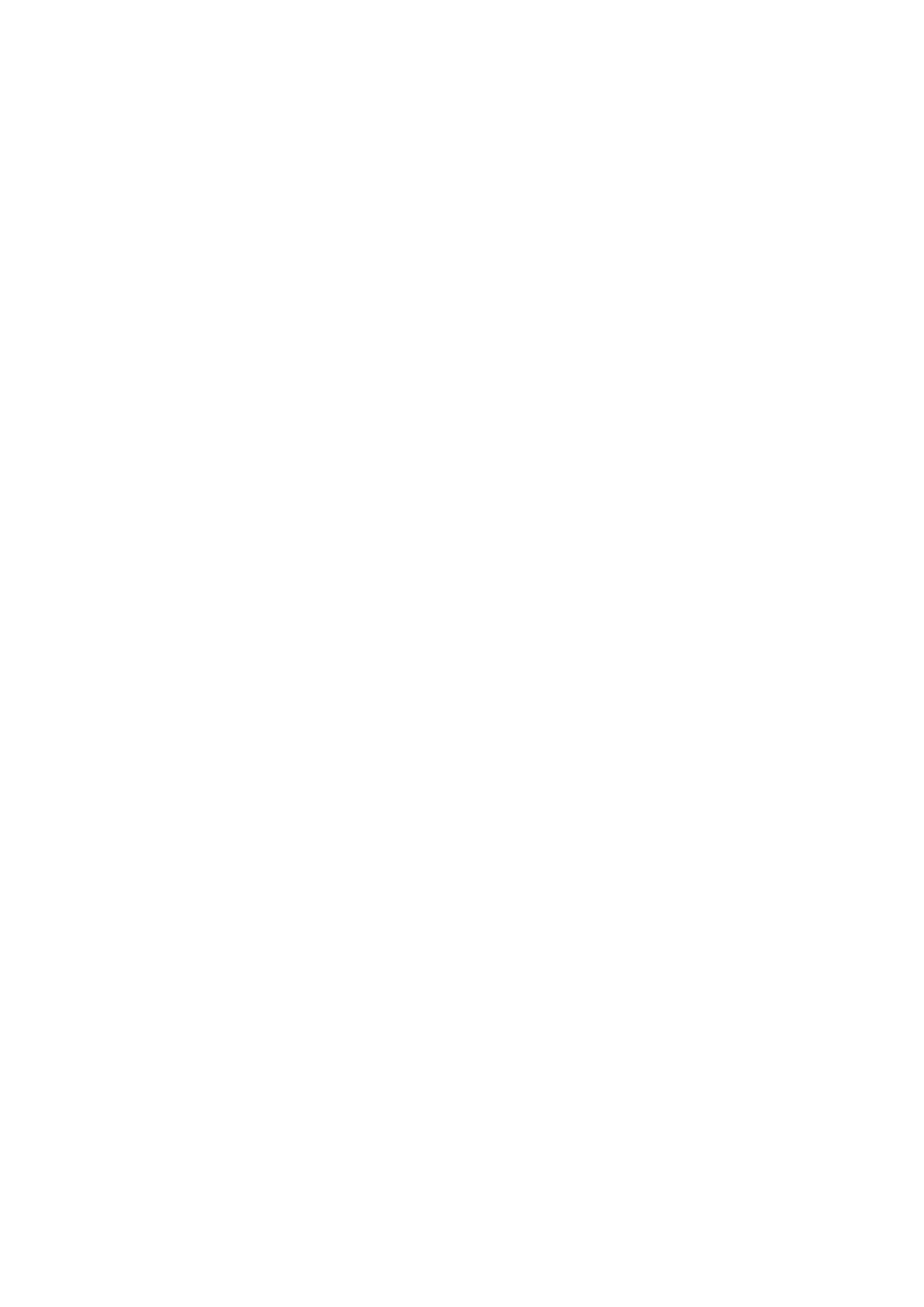## <span id="page-36-0"></span>**Chapter 4**

## **Conclusion**

#### <span id="page-36-1"></span>**4.1. Technical issues**

**Implementation** The algorithm for alphabet classification was implemented as a proof of concept but also as a research tool for testing hypotheses or finding nontrivial examples of nonstandard alphabets. It was implemented in Haskell mostly because of algebraic data types and pattern matching. Algebraic data types are, as we think, the most natural way of representing abstract mathematical objects, such as relational structures. Moreover, operations on those structure, such as building them and performing the reductions described in Chapter [3,](#page-22-0) are much nicer with higher order function (e.g. *map* or *filter*), which can be used natively in Haskell.

We implemented a small generic CSP library that provides some useful functions that operate on relational structures. We also implemented Arc Consistency and Singleton Arc Consistency algorithms — SAC3 and AC2001 — and the algorithm for detecting the existence of a majority polymorphism.

**Results** We classified all alphabets up to dimension 8. This was achieved as follows. First, we classified all single-orbit alphabets. According to Lemma [1.1,](#page-9-1) single-orbit alphabets of dimension *d* correspond to permutation groups on *d* elements. Permutation groups on *d* elements (up to isomorphism) correspond to subgroups of the symmetric group *S<sup>d</sup>* (up to conjugacy). Using GAP (a system for computational discrete algebra), we generated all subgroups of *S*<sup>8</sup> (up to conjugacy). There are 296 such subgroups (see [http://groupprops.](http://groupprops.subwiki.org/wiki/Subgroup_structure_of_symmetric_group:S8) [subwiki.org/wiki/Subgroup\\_structure\\_of\\_symmetric\\_group:S8](http://groupprops.subwiki.org/wiki/Subgroup_structure_of_symmetric_group:S8)). This means that, up to isomorphism, there are 296 single-orbit alphabets of dimension 8. For each of those alphabets we determined whether it is standard or not, by first computing the corresponding pair  $(\mathbb{D}_Q, \mathbb{V})$ , and then running the backtrack-free algorithm (Algorithm [2.3\)](#page-19-0) on this pair. Out of the 296 single-orbit alphabets, 163 turned out to be standard, and the remaining 133 non-standard. This gives a classification of all single-orbit alphabets of dimension 8 (listed in Appendix [A\)](#page-38-0).

To classify all (not necessarily single-orbit) alphabets of dimension 8, we considered the alphabet which is the union of all 163 standard alphabets of dimension 8, and tested whether the resulting alphabet is standard. The result turned out to be positive. This gives us the following theorem.

**Theorem 4.1.** *An alphabet of dimension up to* 8 *is standard if and only if each of its orbits is standard.*

The analogous problem for higher-dimension alphabets remains open.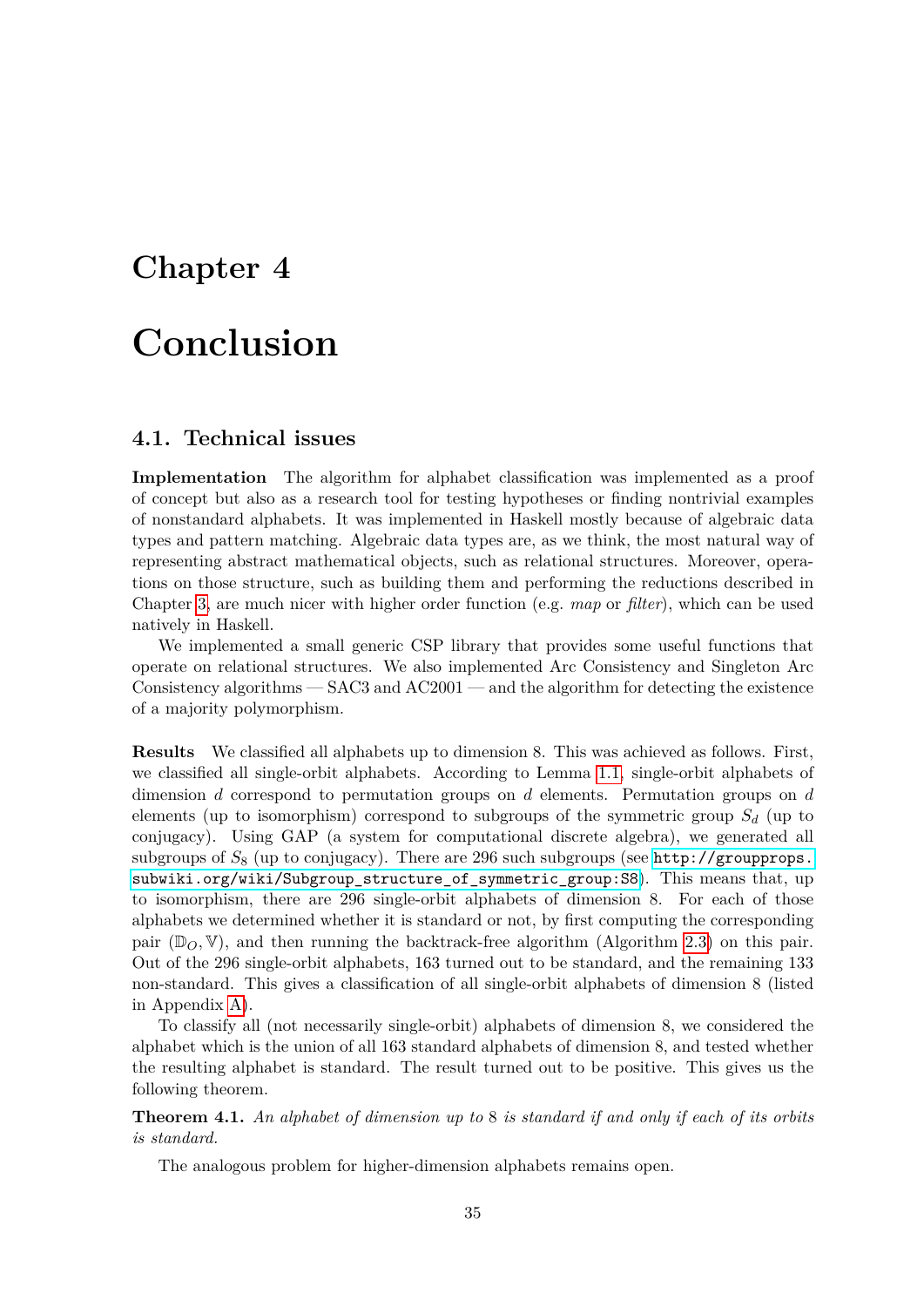| d | Number of alphabets   Average time   Maximal time |                   |                     |
|---|---------------------------------------------------|-------------------|---------------------|
|   |                                                   | $38$ ms           | $375$ ms            |
|   | 56                                                | $1.18$ s          | $11.5$ s            |
|   | 96                                                | $3.6 \text{ min}$ | $224.3 \text{ min}$ |

<span id="page-37-1"></span>Table 4.1: Running times

**Efficiency** The complexity of the improved algorithm, even though significantly smaller than the one in [\[KLOT14\]](#page-46-2), is still large —  $O(ed^2((d-2)!)^6(p(d-2))^3(d!)^25^{d/4})$ , where *d* is the dimension of an alphabet and *e* is the number of relations in the template. Table [4.1](#page-37-1) shows the time needed to classify all single-orbit alphabets of a given dimension on a regular one-core personal computer. Classifying all alphabets of dimension 8 is out of reach on a personal computer — this took about a week on a multi-core high-end machine.

The running time of the algorithm varies among alphabets of the same dimension. It might be partially due to the structure of the algorithm and the use of SAC3 algorithm. When an alphabet is nonstandard, the inconsistency can be found on any stage of the program execution. On the other hand, when an alphabet is standard, SAC3 may, at any time, accidentally "guess" a homomorphism. Also the time complexity of SAC3 varies among different pairs of structures.

#### <span id="page-37-0"></span>**4.2. Summary**

We showed and implemented an improved version of the algorithm from [\[KLOT14\]](#page-46-2) which determines whether a given alphabet with atoms is standard. The improvement is significant and was achieved by using algebraic properties of a template, defined in [\[KLOT14\]](#page-46-2), to reduce the size of the problem, as well as by using modern algorithm from the theory of CSP — SAC3 and AC2001. We implemented the algorithm in Haskell, mainly as a proof of concept, but it can also serve as a research tool in finding examples of interesting nonstandard alphabets and testing hypotheses.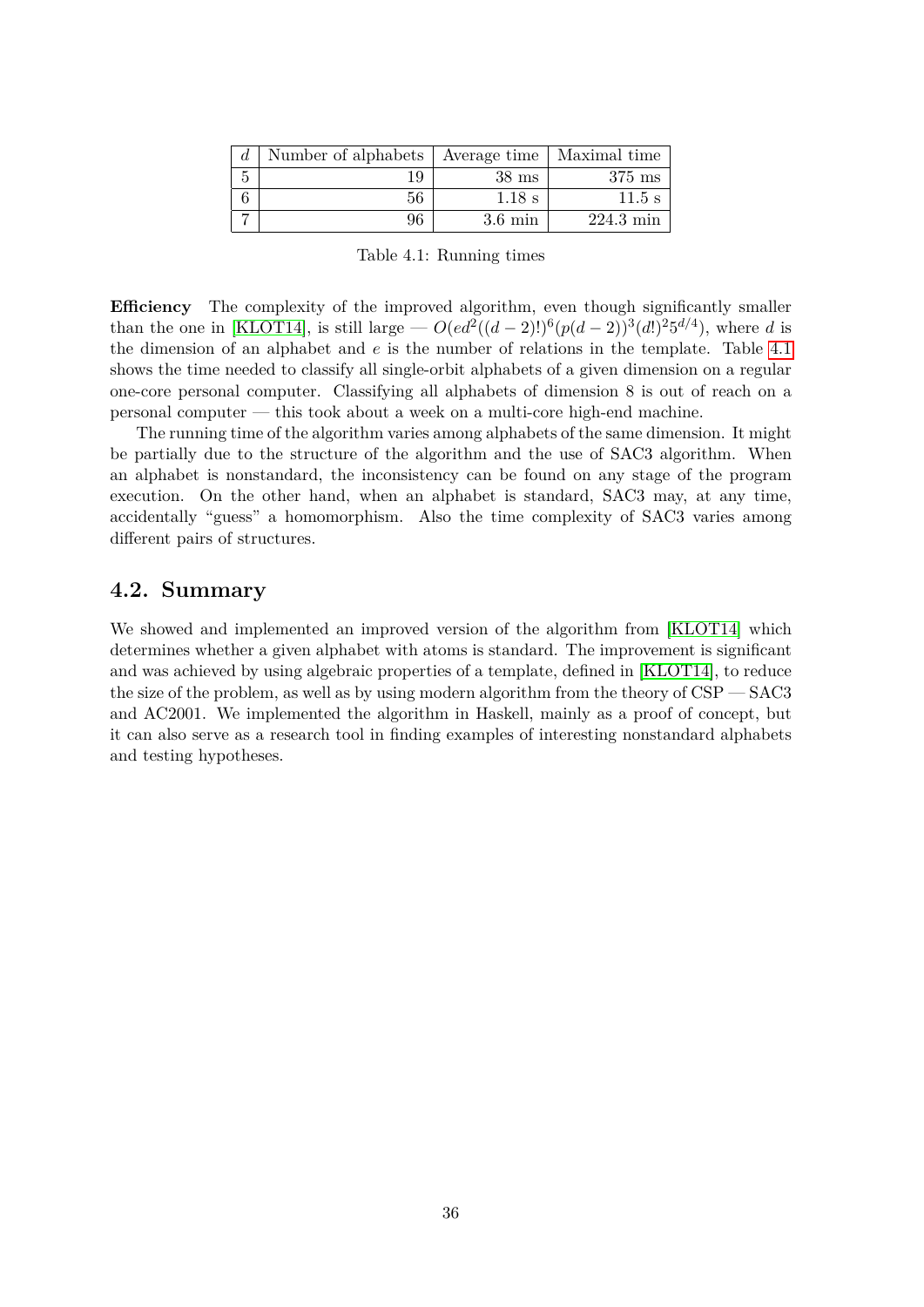## <span id="page-38-0"></span>**Appendix A**

# **Classification of alphabets of dimension 8**

In this appendix we present the classification of all single-orbit alphabets (up to isomorphism) of dimension 8. This result was obtained as described in Section [4.1.](#page-36-1) Alphabets are represented as subgroups of  $S_8$ , as described in Lemma [1.1.](#page-9-1) A subgroup  $G \subseteq S_8$  corresponds to an alphabet  $A_G$  defined, as follows [\[BKL14\]](#page-46-7):  $A_G = \mathfrak{A}^8/G$ , where *G* acts on tuples of  $\mathfrak{A}^8$  by permuting its coordinates (i.e. for any  $\pi \in G$ ,  $\tau \in \mathfrak{A}^8$ , and  $i \in \{1, 2, ..., 8\}$ ,  $(\pi \cdot \tau)[i] = \tau[\pi(i)],$ where  $\tau[i]$  is the *i*-th coordinate of  $\tau$ ).

Let  $\langle \pi_1, \pi_2, \ldots, \pi_k \rangle$  denote the group generated by permutations  $\pi_1, \pi_2, \ldots, \pi_k$ . We present below all single-orbit alphabets (up to isomorphism) of dimension 8.

#### **Standard alphabets**

1.  $\langle () \rangle$ 2.  $\langle (7 \ 8) \rangle$ 3.  $\langle (6 7 8) \rangle$ 4.  $\langle (5 \ 6)(7 \ 8) \rangle$ 5.  $\langle (5 6)(7 8), (5 7)(6 8) \rangle$ 6.  $\langle (5 6)(7 8), (5 7 6 8) \rangle$ 7.  $\langle (7 \ 8), (5 \ 6) \rangle$ 8.  $\langle (5 \ 6)(7 \ 8), (3 \ 4)(5 \ 7 \ 6 \ 8) \rangle$ 9.  $\langle (3\ 4)(5\ 6)(7\ 8) \rangle$ 10.  $\langle (7 \ 8), (3 \ 4)(5 \ 6) \rangle$ 11.  $\langle (6 7 8), (7 8) \rangle$ 12.  $\langle (4\ 5\ 6\ 7\ 8) \rangle$ 13.  $\langle (7 \ 8), (4 \ 5 \ 6) \rangle$ 14.  $\langle (6 7 8), (4 5)(7 8) \rangle$ 15.  $\langle (3\ 4\ 5)(6\ 7\ 8) \rangle$ 16.  $\langle (3 4 5)(6 7 8), (3 6)(4 8)(5 7) \rangle$ 17.  $\langle (6 7 8), (2 3)(4 5) \rangle$ 18.  $\langle (6 7 8), (2 3)(4 5)(7 8) \rangle$ 19.  $\langle (3\ 4)(5\ 6)(7\ 8), (3\ 5\ 7)(4\ 6\ 8) \rangle$ 20.  $\langle (5 \ 6)(7 \ 8), (1 \ 2)(3 \ 4)(5 \ 7 \ 6 \ 8) \rangle$ 21.  $\langle (5 \ 6)(7 \ 8), (1 \ 2)(3 \ 4) \rangle$ 22.  $\langle (3 4 5)(6 7 8), (4 5)(7 8) \rangle$ 23.  $\langle (2\ 3\ 4\ 5\ 6\ 7\ 8) \rangle$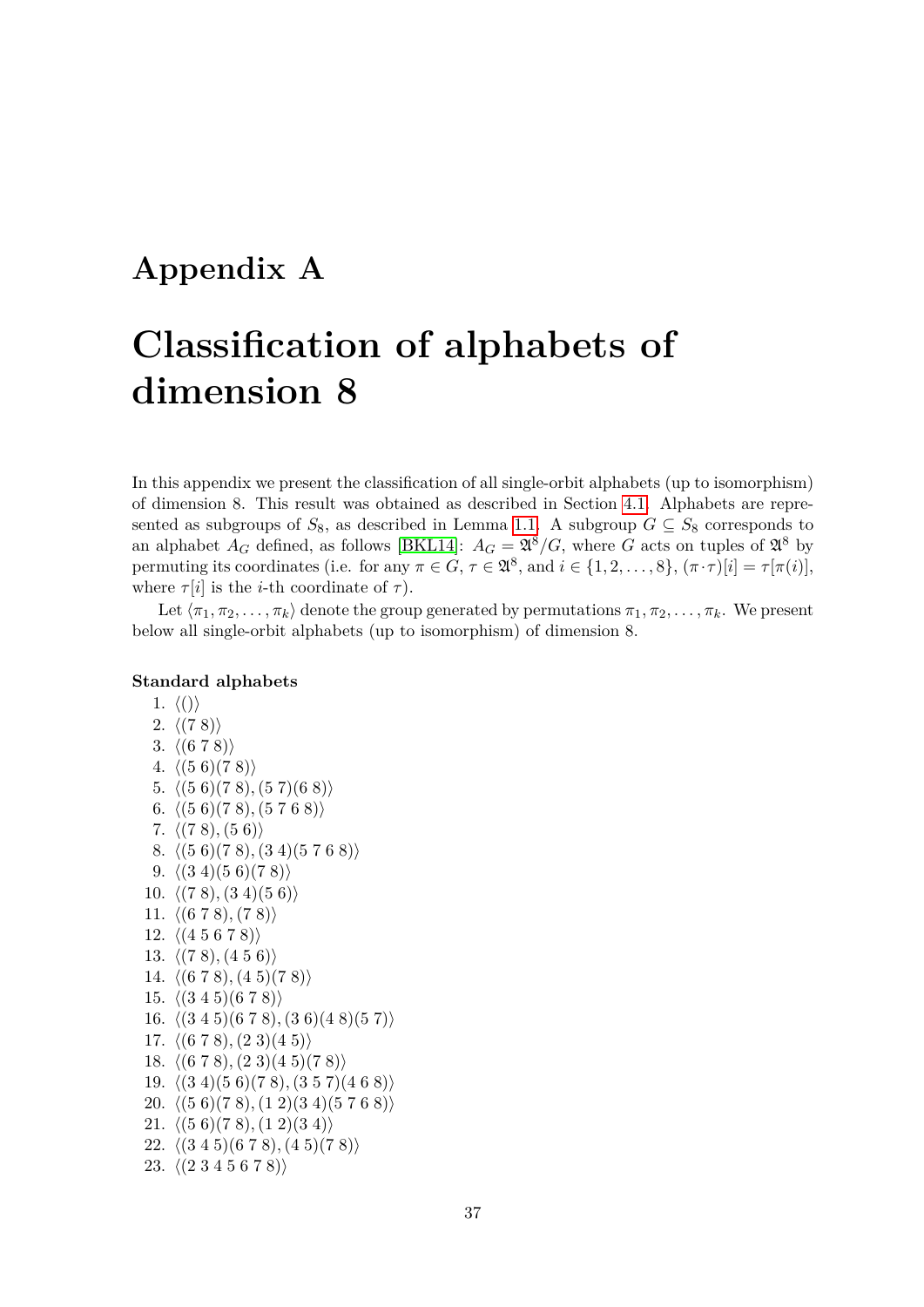```
24. \langle (3 4 5)(6 7 8), (1 2)(4 5)(7 8) \rangle25. \langle (7 \ 8), (1 \ 2)(3 \ 4)(5 \ 6) \rangle26. \langle (3 4 5)(6 7 8), (1 2)(3 6)(4 8)(5 7) \rangle27. \langle (1 \ 2)(3 \ 4)(5 \ 6)(7 \ 8), (1 \ 3)(2 \ 4)(5 \ 7)(6 \ 8) \rangle28. \langle (7 8), (5 6), (5 7)(6 8) \rangle29. \langle (1 \ 2)(3 \ 4)(5 \ 6)(7 \ 8) \rangle30. \langle (78), (123)(456) \rangle31. \langle (7 \ 8), (5 \ 6), (3 \ 4) \rangle32. \langle (7 \ 8), (3 \ 4)(5 \ 6), (3 \ 5)(4 \ 6) \rangle33. \langle (1 \ 2)(3 \ 4)(5 \ 6)(7 \ 8), (1 \ 3 \ 2 \ 4)(5 \ 7 \ 6 \ 8) \rangle34. \langle (3 4 5)(6 7 8), (1 2)(3 6)(4 7)(5 8) \rangle35. h(1 2)(3 4)(5 6)(7 8),(1 3)(2 4)(5 7)(6 8),(1 5)(2 6)(3 7)(4 8)i
36. \langle (5 \ 6)(7 \ 8), (5 \ 7)(6 \ 8), (1 \ 2)(3 \ 4) \rangle37. \langle (5 \ 6)(7 \ 8), (1 \ 2)(3 \ 4), (1 \ 3 \ 2 \ 4)(5 \ 7 \ 6 \ 8) \rangle38. \langle (7 8), (5 6), (1 2)(3 4) \rangle39. \langle (1 2)(3 4)(5 6)(7 8), (1 3 2 4)(5 7 6 8), (1 5 2 6)(3 8 4 7) \rangle40. \langle (5 \ 6)(7 \ 8), (5 \ 7 \ 6 \ 8), (1 \ 2)(3 \ 4) \rangle41. \langle (7 8), (3 4)(5 6), (3 5 4 6) \rangle42. \langle (6 7 8), (3 4 5) \rangle43. \langle (4\ 5\ 6\ 7\ 8), (5\ 8)(6\ 7) \rangle44. \langle (7 8), (2 3 4 5 6) \rangle45. h(5 6)(7 8),(5 7)(6 8),(6 7 8)i
46. \langle (4 5 6 7 8), (2 3)(5 8)(6 7) \rangle47. \langle (7 8), (4 5 6), (5 6) \rangle48. \langle (6 7 8), (2 3)(4 5), (2 4)(3 5) \rangle49. \langle (7\ 8), (3\ 4)(5\ 6), (1\ 2)(3\ 5\ 4\ 6) \rangle50. \langle (5 \ 6)(7 \ 8), (5 \ 7)(6 \ 8), (2 \ 3 \ 4)(6 \ 7 \ 8) \rangle51. \langle (6 7 8), (2 3)(4 5), (2 4 3 5)(7 8) \rangle52. \langle (6 7 8), (2 3)(4 5), (2 4 3 5) \rangle53. \langle (6 7 8), (7 8), (2 3)(4 5) \rangle54. \langle (7 8), (5 6), (2 3 4) \rangle55. \langle (1 2)(3 4)(5 6)(7 8), (1 3)(2 4)(5 7)(6 8), (1 5 2 6)(3 7 4 8) \rangle56. \langle (7 8), (4 5 6), (2 3)(5 6) \rangle57. \langle (1 \ 2)(3 \ 4)(5 \ 6)(7 \ 8), (1 \ 3)(2 \ 4)(5 \ 7)(6 \ 8), (1 \ 5)(2 \ 6)(3 \ 8)(4 \ 7) \rangle58. \langle (2 3 4 5 6 7 8), (3 8)(4 7)(5 6) \rangle59. \langle (5 \ 6)(7 \ 8), (1 \ 2)(3 \ 4), (1 \ 5)(2 \ 6)(3 \ 7)(4 \ 8) \rangle60. \langle (78), (123)(456), (14)(26)(35) \rangle61. \langle (1 \ 2)(3 \ 4)(5 \ 6)(7 \ 8), (1 \ 3)(2 \ 4)(5 \ 7)(6 \ 8), (2 \ 3 \ 4)(6 \ 7 \ 8) \rangle62. \langle (7\ 8), (1\ 2)(3\ 4)(5\ 6), (1\ 3\ 5)(2\ 4\ 6) \rangle63. \langle (5 \ 6)(7 \ 8), (5 \ 7)(6 \ 8), (1 \ 2)(3 \ 4), (1 \ 3)(2 \ 4) \rangle64. \langle (7 \ 8), (5 \ 6), (3 \ 4), (1 \ 2) \rangle65. h(1 2)(3 4)(5 6)(7 8),(1 3 2 4)(5 7 6 8),(1 5 3 7 2 6 4 8)i
66. \langle (78), (123)(456), (23)(56) \rangle67. \langle (7 8), (5 6), (1 2)(3 4), (1 3)(2 4) \rangle68. \langle (5 \ 6)(7 \ 8), (5 \ 7 \ 6 \ 8), (1 \ 2)(3 \ 4), (1 \ 3 \ 2 \ 4) \rangle69. \langle (6 7 8), (1 2 3 4 5) \rangle70. \langle (5 \ 6)(7 \ 8), (5 \ 7)(6 \ 8), (1 \ 2)(3 \ 4), (1 \ 3 \ 2 \ 4) \rangle71. \langle (5 \ 6)(7 \ 8), (1 \ 2)(3 \ 4), (1 \ 3 \ 2 \ 4)(5 \ 7 \ 6 \ 8), (1 \ 5 \ 3 \ 7 \ 2 \ 6 \ 4 \ 8) \rangle72. \langle (5 6), (7 8), (5 7)(6 8), (3 4) \rangle
```

```
38
```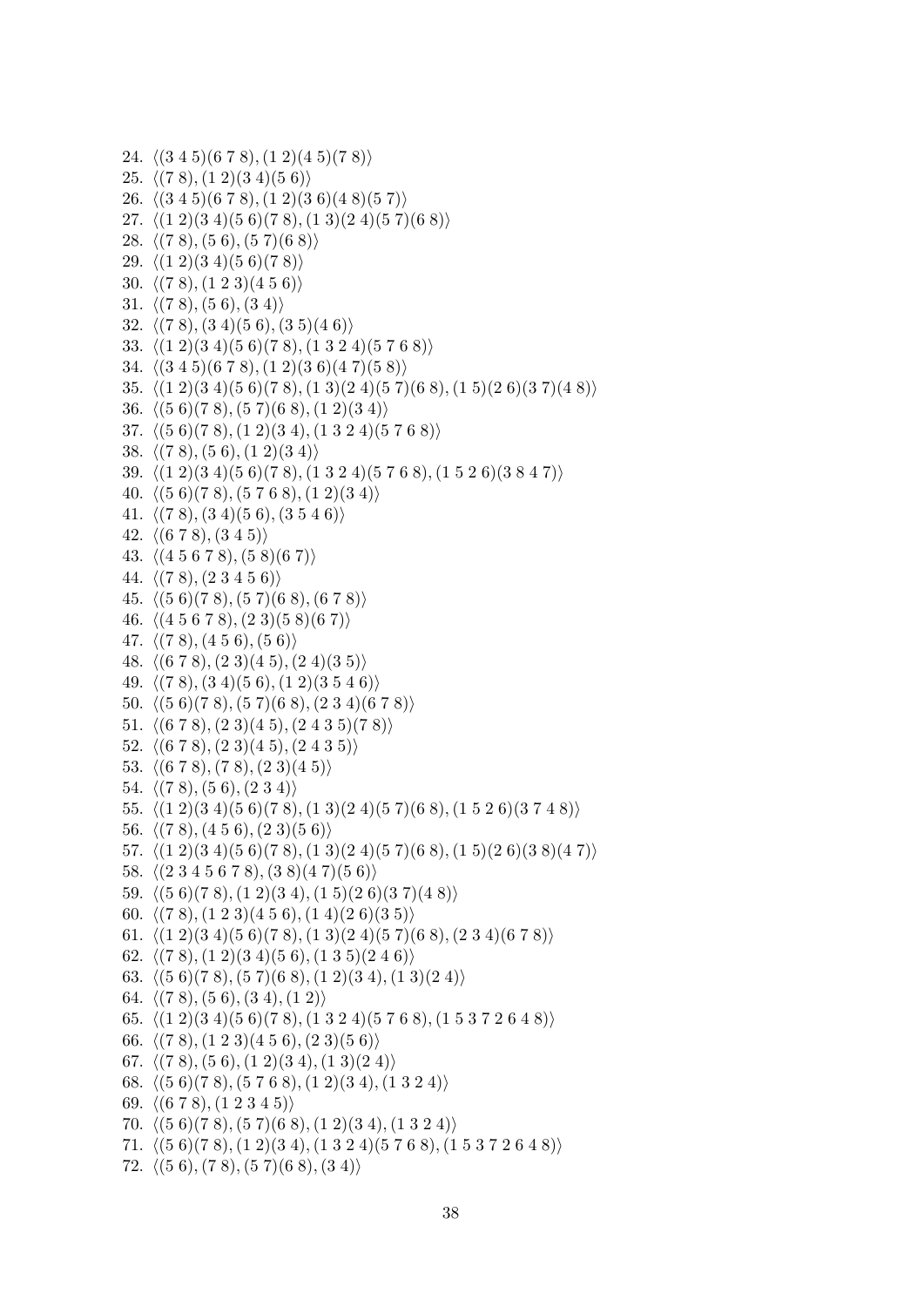```
73. \langle (7 8), (5 6), (1 2)(3 4), (1 3 2 4) \rangle74. \langle (6 7 8), (3 4 5), (4 5)(7 8) \rangle75. \langle (6 7 8), (3 4 5), (3 6)(4 7)(5 8) \rangle76. \langle (6 7 8), (7 8), (3 4 5) \rangle77. \langle (5 6), (7 8), (5 7)(6 8), (1 2)(3 4) \rangle78. \langle (4 5 6 7 8), (5 8)(6 7), (5 6 8 7) \rangle79. \langle (4 5 6 7 8), (5 8)(6 7), (2 3)(5 6 8 7) \rangle80. \langle (5 \ 6)(7 \ 8), (1 \ 2)(3 \ 4), (1 \ 3 \ 2 \ 4)(5 \ 7 \ 6 \ 8), (1 \ 5)(2 \ 6)(3 \ 7)(4 \ 8) \rangle81. \langle (5 6)(7 8), (5 7)(6 8), (6 7 8), (7 8) \rangle82. \langle (7 \ 8), (2 \ 3 \ 4 \ 5 \ 6), (3 \ 6)(4 \ 5) \rangle83. \langle (2 3 4 5 6 7 8), (3 4 6)(5 8 7) \rangle84. \langle (6 7 8), (7 8), (2 3)(4 5), (2 4)(3 5) \rangle85. \langle (7 8), (5 6), (3 4), (3 5 7), (4 6 8) \rangle86. h(7 8),(3 4)(5 6),(3 5)(4 6),(4 5 6)i
 87. \langle (78), (456), (123) \rangle88. \langle (7 \ 8), (5 \ 6), (2 \ 3 \ 4), (3 \ 4) \rangle89. \langle (5 6), (7 8), (5 7)(6 8), (2 3 4) \rangle90. \langle (6 7 8), (7 8), (2 3)(4 5), (2 4 3 5) \rangle91. \langle (6 7 8), (4 5)(7 8), (1 2 3) \rangle92. \langle (6 7 8), (3 4 5), (1 2)(3 6)(4 7)(5 8) \rangle93. \langle (5 \ 6)(7 \ 8), (5 \ 7)(6 \ 8), (6 \ 7 \ 8), (1 \ 2)(3 \ 4) \rangle94. \langle (6 7 8), (3 4 5), (1 2)(4 5)(7 8) \rangle95. \langle (1 2)(3 4)(5 6)(7 8), (1 3)(2 4)(5 7)(6 8), (2 3 4)(6 7 8), (1 5)(2 6)(3 8)(4 7) \rangle96. \langle (6 7 8), (1 2 3 4 5), (2 5)(3 4)(7 8) \rangle97. \langle (6 7 8), (1 2 3 4 5), (2 5)(3 4) \rangle98. \langle (5 6), (7 8), (5 7)(6 8), (1 2)(3 4), (1 3)(2 4) \rangle99. h(1 2)(3 4)(5 6)(7 8),(1 3 2 4)(5 7 6 8),(1 5 2 6)(3 8 4 7),(3 5 7)(4 6 8)i
100. \langle (6 7 8), (7 8), (1 2 3 4 5) \rangle101. \langle (1 \ 2)(3 \ 4)(5 \ 6)(7 \ 8), (1 \ 3)(2 \ 4)(5 \ 7)(6 \ 8), (2 \ 3 \ 4)(6 \ 7 \ 8), (3 \ 4)(7 \ 8) \rangle102. \langle (1 \ 2)(3 \ 4)(5 \ 6)(7 \ 8), (1 \ 3)(2 \ 4)(5 \ 7)(6 \ 8), (2 \ 3 \ 4)(6 \ 7 \ 8), (1 \ 5)(2 \ 6)(3 \ 7)(4 \ 8) \rangle103. \langle (6 7 8), (2 3)(4 5), (2 4)(3 5), (3 4 5) \rangle104. \langle (6 7 8), (3 4 5), (4 5)(7 8), (3 6)(4 7 5 8) \rangle105. \langle (6 7 8), (7 8), (3 4 5), (4 5) \rangle106. \langle (5 6), (7 8), (5 7)(6 8), (3 4), (1 2) \rangle107. \langle (5 6), (7 8), (5 7)(6 8), (1 2)(3 4), (1 3 2 4) \rangle108. \langle (5 \ 6)(7 \ 8), (5 \ 7 \ 6 \ 8), (1 \ 2)(3 \ 4), (1 \ 3 \ 2 \ 4), (1 \ 5)(2 \ 6)(3 \ 7)(4 \ 8) \rangle109. \langle (7 \ 8), (4 \ 5 \ 6), (1 \ 2 \ 3), (2 \ 3)(5 \ 6) \rangle110. \langle (5 \ 6)(7 \ 8), (5 \ 7)(6 \ 8), (1 \ 2)(3 \ 4), (1 \ 3)(2 \ 4), (1 \ 5)(2 \ 6)(3 \ 7)(4 \ 8) \rangle111. \langle (2 3 4 5 6 7 8), (3 4 6)(5 8 7), (3 8)(4 7)(5 6) \rangle112. \langle (78), (23456), (36)(45), (3465) \rangle113. \langle (6 7 8), (7 8), (3 4 5), (1 2)(4 5) \rangle114. \langle (6 7 8), (3 4 5), (4 5)(7 8), (1 2)(3 6), (4 7 5 8) \rangle115. \langle (78), (456), (56), (123) \rangle116. \langle (7 \ 8), (4 \ 5 \ 6), (1 \ 2 \ 3), (1 \ 4)(2 \ 5)(3 \ 6) \rangle117. h(5 6)(7 8),(5 7)(6 8),(1 2)(3 4),(1 3)(2 4),(2 3 4)(6 7 8)i
118. \langle (7\ 8), (5\ 6), (1\ 2)(3\ 4), (1\ 3)(2\ 4), (2\ 3\ 4) \rangle119. \langle (7\ 8), (3\ 4)(5\ 6), (3\ 5)(4\ 6), (4\ 5\ 6), (5\ 6) \rangle120. \langle (3 4), (7 8), (5 6), (3 5 7), (4 6 8), (5 7), (6 8) \rangle121. \langle (5 \ 6)(7 \ 8), (5 \ 7)(6 \ 8), (6 \ 7 \ 8), (1 \ 2)(3 \ 4), (1 \ 3 \ 2 \ 4) \rangle
```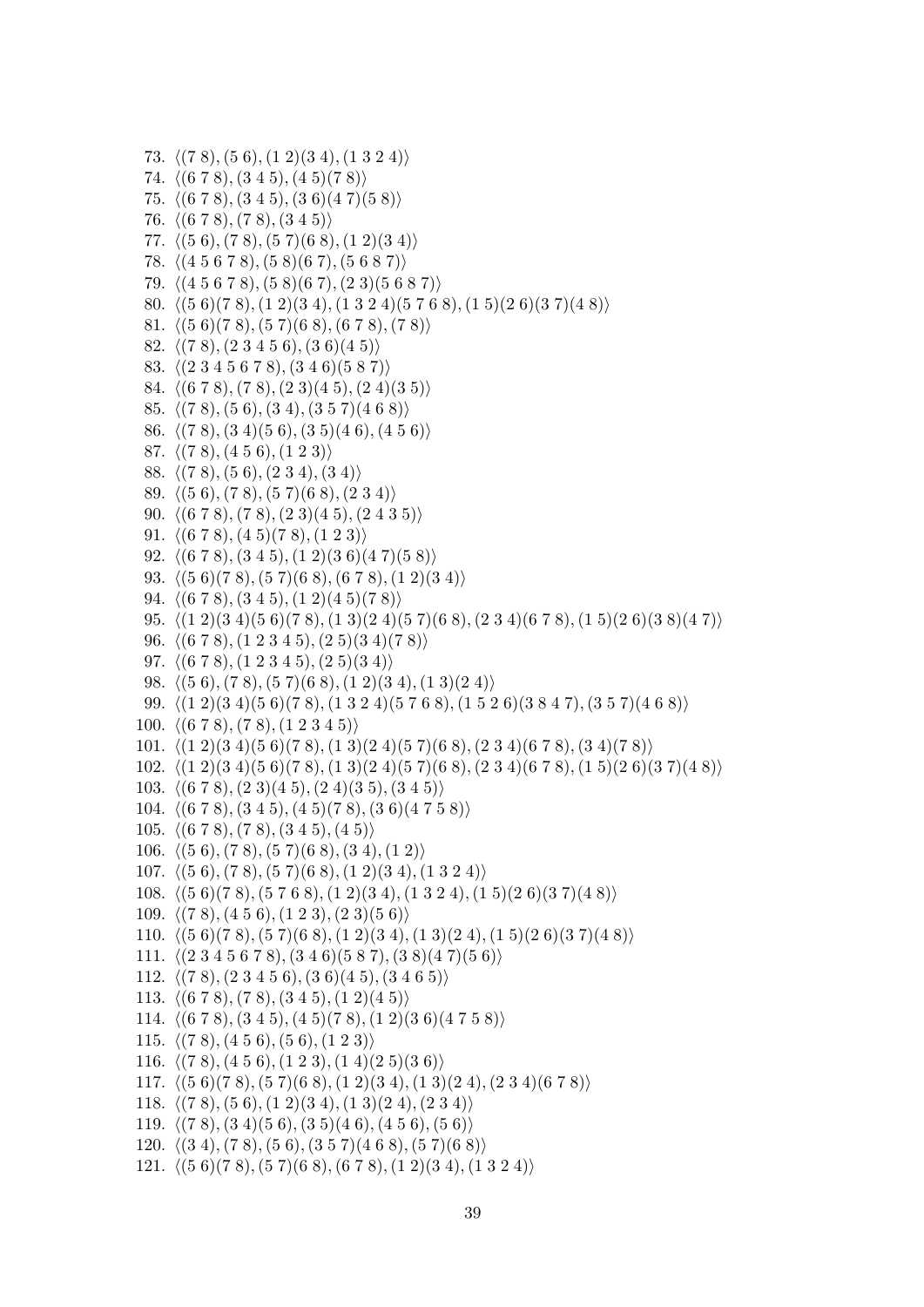```
122. \langle (5 6), (7 8), (5 7)(6 8), (2 3 4), (3 4) \rangle123. \langle (1 2 3 4 5), (3 4 5) \rangle124. \langle (5 \ 6)(7 \ 8), (5 \ 7)(6 \ 8), (6 \ 7 \ 8), (1 \ 2)(3 \ 4), (1 \ 3)(2 \ 4) \rangle125. \langle (5 \ 6)(7 \ 8), (5 \ 7)(6 \ 8), (6 \ 7 \ 8), (7 \ 8), (1 \ 2)(3 \ 4) \rangle126. \langle (6 7 8), (1 2 3 4 5), (2 5)(3 4), (2 3 5 4) \rangle127. \langle (6 7 8), (7 8), (1 2 3 4 5), (2 5)(3 4) \rangle128. \langle (6 7 8), (1 2 3 4 5), (2 5)(3 4), (2 3 5 4)(7 8) \rangle129. h(1 2)(3 4)(5 6)(7 8),(1 3)(2 4)(5 7)(6 8),(1 5)(2 6)(3 7)(4 8),(2 3 5 4 7 8 6)i
130. \langle (6 7 8), (2 3)(4 5), (2 4)(3 5), (3 4 5), (4 5) \rangle131. \langle (3 4), (7 8), (5 6), (3 5 7), (4 6 8), (1 2) \rangle132. \langle (5 6), (7 8), (5 7)(6 8), (3 4), (1 2), (1 3)(2 4) \rangle133. \langle (6 7 8), (7 8), (2 3)(4 5), (2 4)(3 5), (3 4 5) \rangle134. \langle (7 \ 8), (4 \ 5 \ 6), (5 \ 6), (1 \ 2 \ 3), (2 \ 3) \rangle135. \langle (1 2 3 4 5), (3 4 5), (4 5) \rangle136. \langle (5 \ 6)(7 \ 8), (5 \ 7)(6 \ 8), (6 \ 7 \ 8), (7 \ 8), (1 \ 2)(3 \ 4), (1 \ 3)(2 \ 4) \rangle137. h(5 6),(7 8),(5 7)(6 8),(1 2)(3 4),(1 3)(2 4),(2 3 4)i
138. \langle (7 8), (4 5 6), (1 2 3), (2 3)(5 6), (1 4)(2 5 3 6) \rangle139. \langle (5 \ 6)(7 \ 8), (5 \ 7)(6 \ 8), (6 \ 7 \ 8), (7 \ 8), (1 \ 2)(3 \ 4), (1 \ 3 \ 2 \ 4) \rangle140. \langle (5\ 6)(7\ 8), (5\ 7)(6\ 8), (1\ 2)(3\ 4), (1\ 3)(2\ 4), (2\ 3\ 4)(6\ 7\ 8), (1\ 5)(2\ 6)(3\ 8)(4\ 7) \rangle141. \langle (1 2 3 4 5), (3 4 5), (7 8) \rangle142. h(5 6)(7 8),(5 7)(6 8),(1 2)(3 4),(1 3)(2 4),(2 3 4)(6 7 8),(1 5)(2 6)(3 7)(4 8)i
143. \langle (6 7 8), (7 8), (1 2 3 4 5), (2 5)(3 4), (2 3 5 4) \rangle144. \langle (6 7 8), (7 8), (2 3)(4 5), (2 4)(3 5), (3 4 5), (4 5) \rangle145. \langle (5 \ 6)(7 \ 8), (5 \ 7)(6 \ 8), (6 \ 7 \ 8), (1 \ 2)(3 \ 4), (1 \ 3)(2 \ 4), (2 \ 3 \ 4) \rangle146. \langle (7 8), (5 6), (1 2)(3 4), (1 3)(2 4), (2 3 4), (3 4) \rangle147. \langle (1 2 3 4 5 6 8), (1 2 4)(3 6 5), (1 6)(2 3)(4 5)(7 8) \rangle148. h(1 3)(2 4)(5 7)(6 8),(1 5)(2 6)(3 7)(4 8),(1 4)(2 3)(5 8)(6 7),(2 3 5 4 7 8 6),(3 5 7)(4 6 8)i
149. \langle (1 2 3 4 5), (3 4 5), (6 7 8) \rangle150. \langle (1 2 3 4 5), (4 5 6), (5 6) \rangle151. \langle (5 6), (7 8), (5 7)(6 8), (1 2)(3 4), (1 3)(2 4), (2 3 4), (3 4) \rangle152. h(5 6)(7 8),(5 7)(6 8),(6 7 8),(7 8),(1 2)(3 4),(1 3)(2 4),(2 3 4)i
153. h(5 6)(7 8),(5 7)(6 8),(5 7 6),(1 2)(3 4),(1 3)(2 4),(2 3 4),(1 5)(2 6)(3 7)(4 8)i
154. \langle (1 2 3 4 5), (3 4 5), (6 7 8), (7 8) \rangle155. \langle (3 4), (7 8), (5 6), (3 5 7), (4 6 8), (5 7), (6 8), (1 2) \rangle156. \langle (1 2 3 4 5), (3 4 5), (7 8), (4 5) \rangle157. h(7 8),(5 6),(3 4),(1 2),(1 3)(2 4)(5 7)(6 8),(1 5)(2 6)(3 7)(4 8),(3 5 7)(4 6 8),(5 7)(6 8)i
158. \langle (5 \ 6)(7 \ 8), (5 \ 7)(6 \ 8), (6 \ 7 \ 8), (7 \ 8), (1 \ 2)(3 \ 4), (1 \ 3)(2 \ 4), (2 \ 3 \ 4), (3 \ 4) \rangle159. \langle (1 2 3 4 5), (3 4 5), (6 7 8), (4 5) \rangle160. \langle (1 7 6 5 4 2 3), (2 3 4), (6 7) \rangle161. \langle (1 2 3 4 5), (3 4 5), (6 7 8), (7 8), (4 5) \rangle162. \langle (1 2 3 4 5), (4 5 6), (7 8), (5 6) \rangle163. \langle (1 2 3 4 5 6 7 8), (1 2) \rangle
```
#### **Nonstandard alphabets**

- 1.  $\langle (5 \ 6)(7 \ 8), (3 \ 4)(7 \ 8) \rangle$
- 2.  $\langle (5 \ 6)(7 \ 8), (3 \ 4)(5 \ 7)(6 \ 8) \rangle$
- 3.  $\langle (3 4)(5 6)(7 8), (1 2)(5 7)(6 8) \rangle$
- 4.  $\langle (5 \ 6)(7 \ 8), (1 \ 2)(3 \ 4)(5 \ 7)(6 \ 8) \rangle$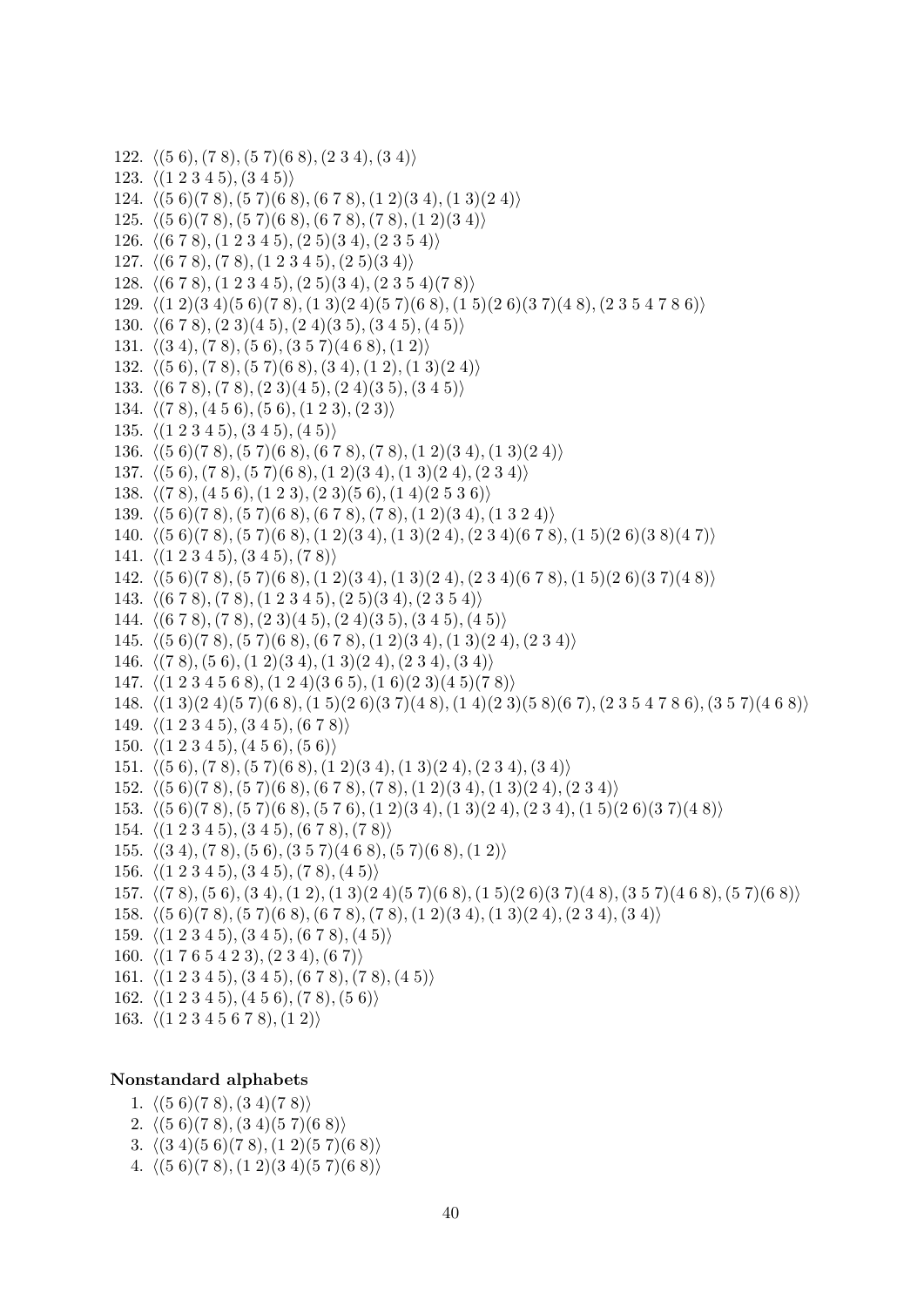```
5. \langle (5 \ 6)(7 \ 8), (1 \ 2)(3 \ 4)(7 \ 8) \rangle6. \langle (5 \ 6)(7 \ 8), (3 \ 4)(7 \ 8), (1 \ 2)(7 \ 8) \rangle7. \langle (5 \ 6)(7 \ 8), (1 \ 2)(3 \ 4), (1 \ 3)(2 \ 4)(5 \ 7)(6 \ 8) \rangle8. \langle (5 \ 6)(7 \ 8), (3 \ 4)(5 \ 7 \ 6 \ 8), (1 \ 2)(5 \ 7 \ 6 \ 8) \rangle9. \langle (7 8), (3 4)(5 6), (1 2)(5 6) \rangle10. \langle (5 \ 6)(7 \ 8), (3 \ 4)(5 \ 7)(6 \ 8), (1 \ 2)(5 \ 7)(6 \ 8) \rangle11. \langle (5 \ 6)(7 \ 8), (5 \ 7)(6 \ 8), (3 \ 4)(7 \ 8) \rangle12. \langle (7 8), (5 6), (1 2)(3 4)(5 7)(6 8) \rangle13. \langle (5 \ 6)(7 \ 8), (5 \ 7 \ 6 \ 8), (1 \ 2)(3 \ 4)(7 \ 8) \rangle14. \langle (7 8), (5 6), (3 4)(5 7)(6 8) \rangle15. \langle (5 \ 6)(7 \ 8), (5 \ 7)(6 \ 8), (1 \ 2)(3 \ 4)(7 \ 8) \rangle16. \langle (5 \ 6)(7 \ 8), (1 \ 2)(3 \ 4), (1 \ 3)(2 \ 4)(5 \ 7 \ 6 \ 8) \rangle17. \langle (5 \ 6)(7 \ 8), (5 \ 7 \ 6 \ 8), (3 \ 4)(7 \ 8) \rangle18. \langle (3\ 4)(5\ 6)(7\ 8), (1\ 2)(5\ 7)(6\ 8), (1\ 3)(2\ 4)(6\ 7) \rangle19. \langle (5 \ 6)(7 \ 8), (3 \ 4)(7 \ 8), (1 \ 2)(5 \ 7)(6 \ 8) \rangle20. \langle (5 \ 6)(7 \ 8), (3 \ 4)(7 \ 8), (3 \ 5 \ 7)(4 \ 6 \ 8) \rangle21. \langle (6 7 8), (2 3)(4 5), (2 4)(3 5)(7 8) \rangle22. \langle (6 7 8), (4 5)(7 8), (2 3)(7 8) \rangle23. \langle (5 \ 6)(7 \ 8), (3 \ 4)(7 \ 8), (1 \ 2)(5 \ 7 \ 6 \ 8) \rangle24. \langle (7 \ 8), (3 \ 4)(5 \ 6), (1 \ 2)(3 \ 5)(4 \ 6) \rangle25. \langle (5 \ 6)(7 \ 8), (3 \ 4)(5 \ 7)(6 \ 8), (1 \ 2)(5 \ 7 \ 6 \ 8) \rangle26. \langle (3\ 4)(5\ 6)(7\ 8), (3\ 5\ 7)(4\ 6\ 8), (5\ 7)(6\ 8) \rangle27. \langle (5 \ 6)(7 \ 8), (1 \ 2)(3 \ 4)(7 \ 8), (1 \ 3)(2 \ 4)(5 \ 7)(6 \ 8) \rangle28. \langle (3 4 5)(6 7 8), (4 5)(7 8), (1 2)(3 6)(4 7)(5 8) \rangle29. \langle (3 4)(5 6)(7 8), (3 5 7)(4 6 8), (1 2)(5 7)(6 8) \rangle30. \langle (3\ 5\ 4)(6\ 8\ 7), (3\ 6)(4\ 8)(5\ 7), (1\ 2)(4\ 5)(7\ 8) \rangle31. \langle (5 \ 6)(7 \ 8), (3 \ 4)(5 \ 7)(6 \ 8), (1 \ 2)(5 \ 7)(6 \ 8), (1 \ 3)(2 \ 4)(7 \ 8) \rangle32. h(5 6)(7 8),(5 7 6 8),(3 4)(7 8),(1 2)(7 8)i
33. \langle (5 \ 6)(7 \ 8), (3 \ 4)(5 \ 7 \ 6 \ 8), (1 \ 2)(5 \ 7 \ 6 \ 8), (1 \ 3)(2 \ 4)(5 \ 7)(6 \ 8) \rangle34. \langle (7 8), (5 6), (1 2)(3 4), (1 3 2 4)(5 7)(6 8) \rangle35. \langle (5 \ 6)(7 \ 8), (3 \ 4)(7 \ 8), (1 \ 2)(7 \ 8), (1 \ 3)(2 \ 4)(5 \ 7)(6 \ 8) \rangle36. \langle (5 \ 6)(7 \ 8), (5 \ 7 \ 6 \ 8), (1 \ 2)(3 \ 4), (1 \ 3)(2 \ 4)(7 \ 8) \rangle37. h(5 6)(7 8),(3 4)(7 8),(1 2)(7 8),(1 3)(2 4)(5 7 6 8)i
38. \langle (5 \ 6)(7 \ 8), (5 \ 7)(6 \ 8), (1 \ 2)(3 \ 4), (1 \ 3)(2 \ 4)(7 \ 8) \rangle39. \langle (5 \ 6)(7 \ 8), (5 \ 7)(6 \ 8), (3 \ 4)(7 \ 8), (1 \ 2)(7 \ 8) \rangle40. h(5 6)(7 8),(5 7 6 8),(1 2)(3 4),(1 3 2 4)(7 8)i
41. h(7 8),(5 6),(3 4)(5 7)(6 8),(1 2)(5 7)(6 8)i
42. \langle (5 \ 6)(7 \ 8), (1 \ 2)(3 \ 4), (1 \ 3)(2 \ 4)(5 \ 7)(6 \ 8), (1 \ 5)(2 \ 6)(3 \ 7)(4 \ 8) \rangle43. \langle (7 8), (5 6), (3 4), (1 2)(5 7)(6 8) \rangle44. h(5 6)(7 8),(5 7)(6 8),(1 2)(3 4),(1 3 2 4)(7 8)i
45. h(5 6)(7 8),(3 4)(5 7)(6 8),(1 2)(5 7)(6 8),(1 3)(2 4)(5 7 6 8)i
46. h(7 8),(5 6),(1 2)(3 4),(1 3)(2 4)(5 7)(6 8)i
47. h(3 4)(7 8),(3 4)(5 6),(3 5 7)(4 6 8),(5 7 6 8)i
48. \langle (7 8), (3 4)(5 6), (3 5)(4 6), (1 2)(5 6) \rangle49. h(5 6)(7 8),(1 2)(3 4),(1 3)(2 4)(5 7)(6 8),(1 5 3 7)(2 6 4 8)i
50. \langle (5 \ 6)(7 \ 8), (5 \ 7)(6 \ 8), (6 \ 7 \ 8), (3 \ 4)(7 \ 8) \rangle51. \langle (7 8), (3 4)(5 6), (3 5 4 6), (1 2)(5 6) \rangle52. \langle (3\ 4)(5\ 6)(7\ 8), (1\ 2)(5\ 7)(6\ 8), (1\ 3)(2\ 4)(6\ 7), (1\ 5\ 2\ 8)(3\ 6\ 4\ 7) \rangle
```

```
53. \langle (3 4)(7 8), (3 4)(5 6), (3 5 7)(4 6 8), (5 7)(6 8) \rangle
```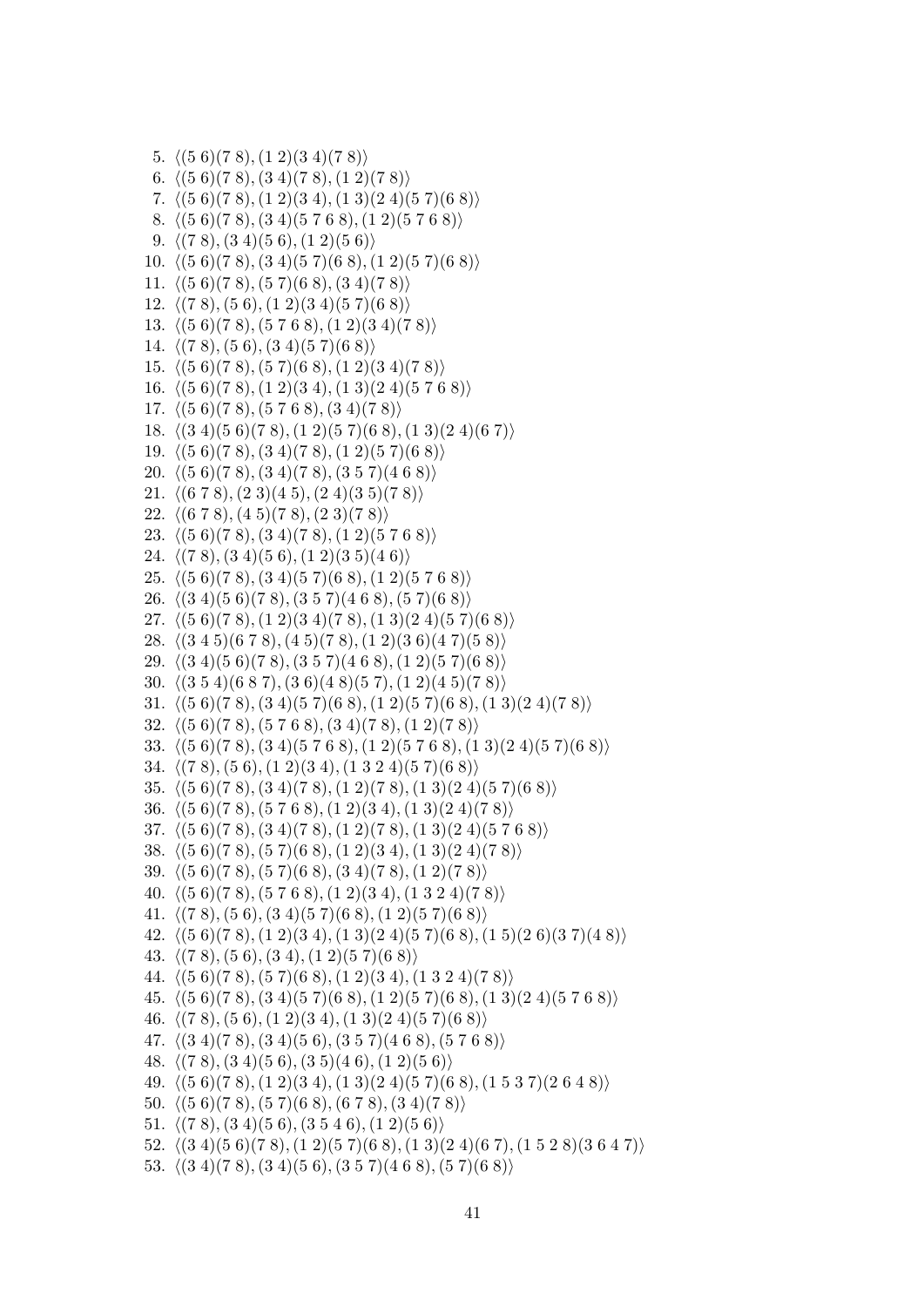```
54. h(3 4)(5 6)(7 8),(1 2)(5 7)(6 8),(1 3)(2 4)(6 7),(1 5)(2 8)(3 6)(4 7)i
 55. \langle (7 8), (5 6), (2 3 4), (3 4)(5 7)(6 8) \rangle56. \langle (6 7 8), (4 5)(7 8), (2 3)(7 8), (2 4)(3 5)(7 8) \rangle57. \langle (6 7 8), (4 5)(7 8), (2 3)(7 8), (2 4)(3 5) \rangle58. \langle (5 \ 6)(7 \ 8), (5 \ 7)(6 \ 8), (2 \ 3 \ 4)(6 \ 7 \ 8), (3 \ 4)(7 \ 8) \rangle59. \langle (5 \ 6)(7 \ 8), (5 \ 7)(6 \ 8), (6 \ 7 \ 8), (1 \ 2)(3 \ 4)(7 \ 8) \rangle60. \langle (3\ 4)(7\ 8), (3\ 4)(5\ 6), (3\ 5\ 7)(4\ 6\ 8), (1\ 2)(5\ 7)(6\ 8) \rangle61. \langle (7\ 8), (3\ 4)(5\ 6), (1\ 2)(5\ 6), (1\ 3\ 5)(2\ 4\ 6) \rangle62. \langle (3\ 4)(7\ 8), (3\ 4)(5\ 6), (3\ 5\ 7)(4\ 6\ 8), (1\ 2)(5\ 7\ 6\ 8) \rangle63. \langle (3\ 4)(7\ 8), (3\ 4)(5\ 6), (3\ 5\ 7)(4\ 6\ 8), (1\ 2)(7\ 8) \rangle64. \langle (7\ 8), (1\ 2)(3\ 4)(5\ 6), (1\ 3\ 5)(2\ 4\ 6), (3\ 5)(4\ 6) \rangle65. h(5 6)(7 8),(3 4)(7 8),(1 2)(7 8),(1 3)(2 4)(5 7)(6 8),(1 5)(2 6)(3 7)(4 8)i
 66. h(5 6)(7 8),(5 7)(6 8),(3 4)(7 8),(1 2)(7 8),(1 3)(2 4)i
 67. \langle (5 \ 6)(7 \ 8), (5 \ 7 \ 6 \ 8), (3 \ 4)(7 \ 8), (1 \ 2)(7 \ 8), (1 \ 3)(2 \ 4)(7 \ 8) \rangle68. \langle (7\ 8), (5\ 6), (3\ 4), (1\ 2), (1\ 3)(2\ 4)(5\ 7)(6\ 8) \rangle69. \langle (7 8), (5 6), (3 4)(5 7)(6 8), (1 2)(5 7)(6 8), (1 3)(2 4) \rangle70. h(5 6)(7 8),(3 4)(7 8),(1 2)(7 8),(1 3)(2 4)(5 7)(6 8),(1 5)(2 6)(3 7 4 8)i
 71. h(5 6)(7 8),(3 4)(7 8),(1 2)(7 8),(1 3)(2 4)(5 7)(6 8),(1 5 3 7 2 6 4 8)i
 72. h(7 8),(5 6),(3 4)(5 7)(6 8),(1 2)(5 7)(6 8),(1 3)(2 4)(5 7)(6 8)i
 73. \langle (6 7 8), (3 4 5), (4 5)(7 8), (3 6)(4 7)(5 8) \rangle74. h(5 6)(7 8),(3 4)(7 8),(1 2)(7 8),(1 3)(2 4)(5 7)(6 8),(1 5 3 7)(2 6 4 8)i
 75. \langle (6 7 8), (3 4 5), (4 5)(7 8), (1 2)(3 6)(4 7)(5 8) \rangle76. h(5 6)(7 8),(5 7)(6 8),(3 4)(7 8),(1 2)(7 8),(1 3)(2 4)(7 8)i
 77. \langle (3 4 5), (6 7 8), (3 6)(4 7)(5 8), (1 2)(4 5)(7 8) \rangle78. \langle (6 7 8), (4 5)(7 8), (1 2 3), (2 3)(7 8) \rangle79. h(5 6)(7 8),(1 2)(5 8 6 7),(3 4)(5 8 6 7),(1 3)(2 4)(5 7)(6 8),(1 5)(2 6)(3 7)(4 8)i
 80. h(5 6)(7 8),(1 2)(5 8)(6 7),(3 4)(5 8)(6 7),(1 3)(2 4)(7 8),(1 5)(2 6)(3 7)(4 8)i
 81. \langle (5 \ 6)(7 \ 8), (5 \ 7)(6 \ 8), (6 \ 7 \ 8), (1 \ 2)(3 \ 4), (1 \ 3)(2 \ 4)(7 \ 8) \rangle82. \langle (5 \ 6)(7 \ 8), (5 \ 7)(6 \ 8), (6 \ 7 \ 8), (1 \ 2)(3 \ 4), (1 \ 3 \ 2 \ 4)(7 \ 8) \rangle83. h(5 6)(7 8),(5 7)(6 8),(6 7 8),(3 4)(7 8),(1 2)(7 8)i
 84. \langle (3\ 4)(7\ 8), (3\ 4)(5\ 6), (3\ 5\ 7)(4\ 6\ 8), (5\ 7\ 6\ 8), (1\ 2)(7\ 8) \rangle85. \langle (1 2 3 4 6), (1 4)(5 6) \rangle86. h(3 4)(7 8),(3 4)(5 6),(3 5 7)(4 6 8),(5 7)(6 8),(1 2)(7 8)i
 87. \langle (3 4), (7 8), (5 6), (3 5 7), (4 6 8), (1 2), (5 7), (6 8) \rangle88. \langle (7\ 8), (3\ 4)(5\ 6), (3\ 5)(4\ 6), (4\ 5\ 6), (1\ 2)(5\ 6) \rangle89. h(7 8),(1 2)(5 6),(1 2)(3 4),(1 3 5)(2 4 6),(3 5 4 6)i
 90. \langle (7 \ 8), (1 \ 2)(5 \ 6), (1 \ 2)(3 \ 4), (1 \ 3 \ 5)(2 \ 4 \ 6), (3 \ 5)(4 \ 6) \rangle91. h(1 2)(3 4)(5 6)(7 8),(1 7 2 8)(3 5 4 6),(1 3 2 4)(5 7 6 8),(3 5 7)(4 6 8),(3 4)(5 8)(6 7)i
 92. h(1 2)(3 4)(5 6)(7 8),(1 3)(2 4)(5 7)(6 8),(2 3 4)(6 7 8),(3 4)(7 8),(1 5)(2 6)(3 7)(4 8)i
 93. \langle (6 7 8), (7 8), (3 4 5), (4 5), (3 6)(4 7)(5 8) \rangle94. h(6 7 8),(2 3)(4 5),(2 4)(3 5),(3 4 5),(4 5)(7 8)i
 95. \langle (6 7 8), (7 8), (3 4 5), (4 5), (1 2)(3 6)(4 7)(5 8) \rangle96. h(7 8),(5 6),(3 4),(1 2),(1 3)(2 4)(5 7)(6 8),(1 5)(2 6)(3 7)(4 8)i
 97. h(5 6)(7 8),(5 8 6 7),(1 2)(5 6),(3 4)(5 6),(1 3)(2 4)(5 6),(1 5)(2 6)(3 7)(4 8)i
 98. \langle (6 7 8), (4 5) (7 8), (1 2 3), (2 3) (7 8), (1 6) (2 7 3 8) \rangle99. h(6 7 8),(4 5)(7 8),(1 2 3),(2 3)(7 8),(1 6)(2 7)(3 8)i
100. \langle (7 8), (4 5 6), (1 2 3), (2 3)(5 6), (1 4)(2 5)(3 6) \rangle101. \langle (7\ 8), (5\ 6), (3\ 4), (1\ 2), (1\ 3)(2\ 4)(5\ 7)(6\ 8), (1\ 5\ 3\ 7)(2\ 6\ 4\ 8) \rangle102. h(5 6)(7 8),(5 7)(6 8),(1 2)(5 6),(3 4)(5 6),(1 3)(2 4),(1 5)(2 6)(3 7)(4 8)i
```
42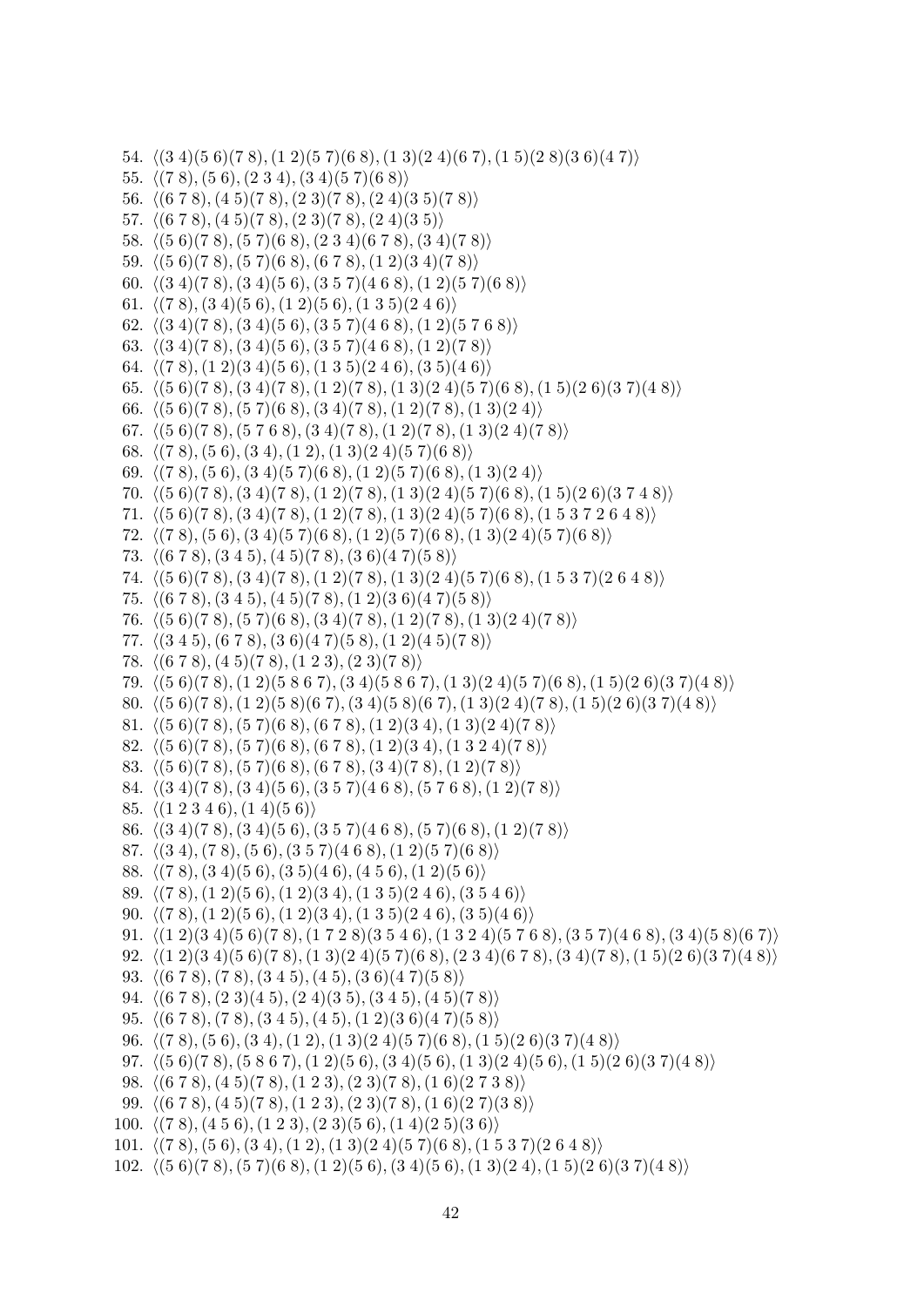```
103. h(5 6)(7 8),(5 8 6 7),(1 2)(5 6),(3 4)(5 6),(1 3)(2 4)(5 6),(1 5)(2 6)(3 7 4 8)i
104. h(5 6)(7 8),(5 7)(6 8),(1 2)(5 6),(3 4)(5 6),(1 3)(2 4),(1 5)(2 6)(3 7 4 8)i
105. \langle (7\ 8), (5\ 6), (1\ 2)(3\ 4), (1\ 3)(2\ 4), (2\ 3\ 4), (3\ 4)(5\ 7)(6\ 8) \rangle106. \langle (5\ 6)(7\ 8), (5\ 7)(6\ 8), (6\ 7\ 8), (3\ 4)(7\ 8), (1\ 2)(7\ 8), (1\ 3)(2\ 4) \rangle107. \langle (5\ 6)(7\ 8), (5\ 7)(6\ 8), (6\ 7\ 8), (3\ 4)(7\ 8), (1\ 2)(7\ 8), (1\ 3)(2\ 4)(7\ 8) \rangle108. \langle (5 \ 6)(7 \ 8), (5 \ 7)(6 \ 8), (1 \ 2)(3 \ 4), (1 \ 3)(2 \ 4), (2 \ 3 \ 4)(6 \ 7 \ 8), (3 \ 4)(7 \ 8) \rangle109. \langle (1 2 3 4 6), (1 4)(5 6), (3 4 6 5) \rangle110. \langle (1 2 3 4 5), (3 4 5), (4 5)(7 8) \rangle111. \langle (1 2 3 4 6), (1 4)(5 6), (7 8) \rangle112. h(5 6)(7 8),(3 4)(7 8),(1 2)(7 8),(1 3)(2 4)(5 7)(6 8),(1 5)(2 6)(3 7)(4 8),(3 5 7)(4 6 8)i
113. \langle (1 2 3 4 5 6 7), (1 2)(3 6) \rangle114. \langle (1 2 3 4 6), (1 4)(5 6), (3 4 6 5)(7 8) \rangle115. \langle (7 \ 8), (4 \ 5 \ 6), (5 \ 6), (1 \ 2 \ 3), (2 \ 3), (1 \ 4)(2 \ 5)(3 \ 6) \rangle116. \langle (1 2 3 4 6), (1 4)(5 6), (7 8), (3 4 6 5) \rangle117. \langle (7\ 8), (5\ 6), (5\ 7)(6\ 8), (1\ 2), (3\ 4), (1\ 3)(2\ 4), (1\ 5)(2\ 6)(3\ 7)(4\ 8) \rangle118. h(5 6)(7 8),(3 4)(7 8),(1 2)(7 8),(1 4)(2 3)(5 8)(6 7),(1 6)(2 5)(3 8)(4 7),(3 5 8)(4 6 7),(5 7)(6 8)i
119. \langle (1 2 3 4 5), (4 5 6) \rangle120. h(5 6)(7 8),(5 7)(6 8),(5 7 6),(1 2)(3 4),(1 3)(2 4),(2 3 4),(3 4)(7 8)i
121. h(5 6)(7 8),(3 4)(7 8),(1 2)(7 8),(1 4)(2 3)(5 8)(6 7),(1 6)(2 5)(3 8)(4 7),(3 5 8)(4 6 7),(5 7 6 8)i
122. h(7 8),(5 6),(3 4),(1 2),(1 3)(2 4)(5 7)(6 8),(1 5)(2 6)(3 7)(4 8),(3 5 7)(4 6 8)i
123. h(5 6)(7 8),(5 7)(6 8),(1 2)(3 4),(1 3)(2 4),(2 3 4)(6 7 8),(3 4)(7 8),(1 5)(2 6)(3 7)(4 8)i
124. \langle (1 2 3 4 5), (3 4 5), (6 7 8), (4 5)(7 8) \rangle125. \langle (1 7 6 3 2 5 4), (1 7 3)(2 6 5), (1 5)(2 3)(4 8)(6 7), (3 4)(5 7)(6 8) \rangle126. \langle (1 2 3 4 5), (4 5 6), (7 8) \rangle127. \langle (1 2 3 4 5), (4 5 6), (5 6)(7 8) \rangle128. h(5 6)(7 8),(5 7)(6 8),(5 7 6),(1 2)(3 4),(1 3)(2 4),(2 3 4),(3 4)(7 8),(1 5)(2 6)(3 7 4 8)i
129. \langle (1 2 3 4 5 6 7), (5 6 7) \rangle130. h(5 6)(7 8),(5 7)(6 8),(5 7 6),(1 2)(3 4),(1 3)(2 4),(2 3 4),(3 4)(7 8),(1 5)(2 6)(3 7)(4 8)i
131. \langle (1 \ 8)(2 \ 3)(4 \ 5)(6 \ 7), (1 \ 3)(2 \ 8)(4 \ 6)(5 \ 7), (1 \ 5)(2 \ 6)(3 \ 7)(4 \ 8), (1 \ 2 \ 6 \ 3 \ 4 \ 5 \ 7), (1 \ 2 \ 3)(4 \ 6 \ 5), (1 \ 2)(5 \ 6) \rangle132. h(5 6)(7 8),(5 7)(6 8),(5 7 6),(5 6),(1 2)(3 4),(1 3)(2 4),(2 3 4),(3 4),(1 5)(2 6)(3 7)(4 8)i
133. \langle (1 2 3 4 5 6 7), (6 7 8) \rangle
```